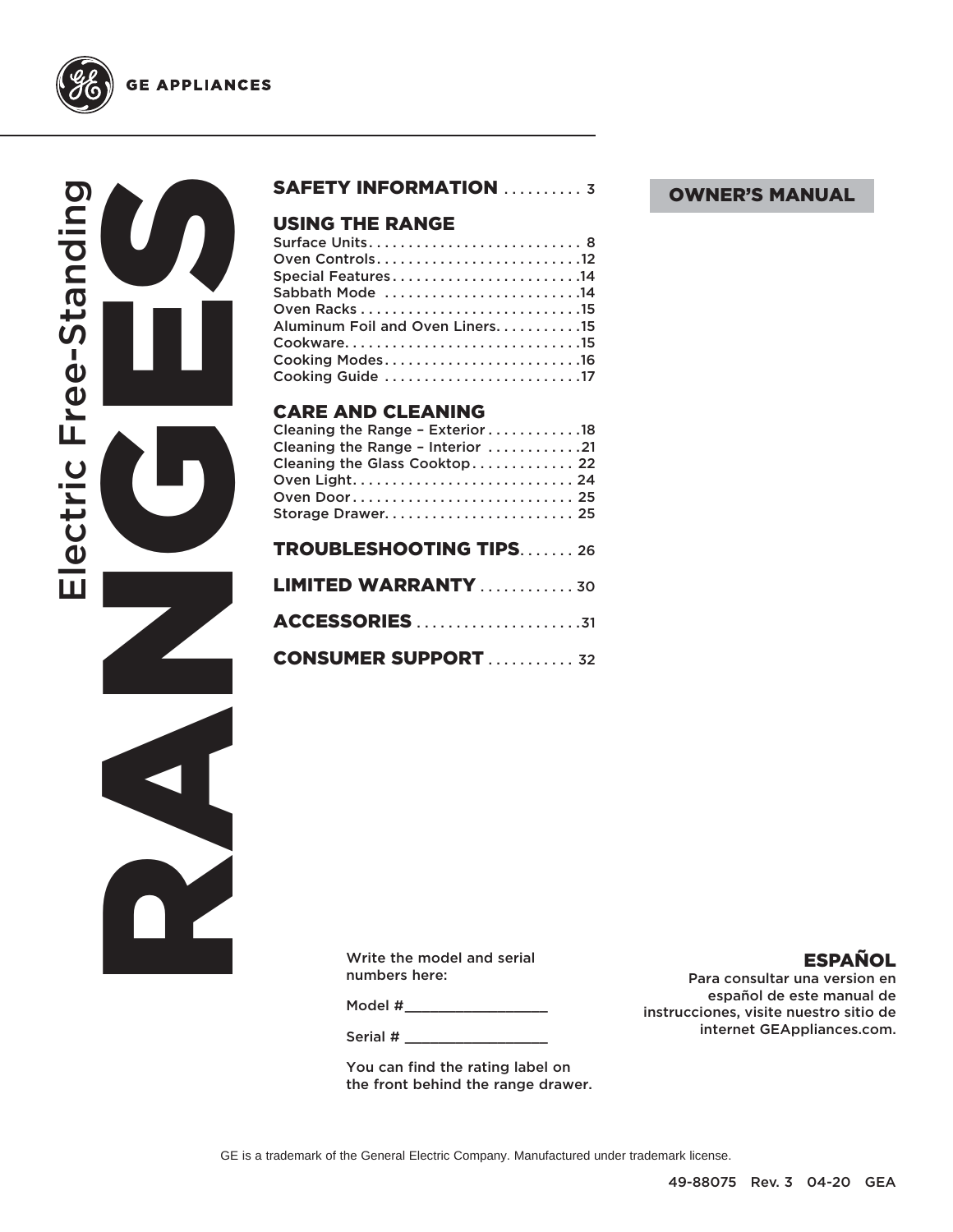### **THANK YOU FOR MAKING GE APPLIANCES A PART OF YOUR HOME.**

Whether you grew up with GE Appliances, or this is your first, we're happy to have you in the family.

We take pride in the craftsmanship, innovation and design that goes into every GE Appliances product, and we think you will too. Among other things, registration of your appliance ensures that we can deliver important product information and warranty details when you need them.

Register your GE appliance now online. Helpful websites and phone numbers are available in the Consumer Support section of this Owner's Manual. You may also mail in the pre-printed registration card included in the packing material.

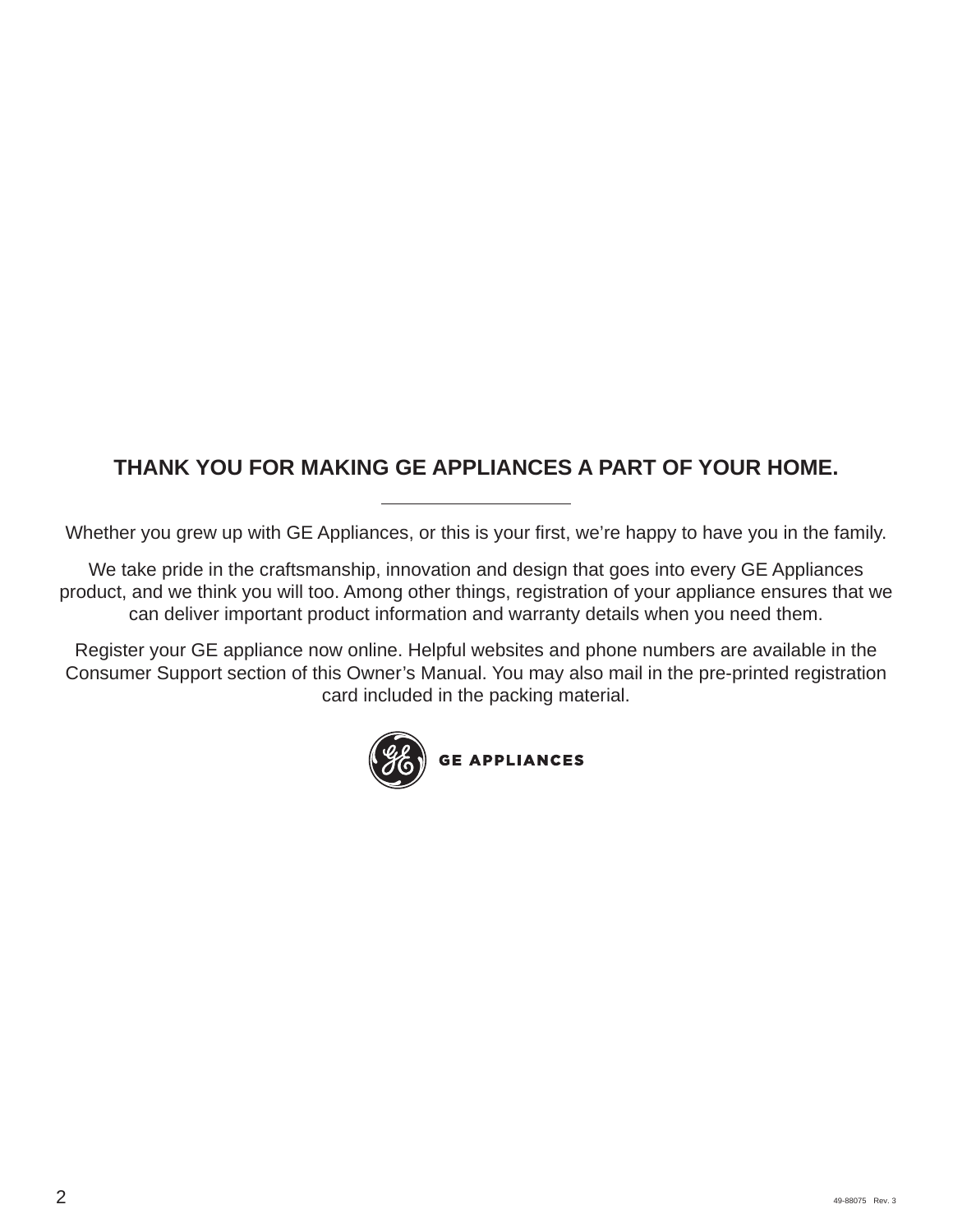**AWARNING** Read all safety instructions before using the product. Failure to follow these instructions may result in fire, electrical shock, serious injury or death.

### **ANTI-TIP DEVICE**

### **• A child or adult can tip the range and be killed. • Install the anti-tip bracket to the wall or floor. • Engage the range to the anti-tip bracket by sliding the range back such that the foot is engaged. • Re-engage the anti-tip bracket if the range is moved. • Failure to do so can result in death or serious burns to children or adults. Tip-Over Hazard WARNING**

To reduce the risk of tipping the range, the range must be secured by a properly installed anti-tip bracket. See installation instructions shipped with the bracket for complete details before attempting to install.

### **For Free-Standing and Slide-In Ranges**

To check if the bracket is installed and engaged properly, look underneath the range to see that the rear leveling leg is

engaged in the bracket. On some models, the storage drawer or kick panel can be removed for easy inspection. If visual inspection is not possible, slide the range forward, confirm the anti-tip bracket is securely attached to the floor or wall, and slide the range back so the rear leveling leg is under the anti-tip bracket.

If the range is pulled from the wall for any reason, always repeat this procedure to verify the range is properly secured by the anti-tip bracket.

Never completely remove the leveling legs or the range will not be secured to the anti-tip device properly.



Free-Standing and Slide-In Ranges

## **WARNING GENERAL SAFETY INSTRUCTIONS**

- $\blacksquare$  Use this appliance only for its intended purpose as described in this Owner's Manual.
- **FIRE HAZARD:** Never leave the range unattended with the cooktop ON above a Lo setting. Keep flammable items away from the cooktop. Turn off all controls when done cooking. Failure to follow these instructions can result in fire, serious injury or death.
- $\blacksquare$  Be sure your appliance is properly installed and grounded by a qualified installer in accordance with the provided installation instructions.
- $\blacksquare$  Do not attempt to repair or replace any part of your range unless it is specifically recommended in this manual. All other servicing should be transferred to a qualified technician.
- $\blacksquare$  Before performing any service, unplug the range or disconnect the power supply at the household distribution panel by removing the fuse or switching off the circuit breaker.

■ Do not leave children alone—children should not be left alone or unattended in an area where an appliance is in use. They should never be allowed to climb, sit or stand on any part of the appliance.

- Ŷ **ACAUTION** Do not store items of interest to children above a range or on the backguard of a range-children climbing on the range to reach items could be seriously injured.
- Use only dry pot holders-moist or damp pot holders on hot surfaces may result in burns from steam. Do not let pot holders touch hot surface units or heating elements. Do not use a towel or other bulky cloth in place of pot holders.
- Never use your appliance for warming or heating the room.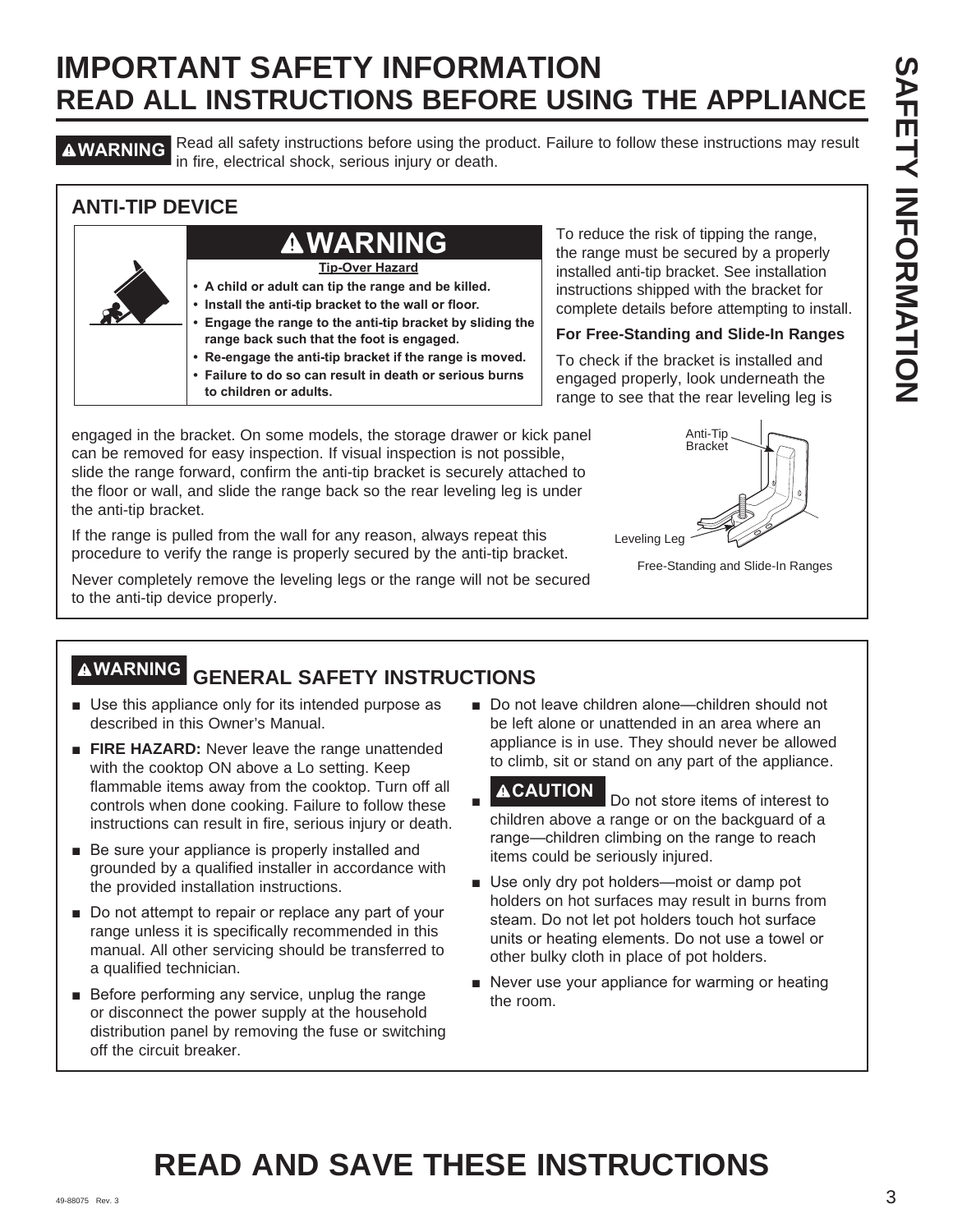# **WARNING GENERAL SAFETY INSTRUCTIONS (Cont.)**

- $\blacksquare$  Do not touch the surface units, the heating elements or the interior surface of the oven. These surfaces may be hot enough to burn even though they are dark in color. During and after use, do not touch, or let clothing or other flammable materials contact the surface units, areas nearby the surface units or any interior area of the oven; allow sufficient time for cooling first. Other surfaces of the appliance may become hot enough to cause burns. Potentially hot surfaces include the cooktop, areas facing the cooktop, oven vent opening, surfaces near the opening and crevices around the oven door.
- Do not heat unopened food containers. Pressure could build up and the container could burst, causing an injury.
- $\blacksquare$  Do not use any type of foil or liner to cover the oven bottom or anywhere in the oven, except as described in this manual. Oven liners can trap heat or melt, resulting in damage to the product and risk of shock, smoke or fire.
- Avoid scratching or impacting glass doors, cook tops or control panels. Doing so may lead to glass breakage. Do not cook on a product with broken glass. Shock, fire or cuts may occur.
- Cook food thoroughly to help protect against foodborne illness. Minimum safe food temperature recommendations can be found at **IsItDoneYet.gov** and **fsis.usda.gov**. Use a food thermometer to take food temperatures and check several locations.

### **WARNING KEEP FLAMMABLE MATERIALS AWAY FROM THE RANGE Failure to do so may result in fire or personal injury.**

- Do not store or use flammable materials in an oven or near the cooktop, including paper, plastic, pot holders, linens, wall coverings, curtains, drapes and gasoline or other flammable vapors and liquids.
- Never wear loose-fitting or hanging garments while using the appliance. These garments may ignite if they contact hot surfaces causing severe burns.
- Do not let cooking grease or other flammable materials accumulate in or near the range. Grease in the oven or on the cooktop may ignite.
- Clean ventilating hoods frequently. Grease should not be allowed to accumulate on the hood or filter.

### **WARNING IN THE EVENT OF A FIRE, TAKE THE FOLLOWING STEPS TO PREVENT INJURY AND FIRE SPREADING**

- Do not use water on grease fires. Never pick up a flaming pan. Turn the controls off. Smother a flaming pan on a surface unit by covering the pan completely with a well-fitting lid, cookie sheet or flat tray. Use a multi-purpose dry chemical or foam-type fire extinguisher.
- $\blacksquare$  If there is a fire in the oven during baking, smother the fire by closing the oven door and turning the oven off or by using a multi-purpose dry chemical or foam-type fire extinguisher.
- $\blacksquare$  If there is a fire in the oven during self-clean, turn the oven off and wait for the fire to go out. Do not force the door open. Introduction of fresh air at selfclean temperatures may lead to a burst of flame from the oven. Failure to follow this instruction may result in severe burns.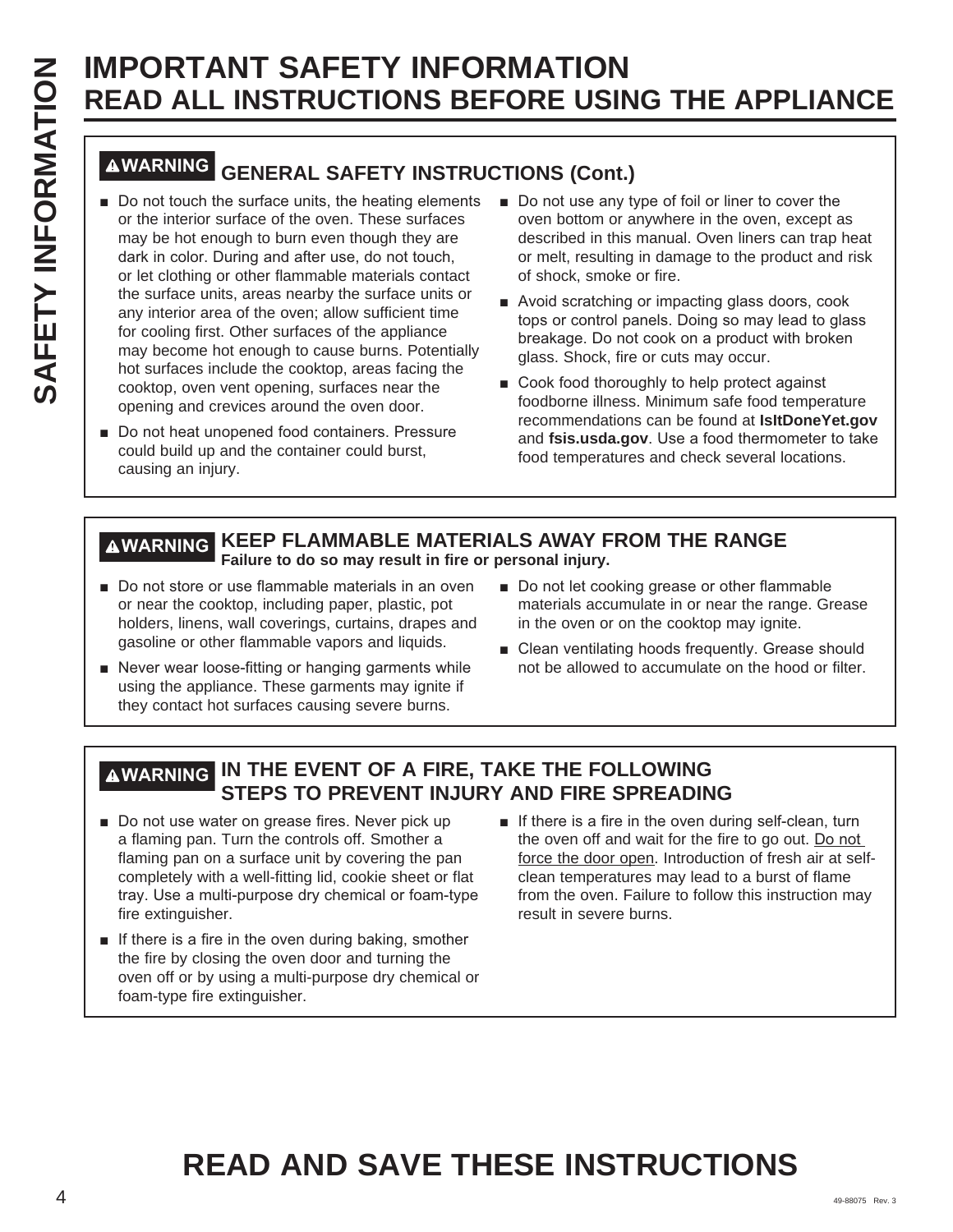### **WARNING COOKTOP SAFETY INSTRUCTIONS**

- Never leave the surface units unattended with the cooktop ON above a Lo setting. Boilovers cause smoking and greasy spillovers that may catch on fire.
- $\blacksquare$  Always be present at the range when cooking with oil or grease. Surface cooking is an "attended" activity.
- $\blacksquare$  Never leave oil unattended while frying. If allowed to heat beyond its smoking point, oil may ignite resulting in fire that may spread to surrounding cabinets. Use a deep fat thermometer whenever possible to monitor oil temperature.
- To avoid oil spillover and fire, use a minimum amount of oil when shallow pan-frying and avoid cooking frozen foods with excessive amounts of ice.
- Use proper pan size-select cookware having flat bottoms large enough to cover the surface heating element. The use of undersized cookware will expose a portion of the surface unit to direct contact and may result in ignition of clothing. Proper relationship of cookware to surface unit will also improve efficiency.
- Only certain types of glass, glass/ceramic, earthenware or other glazed containers are suitable for cooktop service; others may break because of the sudden change in temperature.
- $\blacksquare$  To minimize the possibility of burns, ignition of flammable materials and spillage, the handle of a container should be turned toward the center of the range without extending over nearby surface units.
- When preparing flaming foods under a hood, turn the fan on.
- $\blacksquare$  If power is lost to an electric cooktop while a surface unit is ON, the surface unit will turn back on as soon as power is restored. In the event of power loss, failure to turn all surface unit knobs to the OFF position may result in ignition of items on or near the cooktop, leading to serious injury or death.

## **WARNING COIL COOKTOP SAFETY INSTRUCTIONS**

- Do not immerse or soak the removable surface units. Do not put them in a dishwasher. Do not selfclean the surface units in an oven. Doing so may cause them to fail presenting a burn or fire hazard.
- Do not use a surface unit (heating element) if it develops a glowing spot during use or shows other signs of damage. A glowing spot indicates the surface unit may fail and present a potential burn, fire, or shock hazard. Turn the surface unit off immediately and have it replaced by a qualified service technician.
- $\blacksquare$  To avoid the possibility of a burn or electric shock, always be certain that the controls for all surface units are at the OFF position and all coils are cool before attempting to lift or remove a coil surface unit.
- Do not use aluminum foil to line drip pans. Foil can trap heat or melt, resulting in damage to the product and a shock or fire hazard.
- Be sure the drip pans are not covered and are in place. Their absence during cooking could damage range parts and wiring.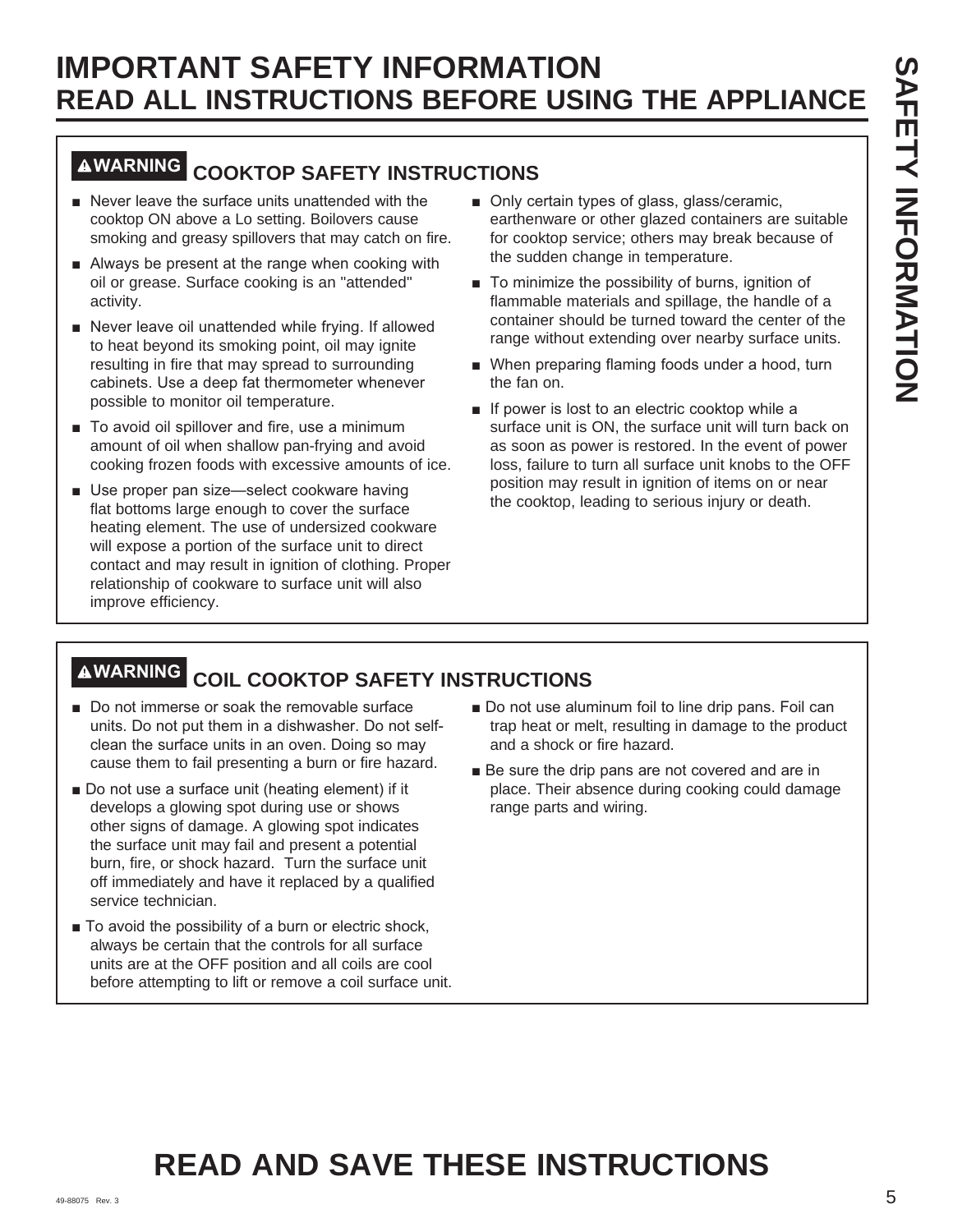# **WARNING RADIANT COOKTOP SAFETY INSTRUCTIONS**

- $\blacksquare$  Use care when touching the cooktop. The glass surface of the cooktop will retain heat after the controls have been turned off.
- Do not cook on a broken cooktop. If glass cooktop should break, cleaning solutions and spillovers may penetrate the broken cooktop and create a risk of electric shock. Contact a qualified technician immediately.
- $\blacksquare$  Avoid scratching the glass cooktop. The cooktop can be scratched with items such as knives, sharp instruments, rings or other jewelry, and rivets on clothing.
- Do not place or store items that can melt or catch fire on the glass cooktop, even when it is not being used. If the cooktop is inadvertently turned on, they may ignite. Heat from the cooktop or oven vent after it is turned off may cause them to ignite also.
- Use ceramic cooktop cleaner and a non-scratch cleaning pad to clean the cooktop. Wait until the cooktop cools and the indicator light goes out before cleaning. A wet sponge or cloth on a hot surface can cause steam burns. Some cleaners can produce noxious fumes if applied to a hot surface. **NOTE:** Sugar spills are an exception. They should be scraped off while still hot using an oven mitt and a scraper. See the Cleaning the glass cooktop section for detailed instructions.
- Read and follow all instructions and warnings on the cleaning cream label.

## **WARNING OVEN SAFETY INSTRUCTIONS**

- Stand away from the range when opening the oven door. Hot air or steam which escapes can cause burns to hands, face and/or eyes.
- Do not use the oven if a heating element develops a glowing spot during use or shows other signs of damage. A glowing spot indicates the heating element may fail and present a potential burn, fire, or shock hazard. Turn the oven off immediately and have the heating element replaced by a qualified service technician.
- $\blacksquare$  Keep the oven vent unobstructed.
- Keep the oven free from grease buildup. Grease in the oven may ignite.
- Place oven racks in desired location while oven is cool. If rack must be moved while oven is hot, do not let pot holder contact hot heating element in oven.
- When using cooking or roasting bags in the oven, follow the manufacturer's directions.
- Pull the oven rack to the stop-lock position when loading and unloading food from the oven. This helps prevent burns from touching hot surfaces of the door and oven walls.
- Do not leave items such as paper, cooking utensils or food in the oven when not in use. Items stored in an oven can ignite.
- Never place cooking utensils, pizza or baking stones, or any type of foil or liner on the oven floor. These items can trap heat or melt, resulting in damage to the product and risk of shock, smoke or fire.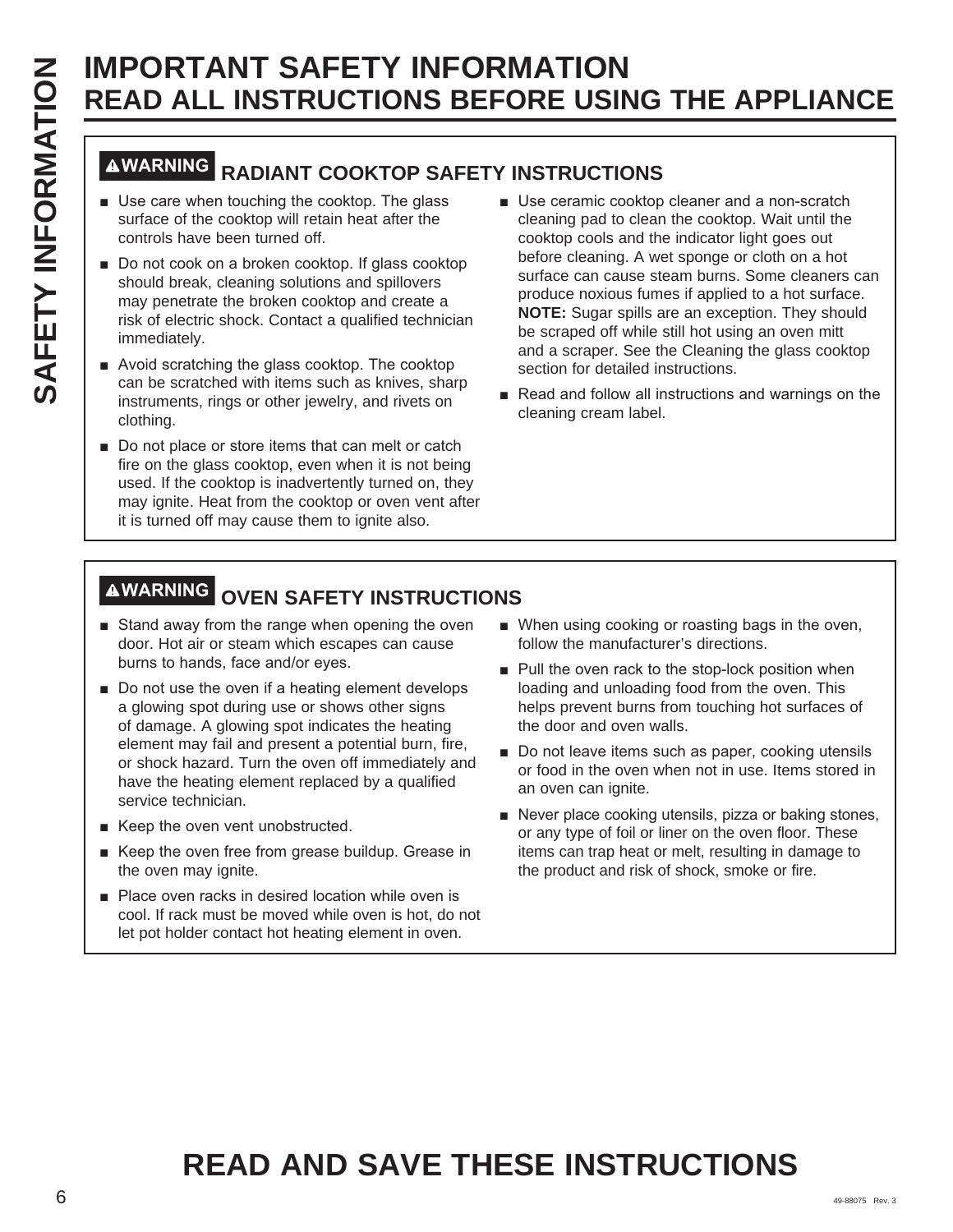### **WARNING SELF-CLEANING OVEN SAFETY INSTRUCTIONS (on some models)**

The self-cleaning feature operates the oven at temperatures high enough to burn away food soils in the oven. Follow these instructions for safe operation.

- Do not touch oven surfaces during self-clean operation. Keep children away from the oven during self-cleaning. Failure to follow these instructions may cause burns.
- $\blacksquare$  Before operating the self-clean cycle, remove pans, shiny metal oven racks and other utensils from the oven. Only gray porcelain-coated oven racks may be left in the oven. Do not use self-clean to clean other parts, such as drip pans or bowls.
- $\blacksquare$  Before operating the self-clean cycle, wipe grease and food soils from the oven. Excessive amount of grease may ignite leading to smoke damage to your home.
- $\blacksquare$  If the self-cleaning mode malfunctions, turn the oven off and disconnect the power supply. Have it serviced by a qualified technician.
- Do not clean the door gasket. The door gasket is essential for a good seal. Care should be taken not to rub, damage or move the gasket.
- Do not use oven cleaners. No commercial oven cleaner or oven liner protective coating of any kind should be used in or around any part of the oven.

### **How to Remove Protective Shipping Film and Packaging Tape**

Carefully grasp a corner of the protective shipping film with your fingers and slowly peel it from the appliance surface. Do not use any sharp items to remove the film. Remove all of the film before using the appliance for the first time.

To assure no damage is done to the finish of the product, the safest way to remove the adhesive from packaging tape on new appliances is an application of a household liquid dishwashing detergent. Apply with a soft cloth and allow to soak.

**NOTE:** The adhesive must be removed from all parts. It cannot be removed if it is baked on.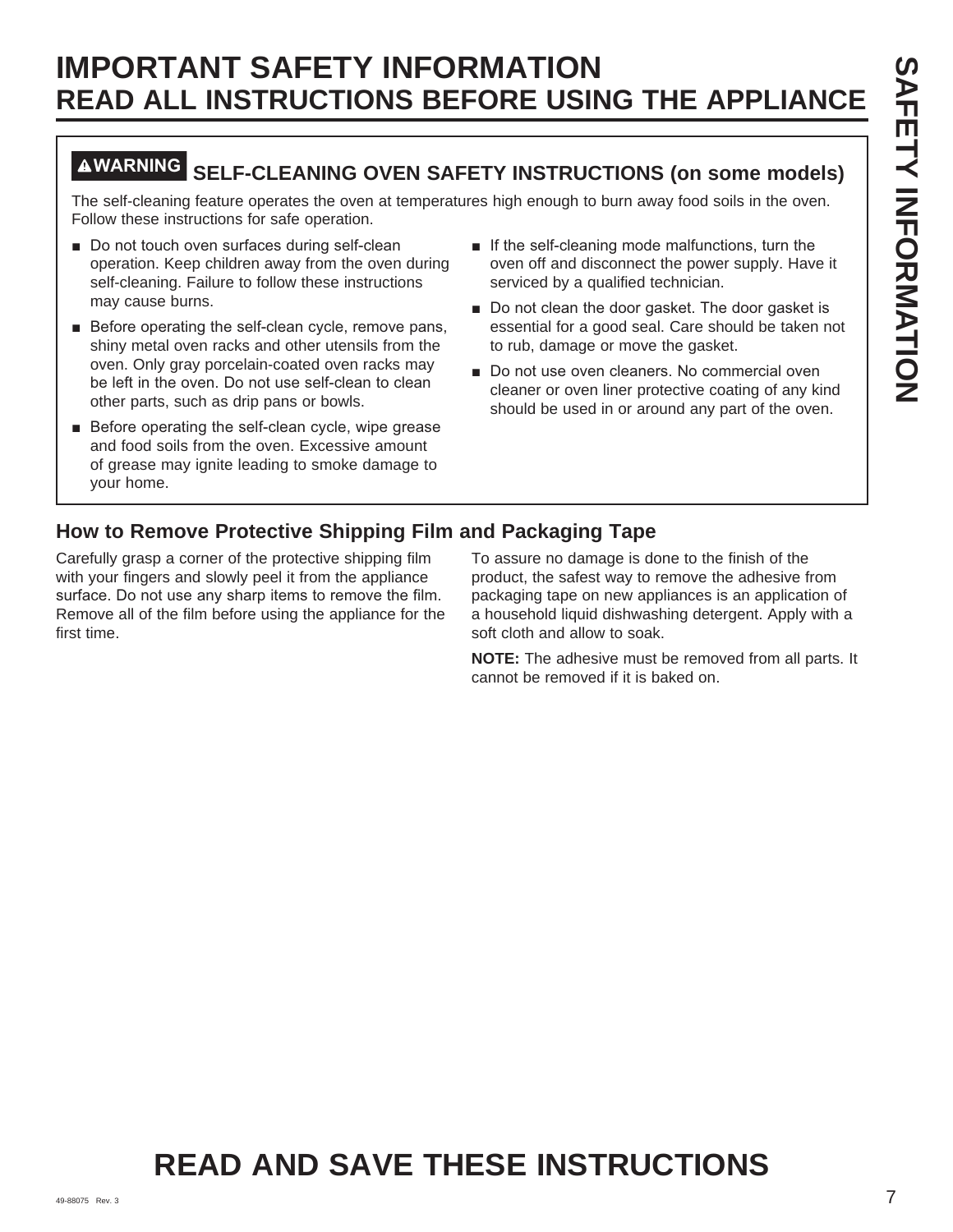**WARNING FIRE HAZARD:** Never leave the range unattended with the cooktop ON above a Lo setting. Keep flammable items away from the cooktop. Turn off all controls when done cooking. Failure to follow these instructions can result in fire, serious injury or death.

Throughout this manual, features and appearance may vary from your model.

### **How to Set**

Push the knob in and turn in either direction to the setting you want.

A surface ON indicator light will glow when any surface unit is on

### **For glass cooktop surfaces:**

- A **HOT COOKTOP** indicator light will:
- come on when the unit is hot to the touch.
- stay on even after the unit is turned off.
- stay on until the unit is cooled to approximately 150°F.

### **Coil Cooktops**

Each coil surface unit uses "SENSI-TEMP TECHNOLOGY" to reduce the risk of cooktop oil and grease fires. This feature is located in the center of each surface unit. Power to the surface unit is temporarily interrupted when a pot or pan exceeds expected cooking



At both **OFF** and **HI** the control clicks into position. You may hear slight clicking sounds during cooking, indicating the control is maintaining your desired setting.

Be sure you turn the control knob to **OFF** when you finish cooking.

temperatures. Even after the surface units are turned off, the surface unit retains enough heat to continue cooking. To avoid overcooking, remove pans from the surface units when the food is cooked. Avoid placing anything on the surface unit until it has cooled completely.

### **Cookware for Coil Cooktops**

The following information will help you choose cookware which will give good performance on coil cooktops.

**NOTE:** Follow all cookware manufacturer's recommendations when using any type of cookware on the coil cooktop.

### **Recommended**

### **Stainless Steel**

Thin unclad stainless steel will give poor performance.

### **Aluminum**

Heavy weight recommended.

Good conductivity. Because of its low melting point, thin weight aluminum should not be used.

### **Copper Bottom**

**Enamel (painted) on Cast Iron Cast Iron**

### **Avoid/Not Recommended**

**Enamel (painted) on Steel**

**Glass-ceramic** Poor performance.

#### **Stoneware** Poor performance.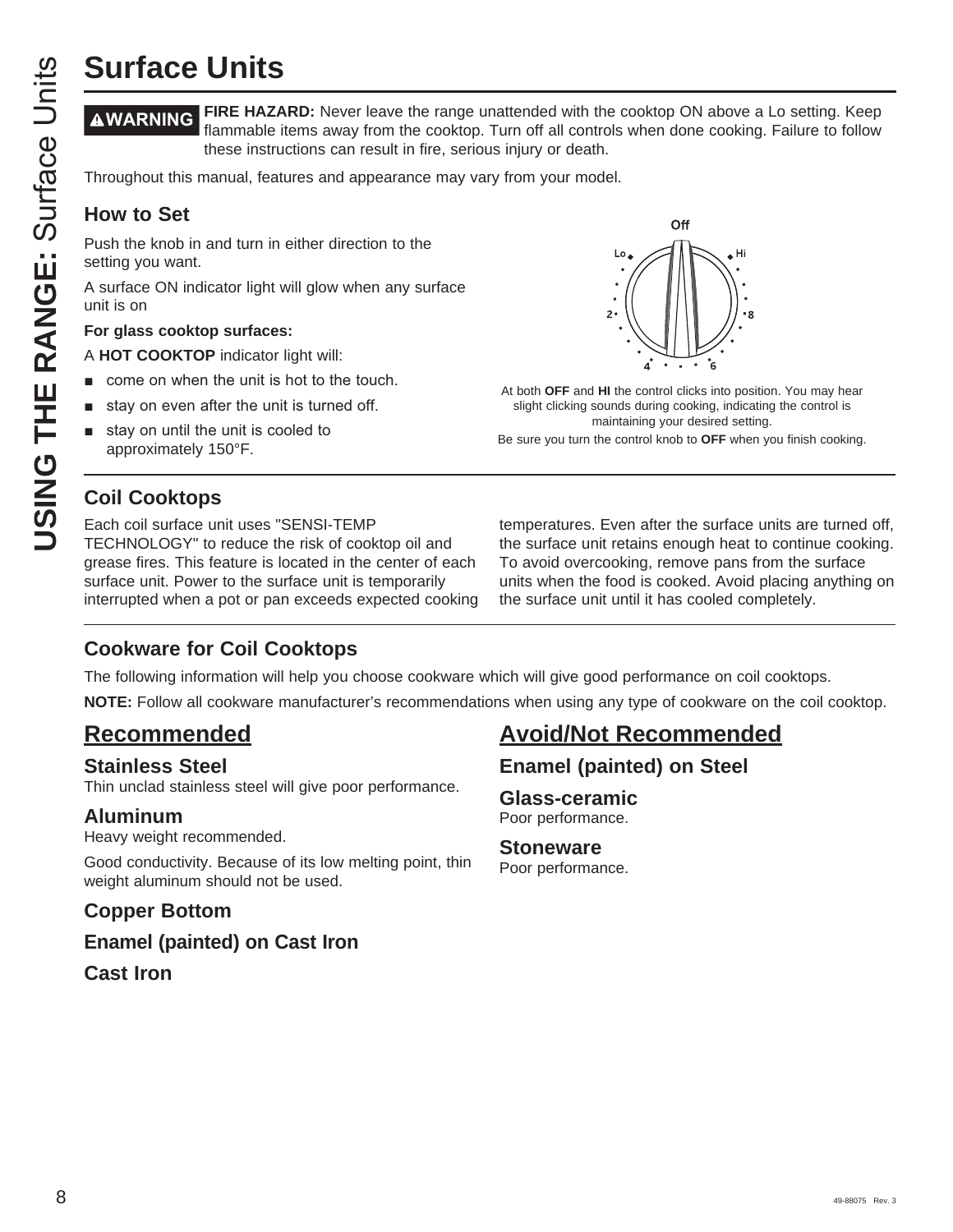# **Surface Units (Cont.)**

### **Radiant Glass Cooktop**

The radiant cooktop features heating units beneath a smooth glass surface.

**NOTE:** A slight odor is normal when a new cooktop is used for the first time. It is caused by the heating of new parts and insulating materials and will disappear in a short time.

**NOTE:** On models with light-colored glass cooktops, it is normal for the cooking zones to change color when hot or cooling down. This is temporary and will disappear as the glass cools to room temperature.

The surface unit will cycle on and off to maintain your selected control setting.

It is safe to place hot cookware on the glass surface even when the cooktop is cool.

Even after the surface units are turned off, the glass cooktop retains enough heat to continue cooking. To avoid overcooking, remove pans from the surface units when the food is cooked. Avoid placing anything on the surface unit until it has cooled completely.

- Water stains (mineral deposits) are removable using the cleaning cream or full-strength white vinegar.
- Use of window cleaner may leave an iridescent film on the cooktop. The cleaning cream will remove this film.
- Don't store heavy items above the cooktop. If they drop onto the cooktop, they can cause damage.
- Do not use the surface as a cutting board.



Never cook directly on the glass. Always use cookware.



Always place the pan in the center of the surface unit you are cooking on.



Do not slide cookware across the cooktop because it can scratch the glass-the glass is scratchresistant, not scratch proof.

### **Temperature Limiter on Radiant Glass Cooktops**

Every radiant surface unit has a temperature limiter.

The temperature limiter protects the glass cooktop from getting too hot.

The temperature limiter may cycle the surface units off for a time if:

- $\blacksquare$  the pan boils dry.
- $\blacksquare$  the pan bottom is not flat.
- the pan is off-center.
- $\blacksquare$  there is no pan on the unit.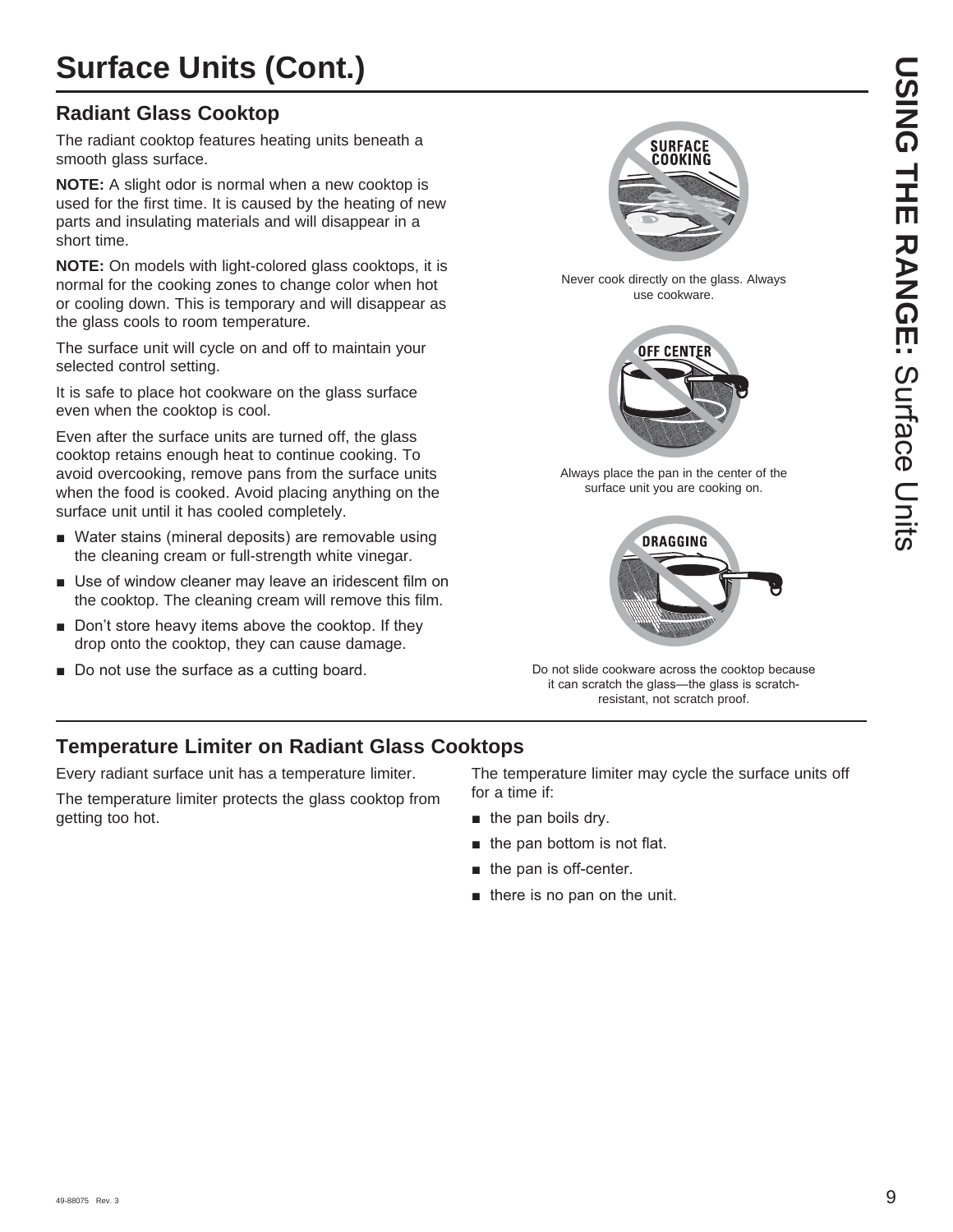The following information will help you choose cookware which will give good performance on glass cooktops.

**NOTE:** Follow all cookware manufacturer's recommendations when using any type of cookware on the ceramic cooktop.

### **Recommended**

### **Stainless Steel**

### **Aluminum**

Heavy weight recommended.

Good conductivity. Aluminum residues sometimes appear as scratches on the cooktop but can be removed if cleaned immediately. Because of its low melting point, thin weight aluminum should not be used.

### **Copper Bottom**

**USING THE RANGE SURVER CONSTRESS COOKTORS**<br>
The following information will help you choose cookwar<br>
NOTE: Follow all cookware manufacturer's recommence<br> **Recommended**<br> **USING THE RANGE STANGE SECUTE:**<br> **USING COON** Coordi Copper may leave residues which can appear as scratches. The residues can be removed, as long as the cooktop is cleaned immediately. However, do not let these pots boil dry. Overheated metal can bond to glass cooktops. An overheated copper bottom pot will leave a residue that will permanently stain the cooktop if not removed immediately.

### **Enamel (painted) on Cast Iron**

Recommended if bottom of pan is coated.

### **Avoid/Not Recommended**

### **Enamel (painted) on Steel**

Heating empty pans can cause permanent damage to cooktop glass. The enamel can melt and bond to the ceramic cooktop.

### **Glass-ceramic**

Poor performance. Will scratch the surface.

### **Stoneware**

Poor performance. May scratch the surface.

### **Cast Iron**

Not recommended—unless designed specifically for glass cooktops.

Poor conductivity and slow to absorb heat. Will scratch the cooktop surface.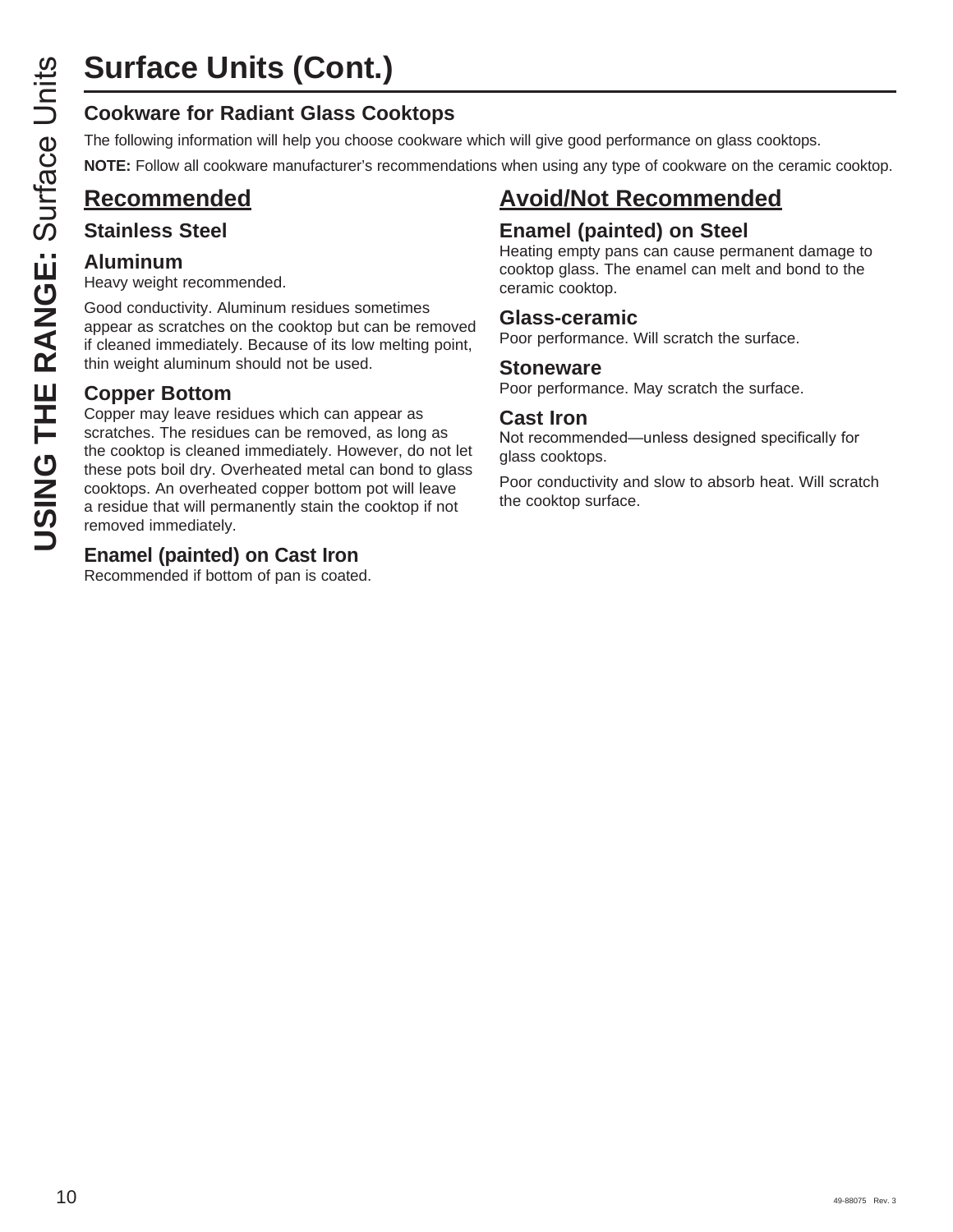# **Surface Units (Cont.)**

### **More about Cookware**

- $\blacksquare$  Place only dry pans on the surface elements. Do not place lids on the surface elements, particularly wet lids. Wet pans and lids may stick to smooth surface when cool.
- Do not use woks that have support rings. This type of wok will not heat on the cooktop.
- $\blacksquare$  We recommend that you use only a flat-bottomed wok. They are available at your local retail store. The bottom of the wok should have the same diameter as the surface element to ensure proper contact.
- Some special cooking procedures require specific cookware such as pressure cookers or deep-fat fryers. All cookware must have flat bottoms and be the correct size.



Check pans for flat bottoms by using a straight edge. You should not be able to pass a US nickel coin under the straight edge.





Do not place wet pans on the glass cooktop.



Do not use woks with support rings on the glass cooktop.



Use flat-bottomed woks on the glass cooktop.

#### Pans with rounded, curved, ridged or warped bottoms are not recommended.

### **Home Canning Tips**

Be sure the canner is centered over the surface unit. Make sure the canner is flat on the bottom.

To prevent burns from steam or heat, use caution when canning.

Use recipes and procedures from reputable sources. These are available from manufacturers such as Ball® and Kerr® and the Department of Agriculture Extension Service.

Flat-bottomed canners are recommended. Use of water bath canners with rippled bottoms may extend the time required to bring the water to a boil.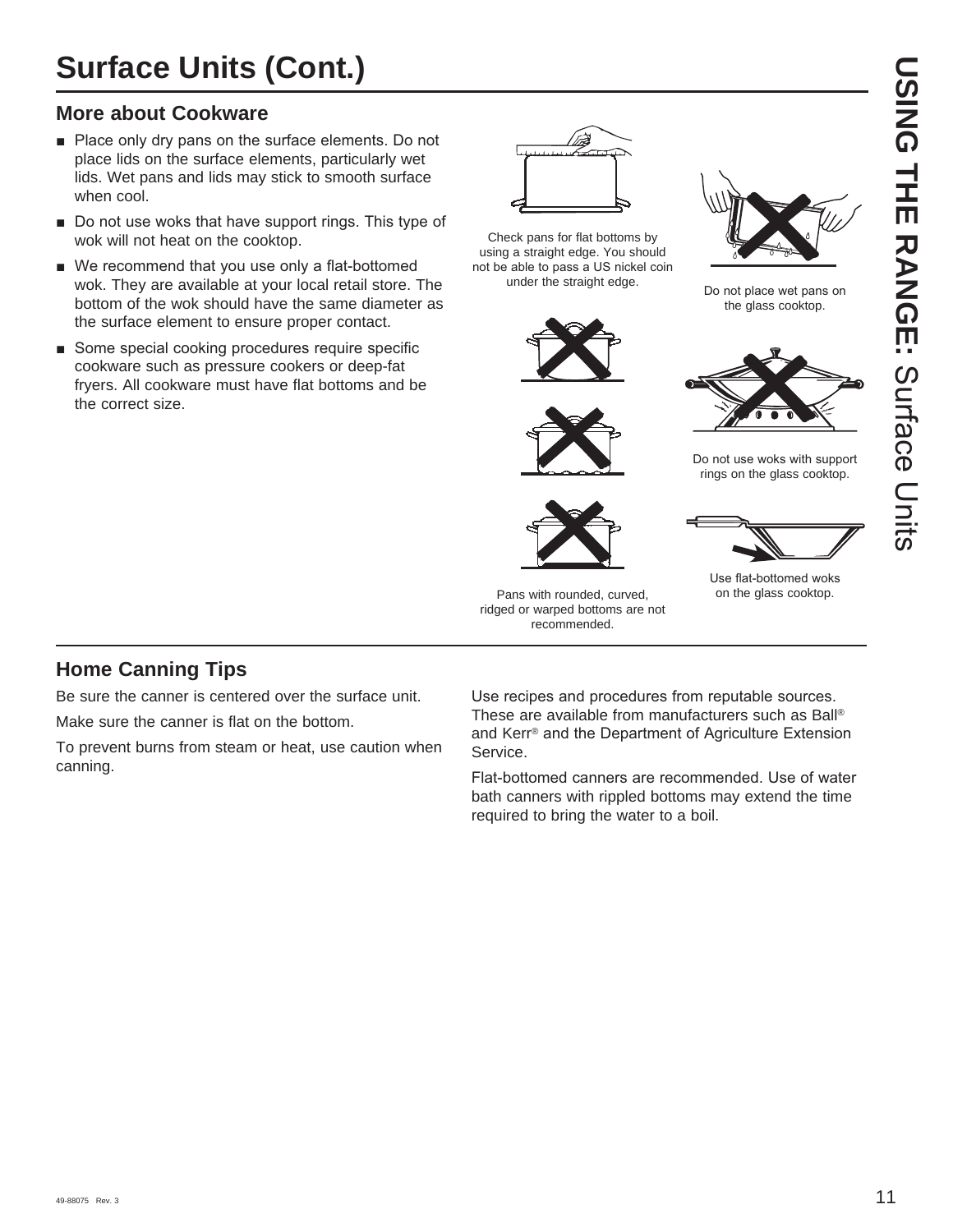# **Oven Controls**

### **Throughout this manual, features and appearance may vary from your model.**



- **1. Traditional Cooking Modes:** Your oven has the following traditional cooking modes: Bake and Broil Hi/Lo. See the Cooking Modes section for more information.
- **2. Self Clean:** See the Cleaning the Oven section for important information about using this mode.
- **3. Start:** Must be pressed to start any cooking, cleaning, or timed function.
- **4. Cancel/Off:** Cancels ALL oven operations except the clock and timer.
- **5. Cook Time:** Counts down cooking time and turns off the oven when the cooking time is complete. Press the **Cook Time** pad, use the **+-** pads to program a cooking time in hours and minutes, then press **Start.** This can only be used with Bake.
- **6. Clock:** Sets the oven clock time. Press the **Set Clock** or **Clock** pad and the **+-** pads to program the clock. Press **Start** to save the time.
- **7. Timer:** Works as a countdown timer. Press the **Timer** pad and the **+-** pads to program the time in hours and minutes. Press the **Start** pad. The timer countdown is complete. To turn the timer off press the **Timer** pad.

**8. Delay Time:** Delays when the oven will turn on. Use this to set a time when you want the oven to start. Press the **Delay Time** pad and use the **+-** pads to program the time of day for the oven to turn on then press **Start**. Press the desired cooking mode and temperature then press **Start**. A cook time may also be programmed if desired. Follow the directions under Cook Time for setting this feature. This can only be used with Bake and Self-Clean.

 **NOTE:** When using the delay time feature, foods that spoil easily-such as milk, eggs, fish, stuffings, poultry and pork-should not be allowed to sit for more than 1 hour before or after cooking. Room temperature promotes the growth of harmful bacteria. Be sure that the oven light is off because heat from the bulb will speed harmful bacteria growth.

- **9. Oven Light:** Turns the oven light on or off.
- **10. Lock Controls:** Locks out the control so that pressing the pads does not activate the controls. Press and hold the **+-** pads for three seconds to lock or unlock the control. **Cancel/Off** is always active, even when the control is locked.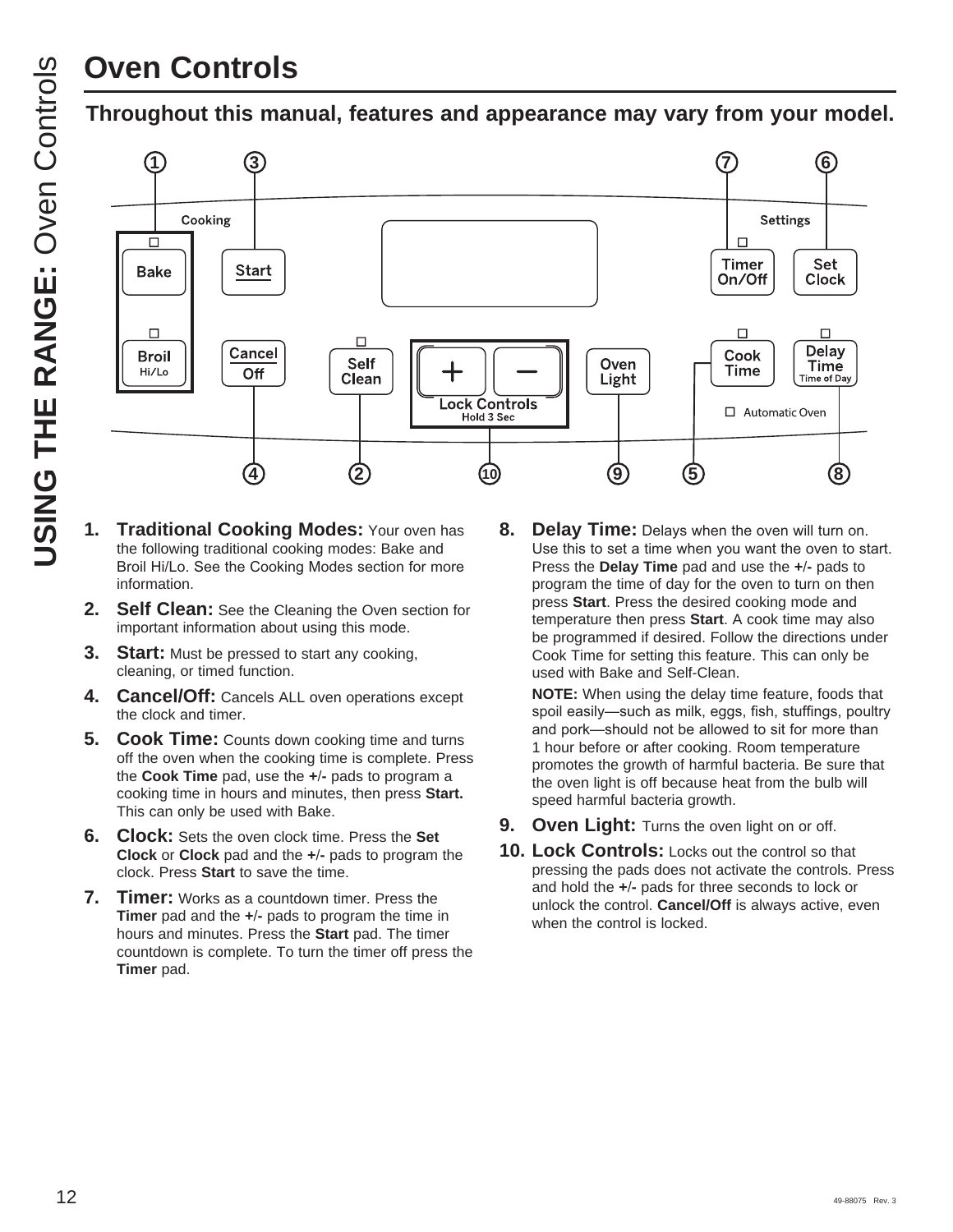### **Oven Temperature Knob (on some models)**

Turn the **OVEN TEMP** knob to the setting you want.

- Preheat the oven for 10 minutes for baking.
- For models that do not have the self clean feature the oven heating light comes on when the burner is on. It will cycle on and off during cooking.
- For models that have the self clean feature the oven heating light comes on when you set your oven temperature knob. The light will stay on until you set your knob back to the off position.



Front of OVEN TEMP knob (knob appearance may vary)

### **To Adjust the Thermostat (on models with an OVEN TEMP Knob)**

- 1. Pull the **Oven Temp** knob off the range and look at the back side. To make an adjustment, loosen (approximately one turn), but do not completely remove, the two screws on the back of the knob.
- 2. With the back of the knob facing you, hold the outer edge of the knob with one hand and turn the front of the knob with the other hand.

 To increase the oven temperature, move the top screw toward the right. You'll hear a click for each notch you move the knob.

 To decrease the oven temperature, move the top screw toward the left.

 Each click will change the oven temperature approximately 10°F. (Range is plus or minus  $60^\circ$ F from the arrow.) We suggest that you make the adjustment one click from the original setting and check oven performance before making any additional adjustments.

- 3. After the adjustment is made, retighten screws so they are snug, but be careful not to overtighten.
- 4. Replace the knob, matching the flat area of the knob to the shaft, and check performance.



Back of OVEN TEMP knob (knob appearance may vary)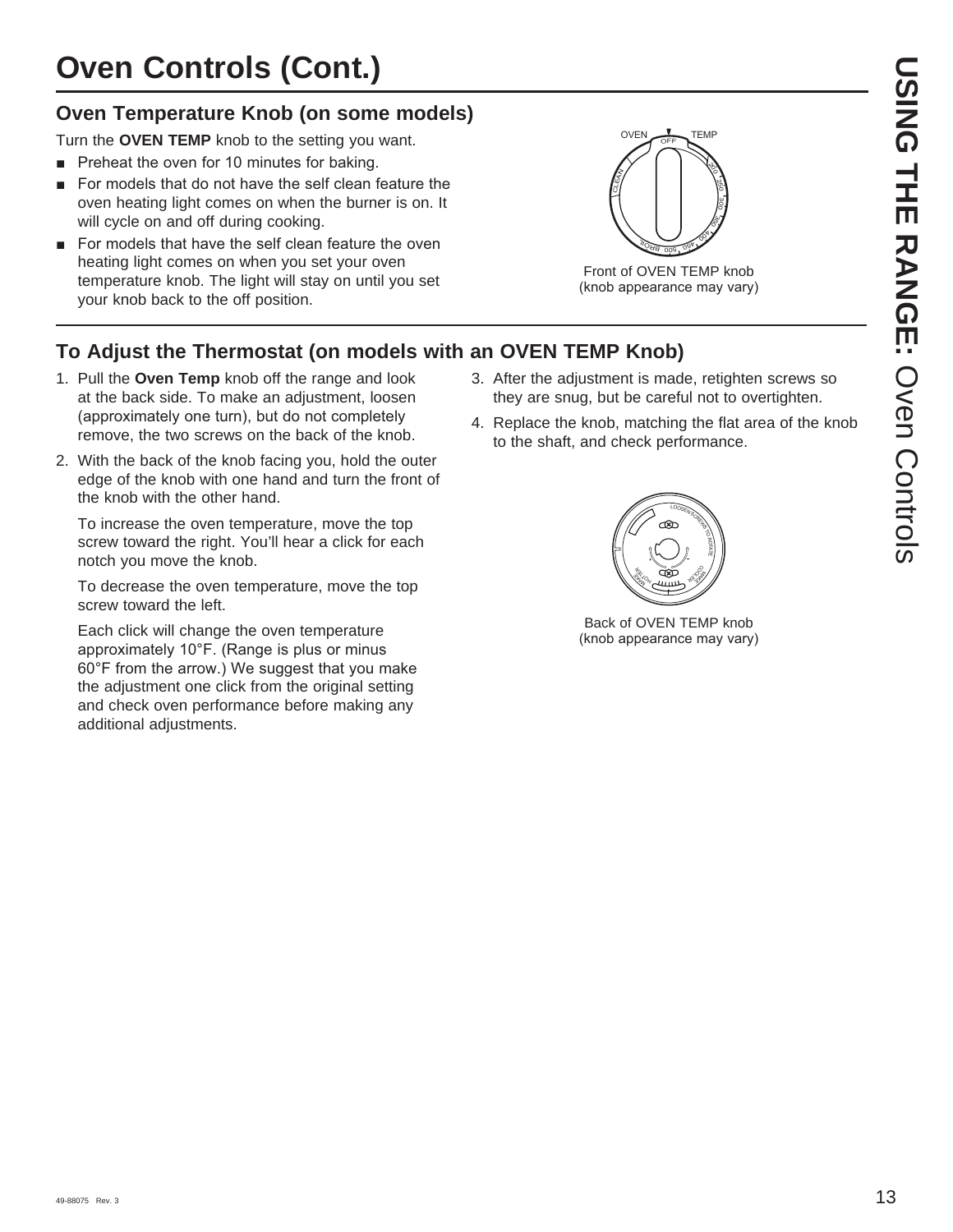# **Special Features**

- Press the **Bake** and **Broil** pads at the same time and hold for three seconds.
- $\blacksquare$  "SF" will appear in the display.
- **F** For instructions on how to select different features, refer to the section below that corresponds to the special feature of interest.
- **Number 1** when the change has been made, press the **Start** key to save the change and exit the special features menu.

### **Adjust the Oven Temperature**

This feature allows the oven baking temperature to be adjusted up to  $35^{\circ}$ F hotter or down to  $35^{\circ}$ F cooler. Use this feature if you believe your oven temperature is too hot or too cold and wish to change it. This adjustment affects every cooking mode except broil.

After entering the special features menu, press the **Bake** pad to enter the temperature adjustment mode. A number between 35 and - 35 will display. Use the  $+$  or  $$ pads to set the desired temperature adjustment. Press the **Start** pad to save the temperature adjustment.

### **12-Hour Auto Shut-Off**

**USING THE RANGE:**<br>
There are several different special features on your range. To change the seconds.<br> **Let there are some and a bottle properties** and the seconds for the seconds.<br> **Let the SHELDON STRANGE:**<br> **Let there** 12-hour auto shut-off turns off the oven after 12 hours of continuous operation. The 12-hour auto shut-off may be "on" or "oFF.". Enter into the special features menu as outlined above and repeatedly press the **Set Clock** pad until the desired setting is displayed. If your model does not have a **Set Clock** pad, then repeatedly press the **Cook Time** pad until the desired setting is displayed. Press the **Start** pad to save the setting.

### **Clock Display (on some models)**

This feature specifies if the time of day is displayed. The clock display may be "on" or "oFF." If your model has a **Set Clock** pad, see the Oven Controls section for instructions on adjusting the display. If your model does not have a **Set Clock** pad, enter into the special features menu as outlined above. Press the **Timer** pad to see the current setting. Press the **Timer** pad again to change the setting. Press the **Start** pad to save the display setting.

### **Increment/Decrement Speed**

A setting (i.e. temperature) may be rapidly adjusted by pressing and holding the **+** or **-** pad. To adjust the increment/decrement speed, enter into the special features menu as outlined above. Press the **+** pad to increase the speed or press the **-** pad to decrease the speed. Settings vary from 1 (slowest) to 5 (fastest). Press the **Start** pad to save the speed setting.

# **Sabbath Mode**

The Sabbath mode feature complies with standards set forth by Star K. Only continuous baking or timed baking is allowed in the Sabbath mode. All tones are disabled in the Sabbath mode; however the oven light is not disabled, so the light should be removed to ensure it does not come on when the door is opened. Cooking in the Sabbath mode is a two-step process, first the Sabbath mode must be set and then the bake mode must be set.

### **Setting the Sabbath Mode**

Press the **Bake** and **Broil** pads at the same time and hold for three seconds. "SF" will appear in the display. Press the **Set Clock** pad until "SAb" appears in the display and then press **Start**. If your model does not have a **Set Clock** pad, then press the **Cook Time** pad until "SAb" appears in the display and then press **Start**. A single bracket "]" will appear in the display indicating that the Sabbath mode is set. Continuous bake or timed bake can now be set as outlined below.

### **Start a Continuous Bake**

Press **Bake**, if a temperature other than 350F is desired then press the **+** or **-** pads to adjust the temperature in 25 degree increments, then press **Start**. After a delay, a second bracket "] [" will appear in the display indicating that the oven is baking.

### **Adjusting the Temperature**

Press **Bake**, then press the **+** or **-** pads to adjust the temperature in 25 degree increments, then press **Start**. An oven thermometer can be used if some indication of temperature setting is desired.

### **Start a Timed Bake**

Press **Cook Time**, then press the **+** or **-** pads to adjust the cook time in one minute increments. Press **Bake**, if a temperature other than 350F is desired then press the **+** or **-** pads to adjust the temperature in 25 degree increments, then press **Start**. After a delay, a second bracket "] [" will appear in the display indicating that the oven is baking. When the cook time expires the display will change back to a single bracket "]" indicating that the oven is no longer baking.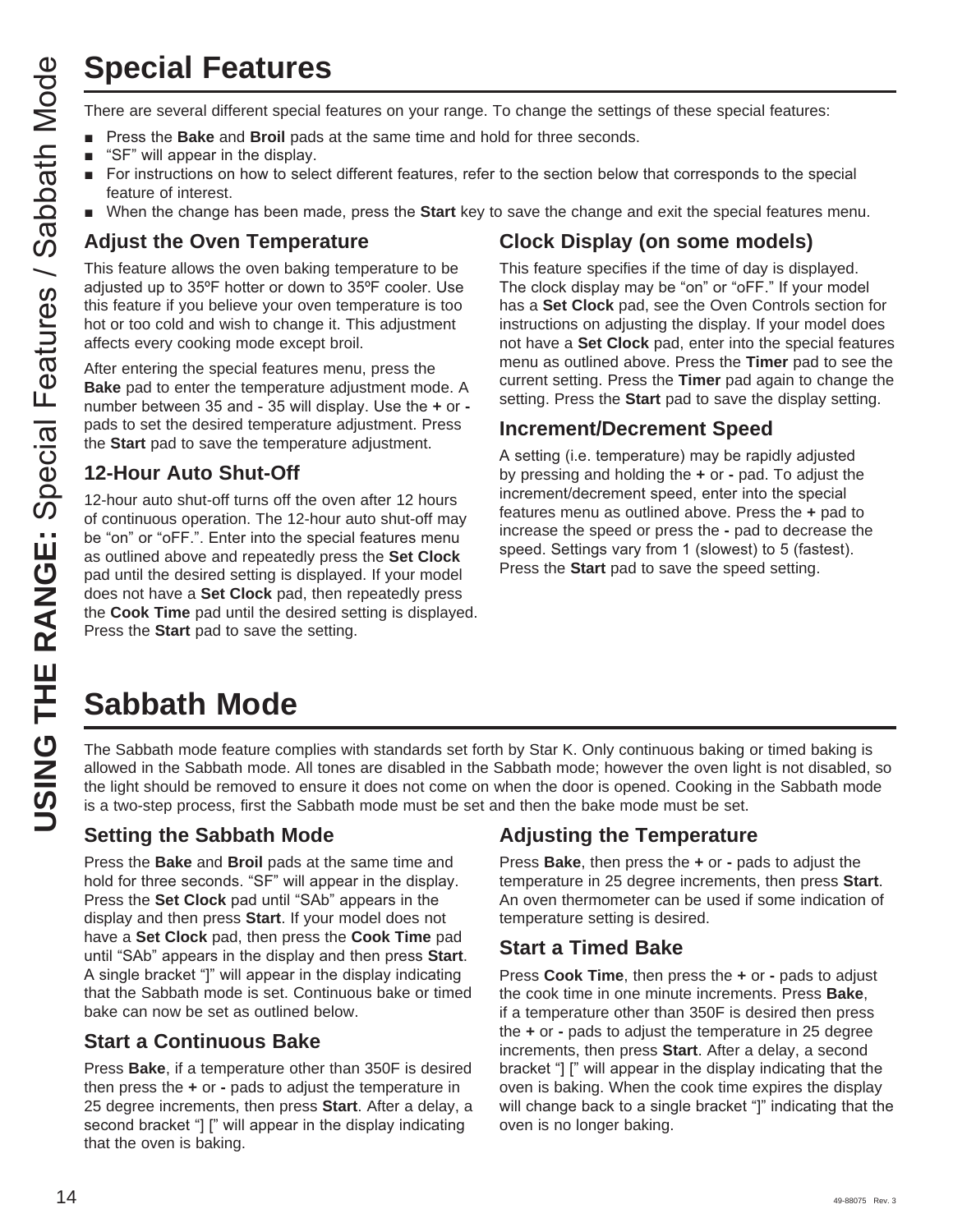### **Exit the Sabbath Mode**

Exiting the Sabbath mode should be done after the Sabbath is over. Press **Cancel/Off** to end any bake mode that may be running. Press **Bake** and **Broil** pads at the same time and hold for three seconds. "SF" will appear in the display. Press the **Set Clock** pad until "On" appears in the display and then press **Start**. If your model does not have a Set Clock pad, then press the **Cook Time** pad until "On" appears in the display and then press **Start**. The display will change from a single bracket "I" to the time of day indicating that the Sabbath mode has been exited.

# **Oven Racks**

Recommended rack positions for various types of foods are provided in the Cooking Guide. Adjusting rack position is one way to impact cooking results. For example, if you would prefer darker tops on cakes, muffins, or cookies, try moving food one rack position higher. If you find foods are too brown on top try moving them down next time.

When baking with multiple pans and on multiple racks, ensure there is sufficient space between pans to allow air flow. This may improve cooking eveness.

# **Aluminum Foil and Oven Liners**

**CAUTION Do not use any type of foil or oven liner to cover the oven bottom. These items can trap heat or melt, resulting in damage to the product and risk of shock, smoke or fire. Damage from improper use of these items is not covered by the product warranty.** 

Foil may be used to catch spills by placing a sheet on a lower rack, several inches below the food. Do not use more foil than necessary and never entirely cover an oven rack with aluminum foil. Keep foil at least 1-1/2" from oven walls to prevent poor heat circulation.

## **Cookware**

### **Cookware Guidelines**

The material, finish, and size of cookware affect baking performance.

Dark, coated and dull pans absorb heat more readily than light, shiny pans. Pans that absorb heat more readily can result in a browner, crisper, and thicker crust. If using dark and coated cookware check food earlier than minimum cook time. If undesirable results are obtained with this type of cookware consider reducing oven temperature by 25º F next time.

Shiny pans can produce more evenly cooked baked goods such as cakes and cookies.

Glass and ceramic pans heat slowly but retain heat well. These types of pans work well for dishes such as pies and custards.

Air insulated pans heat slowly and can reduce bottom browning.

Keep cookware clean to promote even heating.



If a power outage occurs, the Sabbath mode will not resume when power is restored.



The number of rack positions may vary by model.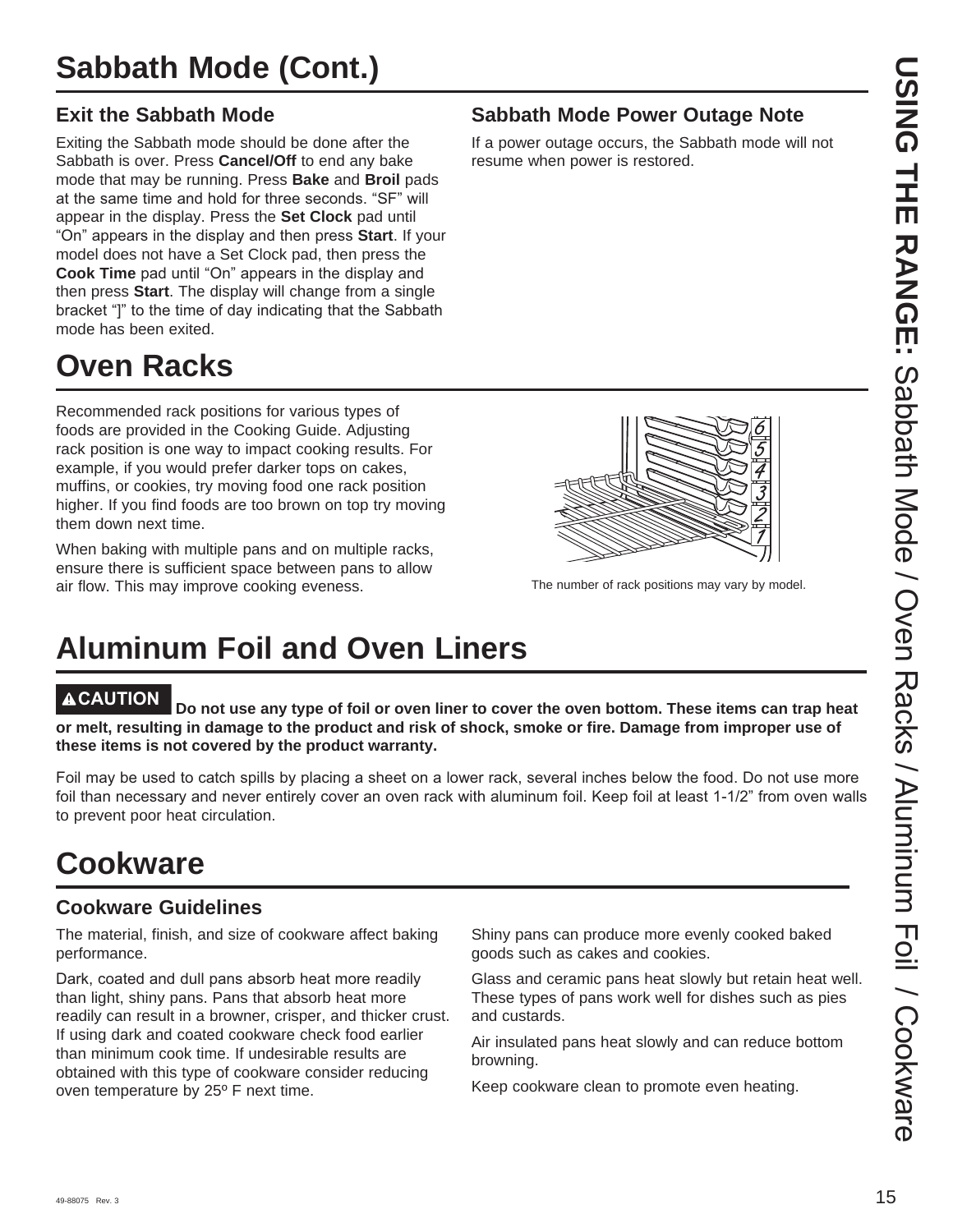# **Cooking Modes**

Your new oven has a variety of cooking modes to help you get the best results. These modes are described below. Refer to the Cooking Guide section for recommendations for specific foods. Remember, your new oven may perform differently than the oven it is replacing.

### **Baking Modes**

When preparing baked goods such as cakes, cookies, and pastries always preheat the oven first. Follow recipe recommendations for food placement. If no guidelines are provided, center food in the oven.

### **Traditional Bake**

The traditional bake mode is intended for single rack cooking. This mode uses heat primarily from the lower element but also from the upper element to cook food. To use this mode press the **Bake** pad, enter a temperature, and then press **Start**. Preheating is generally recommended when using this mode.

### **Broiling Modes**

The oven must be closed during broiling. Monitor food closely while broiling. Use caution when broiling on upper rack positions as placing food closer to the broil element increases smoking, spattering, and the possibility of fats igniting. For best performance center food below the broil heating element. **Broiling on rack position 6 is not recommended.**

Try broiling foods that you would normally grill. Adjust rack positions to adjust the intensity of the heat to the food. Place foods closer to the broil element when a seared surface and rare interior is desired. Thicker foods and foods that need to be cooked through should be broiled on a rack position farther from the broiler or by using Broil Lo.

### **Broil Hi**

The Traditional Broil Hi mode uses intense heat from the upper element to sear foods. Use Broil Hi for thinner cuts of meat and/or foods you prefer less done on the interior. To use this mode press the **Broil** pad once and then press **Start**. It is not necessary to preheat when using this mode.

### **Broil Lo**

The Traditional Broil Lo mode uses less intense heat from the upper element to cook food thoroughly while also producing surface browning. Use Broil Lo for thicker cuts of meat and/or foods that you would like cooked all the way through. To use this mode press the **Broil** pad **twice** and then press **Start**. It is not necessary to preheat when using this mode.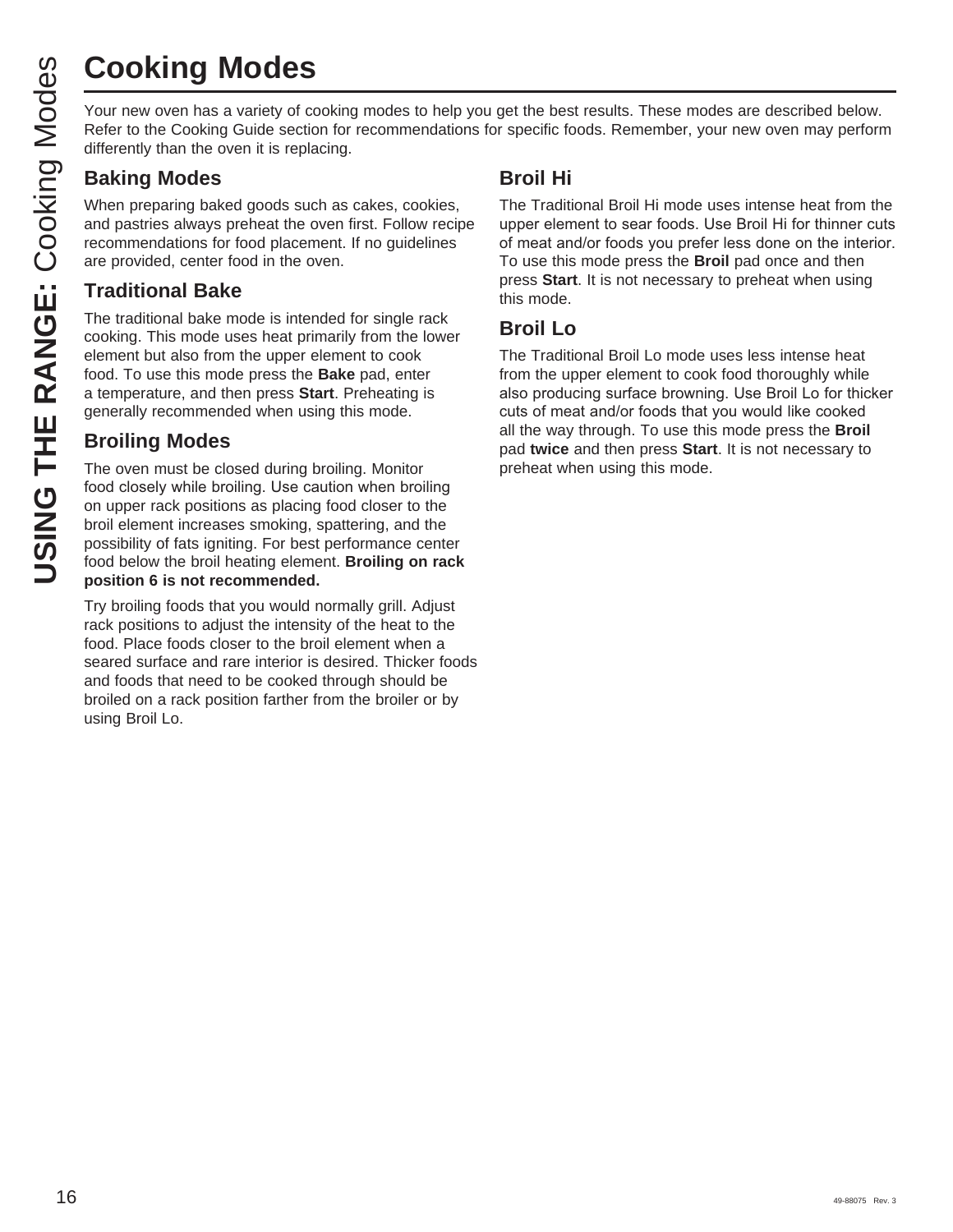# **Cooking Guide**

| <b>FOOD TYPE</b>                                                                            | <b>RECOMMENDED</b><br><b>MODE(S)</b> | <b>RECOMMENDED</b><br><b>RACK POSITION(S)</b> | <b>ADDITIONAL SUGGESTIONS</b>                                                                                                                                                                              |
|---------------------------------------------------------------------------------------------|--------------------------------------|-----------------------------------------------|------------------------------------------------------------------------------------------------------------------------------------------------------------------------------------------------------------|
| <b>Baked Goods</b>                                                                          |                                      |                                               |                                                                                                                                                                                                            |
| Layer Cakes, sheet cakes, bundt<br>cakes, muffins, quick breads on<br>a Single Rack         | <b>Bake</b>                          | 3                                             | Use shiny cookware.                                                                                                                                                                                        |
| Layer cakes* on Multiple Racks                                                              | <b>Bake</b>                          | $2$ and $4$                                   | Ensure adequate airflow<br>(see illustration below).                                                                                                                                                       |
| Chiffon cakes (angel food)                                                                  | <b>Bake</b>                          | $\mathsf{R}$                                  | Use shiny cookware.                                                                                                                                                                                        |
| Cookies, biscuits, scones on a<br>Single Rack                                               | <b>Bake</b>                          | 3                                             | Use shiny cookware.                                                                                                                                                                                        |
| Cookies, biscuits, scones on<br><b>Multiple Racks</b>                                       | Bake                                 | $2$ and $4$                                   | Ensure adequate airflow.                                                                                                                                                                                   |
| Beef & Pork                                                                                 |                                      |                                               |                                                                                                                                                                                                            |
| Hamburgers                                                                                  | <b>Broil Hi</b>                      | 5                                             | Use a broil pan; move food down for more<br>doneness/less searing. Watch food closely when<br>broiling. For best performance center food below the<br>broil heating element.                               |
| Steaks & Chops                                                                              | <b>Broil Hi</b>                      | 5                                             | Use a broil pan; move food down for more<br>doneness/less searing. Watch food closely when<br>broiling. For best performance center food below the<br>broil heating element.                               |
| Roasts                                                                                      | <b>Bake</b>                          | 2 or 3                                        | Use a low sided pan such as a broil pan. Preheating<br>is not necessary.                                                                                                                                   |
| <b>Poultry</b>                                                                              |                                      |                                               |                                                                                                                                                                                                            |
| Whole chicken                                                                               | <b>Bake</b>                          | 3 or 4                                        | Use a low sided pan such as a broil pan.                                                                                                                                                                   |
| Bone-in chicken breasts, legs,                                                              | <b>Broil Hi</b>                      | $\mathbf{1}$                                  | If breaded or coated in sauce avoid Broil Hi modes.<br>Broil skin side down first. Watch food closely when                                                                                                 |
| thighs                                                                                      | Broil Lo<br><b>Bake</b>              | 1 or 2                                        | broiling. For best performance when broiling, center<br>food below the broil heating element.                                                                                                              |
| Boneless chicken breasts                                                                    | <b>Broil Lo</b><br><b>Bake</b>       | 1 or 2                                        | If breaded or coated in sauce avoid Broil Hi modes.<br>Broil skin side down first. Watch food closely when<br>broiling. For best performance when broiling, center<br>food below the broil heating element |
| Whole turkey                                                                                | <b>Bake</b>                          | 1 or 2                                        | Use a low sided pan such as a broil pan.                                                                                                                                                                   |
| <b>Turkey Breast</b>                                                                        | <b>Bake</b>                          | 1 or 2                                        | Use a low sided pan such as a broil pan.                                                                                                                                                                   |
| Fish                                                                                        | <b>Broil Lo</b>                      | 5 (1/2 thick or less)<br>4 (>1/2 inch)        | Watch food closely when broiling. For best<br>performance center food below the broil heating<br>element.                                                                                                  |
| <b>Casseroles</b>                                                                           | <b>Bake</b>                          | 3                                             |                                                                                                                                                                                                            |
| <b>Frozen Convenience Foods</b>                                                             |                                      |                                               |                                                                                                                                                                                                            |
| Pizza, french fries, tator tots,<br>chicken nuggets, appetizers on a<br>Single Rack         | <b>Bake</b>                          | 3                                             | Use shiny cookware.                                                                                                                                                                                        |
| Pizza, french fries, tator tots,<br>chicken nuggets, appetizers on<br><b>Multiple Racks</b> | <b>Bake</b>                          | $2$ and $4$                                   | Use shiny cookware.                                                                                                                                                                                        |

\*When baking four cake layers at a time, use racks 2 and 4. Place the pans as shown so that one pan is not directly above another.

Cook food thoroughly to help protect against food borne illness. Minimum safe food temperature recommendations for food safety can be found at **IsItDoneYet.gov**. Make sure to use a food thermometer to take food temperatures.



Rack position for baking 4 layer cakes.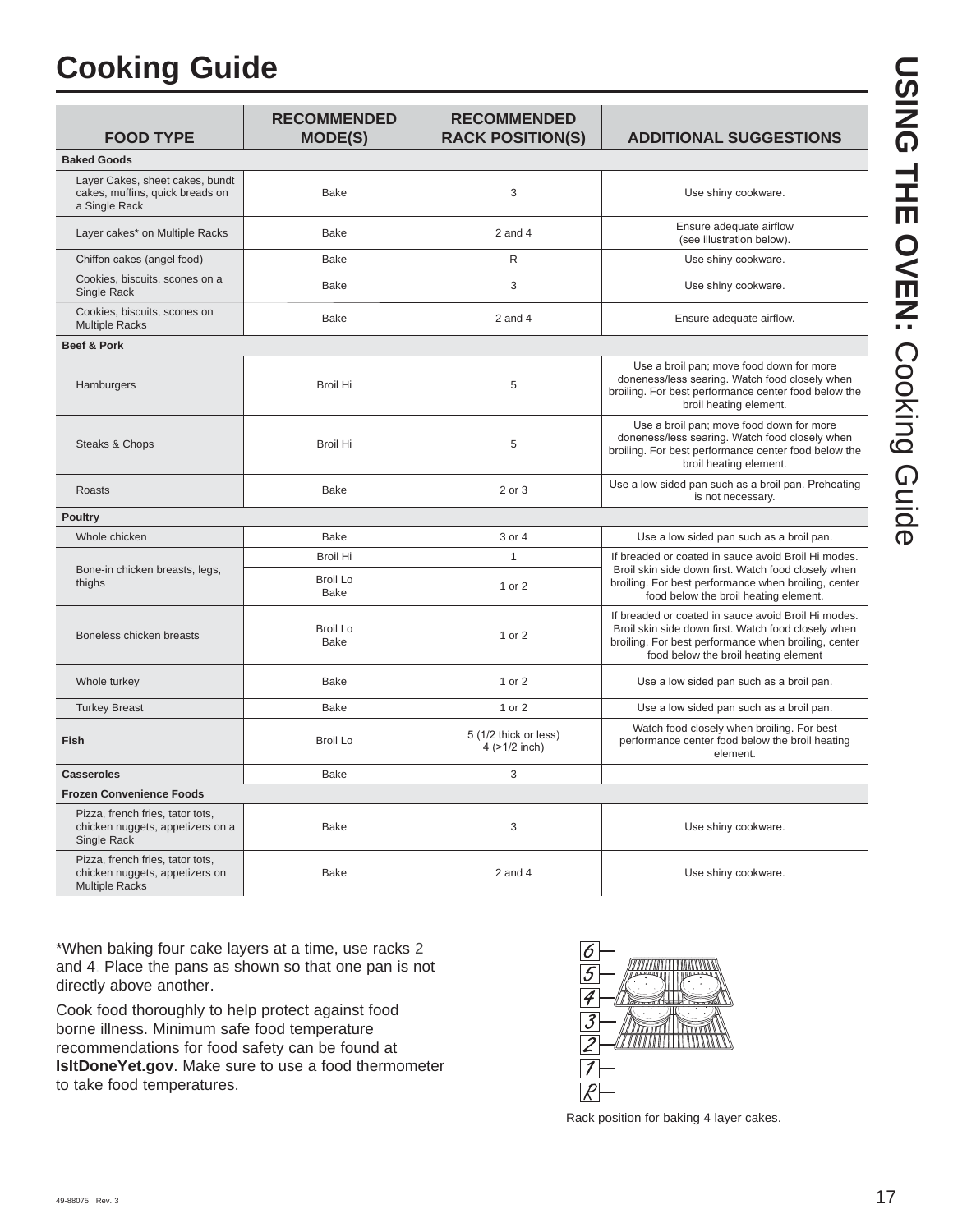# **Cleaning the Range – Exterior**

Be sure all controls are off and all surfaces are cool before cleaning any part of the range.



**AWARNING** If your range is removed for cleaning, servicing or any reason, be sure the antitip device is reengaged properly when the range is replaced. Failure to take this precaution could result in tipping of the range and can result in death or serious burns to children or adults.

### **Control Knobs**

The control knobs may be removed for easier cleaning. Make sure the knobs are in the **OFF** positions and pull them straight off the stems for cleaning.

The knobs can be cleaned in a dishwasher or they may also be washed with soap and water. Make sure the inside of the knobs are dry before replacing.

Replace the knobs, in the **OFF** position to ensure proper placement.

### **Control Panel**

It's a good idea to wipe the control panel after each use. Clean with mild soap and water or vinegar and water, rinse with clean water and polish dry with a soft cloth.

### **Oven Exterior**

Do not use oven cleaners, abrasive cleansers, strong liquid cleansers, steel wool, plastic scouring pads, or cleaning powders on the interior or exterior of the oven. Clean with a mild soap and water or vinegar and water solution. Rinse with clean water and dry with a soft cloth. When cleaning surfaces, make sure that they are at room temperature and not in direct sunlight.

Do not use abrasive cleansers, strong liquid cleansers, plastic scouring pads or oven cleaners on the control panel-they will damage the finish.

If stain on the door vent trim is persistent, use a mild abrasive cleaner and a sponge-scrubber for best results.

Spillage of marinades, fruit juices, tomato sauces and basting liquids containing acids may cause discoloration and should be wiped up immediately. Let hot surfaces cool, then clean and rinse.

### **Painted Surfaces**

Painted surfaces include the sides of the range and the door, top of control panel and the drawer front. Clean these with soap and water or a vinegar and water solution.

Do not use commercial oven cleaners, cleaning powders, steel wool or harsh abrasives on any painted surface.

### **Stainless Steel Surfaces (on some models)**

Do not use a steel wool pad; it will scratch the surface.

To clean the stainless steel surface, use warm sudsy water or a stainless steel cleaner or polish. Always wipe the surface in the direction of the grain. Follow the cleaner instructions for cleaning the stainless steel surface.

Cleaners with oxalic acid such as Bar Keepers Friend Soft Cleanser™ will remove surface rust, tarnish and small blemishes. Use only a liquid cleanser free of grit and rub in the direction of the brush lines with a damp, soft sponge.

To inquire about purchasing cleaning products including stainless steel appliance cleaner or polish, see the Accessories and Consumer Support sections at the end of this manual.

For easier cleaning, the control knobs may be removed by pulling them directly outwards once the knobs are in the OFF position. Do not pull knobs up or down or hang objects on them. This can damage the gas valve shaft. The knobs can be washed by hand with soap and water or in a dishwasher.

To replace knobs after cleaning, align the hole on the knob backside with the gas valve shaft and push inward until the knob is securely fastened. All knobs are interchangeable Surface burner knobs<br>
Surface burner knobs

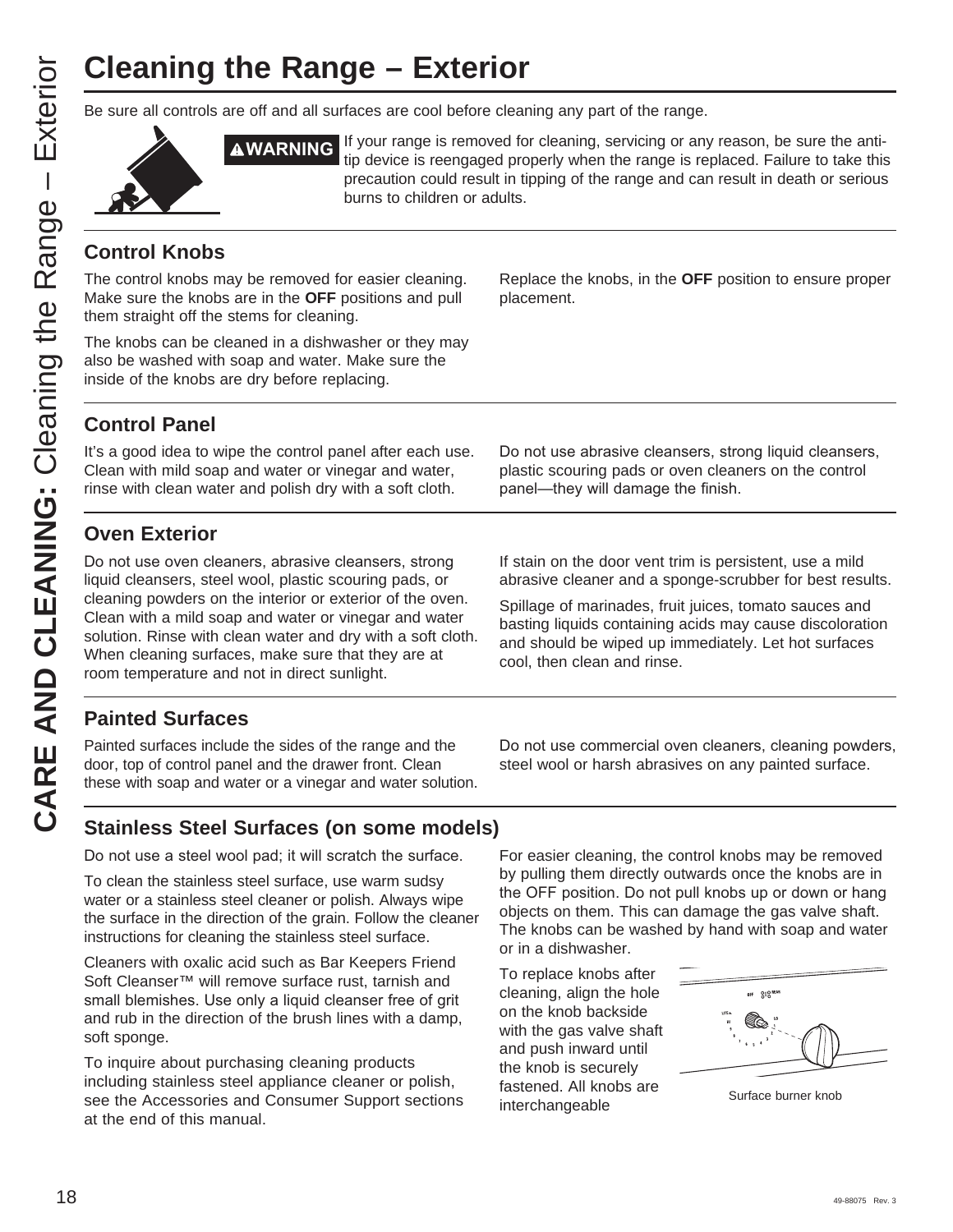## **Cleaning the Range – Exterior (Cont.)**

### **Porcelain Enamel Cooktop**

The porcelain enamel finish is sturdy but breakable if misused. This finish is acid-resistant. However, any acidic foods spilled (such as fruit juices, tomato or vinegar) should not be permitted to remain on the finish.

If acids spill on the cooktop while it is hot, use a dry paper towel or cloth to wipe it up right away. When the surface has cooled, wash with soap and water. Rinse well.

### **Surface Units**

### **WARNING**

- Be sure the controls are turned to OFF and the surface units are cool before attempting to remove them.
- $\blacksquare$  Do not immerse the surface units in liquids of any kind.
- $\blacksquare$  Do not clean the surface units in a dishwasher.
- Do not bend the surface unit plug terminals.
- Do not attempt to clean, adjust or in any way repair the plug-in receptacle.
- Do not pull on the SENSI-TEMP TECHNOLOGY sensor cap.

To clean the surface units, turn the control to the highest setting for a minute. The coils will burn off any soil. To clean the Sensi-Temp Technology Sensor cap, wipe with a damp sponge or cloth. For cooked-on food spills, remove the burner from the range and gently scrub the cap and supports with a damp plastic scouring pad. Do not use steel wool. Allow the burner to dry over night before re-installing it.

### **To remove a surface unit:**

To remove the drip pans for cleaning, the surface units must be removed first.

- 1. Push the surface unit back toward the receptacle.
- 2. Lift the surface unit about 1 inch above the drip pan and pull it out.

Do not lift the surface unit more than 1 inch. If you do, it may not lie flat on the drip pan when you plug it back in.

**NOTE:** Repeated lifting of the surface unit more than 1 inch above the drip pan can permanently damage the receptacle.

### **To replace a surface unit:**

- 1. Replace the drip pan into the recess in the cooktop. Make sure the opening in the pan lines up with the receptacle.
- 2. Insert the terminals of the surface unit through the opening in the drip pan and into the receptacle.
- 3. Push the surface unit in and down so it rests evenly in the cooktop.

For other spills such as fat spatterings, wash with soap and water or cleansing powders after the surface has cooled. Rinse well. Polish with a dry cloth.



When properly seated, the locking tab should lock onto the cooktop rim through the notch in the drip pan.



Drip Pan

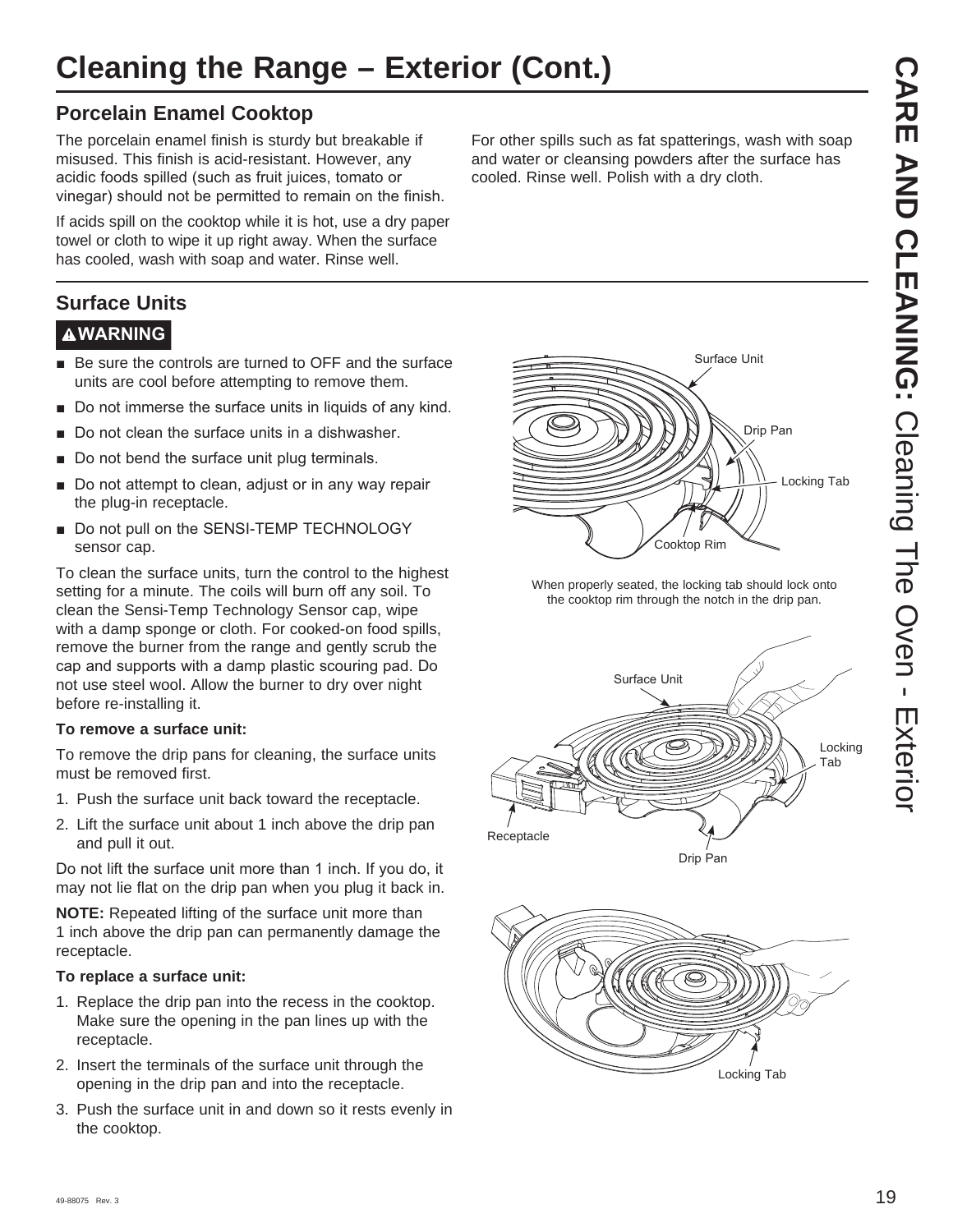# **Cleaning the Range – Exterior (Cont.)**

### **Drip Pans**

Remove the surface units. Then lift out the drip pans.

For best results, clean the drip pans by hand. Place them in a covered container (or a plastic bag) with  $\frac{1}{4}$  cup ammonia to loosen the soil. Rinse with clean water and polish with a clean soft cloth.

The drip pans may also be cleaned in a dishwasher.

Clean the area under the drip pans often. Built-up soil, especially grease, may catch fire.

Do not cover the drip pans with foil. Using foil so close to the receptacle could cause shock, fire or damage to the range.

**NOTE:** If your cooktop is equipped with shiny, silvercolored drip pans, do not clean them in the self-cleaning oven. Permanent damage to the finish can occur.

If your cooktop is equipped with black or gray porcelaincoated drip pans, they can be cleaned in the oven during the self-cleaning cycle. Before you begin a self-cleaning cycle, remove any heavy soil from the drip pans and place them on the porcelain-coated oven racks. Do not place the drip pans directly on the oven bottom. After the self-cleaning cycle is completed and the drip pans are cool, wipe them with a damp cloth to remove any remaining ash or residue.

### **Lift-Up Cooktop**

The entire cooktop may be lifted up and supported in the up position for easier cleaning.

The surface units do not need to be removed; however, you may remove one to make raising the cooktop easier. There are two side supports that lock into position when the cooktop is lifted up.

After cleaning under the cooktop with hot, mild soapy

water and a clean cloth, lower the cooktop. Be careful not to pinch your fingers.

To lower the cooktop, push the rods back and gently lower the cooktop until it rests in place.<br>Be sure all surface units



are turned off before raising the Cooktop.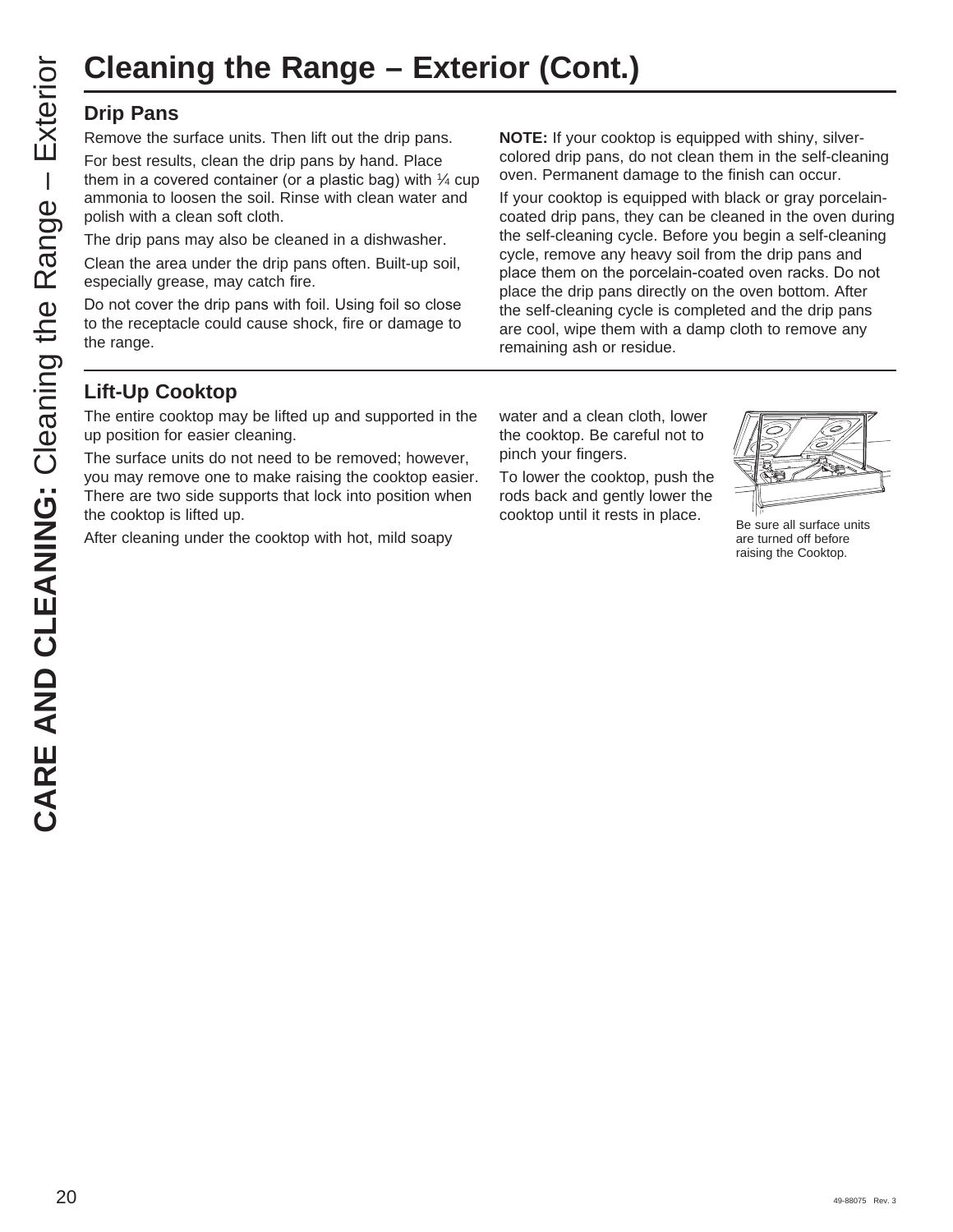# **Cleaning The Oven - Interior**

The interior of your new oven can be cleaned manually or by using Self Clean.

Spillage of marinades, fruit juices, tomato sauces and basting liquids containing acids may cause discoloration and should be wiped up immediately. Let hot surfaces cool, then clean and rinse.

### **Manual Cleaning**

Do not use oven cleaners, abrasive cleaners, strong liquid cleansers, steel wool, scouring pads, or cleaning powders on the interior of the oven. Clean with a mild

### **Self Clean Mode (on some models)**

Read Self-Cleaning Oven Safety Instructions at the beginning of this manual before using Self Clean Mode. Self clean uses very high temperatures to clean the oven interior. You will need to lock the oven door when using this feature. Before operating the self-clean cycle, wipe up grease and soils from the oven. Remove all items from the oven other than enameled (dark color) racks. Shiny or silver racks and any cookware or other items should all be removed from the oven before initiating a self-clean cycle. Close the door. Latch the door.

**NOTE:** Never force the latch. If the oven is too hot, you will not be able to slide the latch. Allow the oven to cool. If your range has a knob turn knob to self clean position or if your range has an oven control press the **Self Clean** pad and a default self-clean time is displayed. The clean time can be changed to any time between 3:00 and 5:00 hours by using the **+-** pads to enter a different time and pressing **Start**. For heavily soiled ovens, the maximum 5 hour clean time is recommended. If you wish to use the default time, press the **Start** pad immediately after pressing the **Self Clean** pad. The oven will turn off automatically when the self-clean cycle is complete and the self-clean light will be off. Slide the latch handle to the left as far is it will go and open the door. Never force the latch handle. Forcing the handle will damage the door lock mechanism. After the oven has cooled down wipe any ash out of the oven.

We recommend venting your kitchen with an open window or using a ventilation fan or hood during the first self-clean cycle.

### **Racks**

soap and water or vinegar and water solution. Rinse with clean water and dry with a soft cloth. When cleaning surfaces, make sure that they are at room temperature.



Soil on the front frame of the range and outside the gasket on the door will need to be cleaned by hand. Clean these areas with hot water, soap-filled steel-wool pads or cleansers such as Soft Scrub®. Rinse well with clean water and dry.

Do not clean the gasket. The fiberglass material of the oven door gasket cannot withstand abrasion. It is essential for the gasket to remain intact. If you notice it becoming worn or frayed, replace it.

Make sure the oven light bulb cover is in place and the oven light is off.

**IMPORTANT:** The health of some birds is extremely sensitive to the fumes given off during the self-cleaning cycle of any range. Move birds to another wellventilated room.

### **To Stop a Self-Clean Cycle**

Press **Cancel/Off** and wait for self clean light to go off. Wait until the oven has cooled below the locking temperature to unlatch the door. You will not be able to open the door right away unless the oven has cooled below the locking temperature.

All racks can be washed with warm, soapy water. Racks may be more difficult to slide, especially after a self-clean. Put some vegetable oil on a soft cloth or paper towel and rub onto the left and right edges.

### **Oven Heating Elements**

Do not clean the bake element or the broil element. Any soil will burn off when the elements are heated.

To clean the oven floor, gently lift the bake element. Clean the oven floor with warm, soapy water.



Gently lift the bake element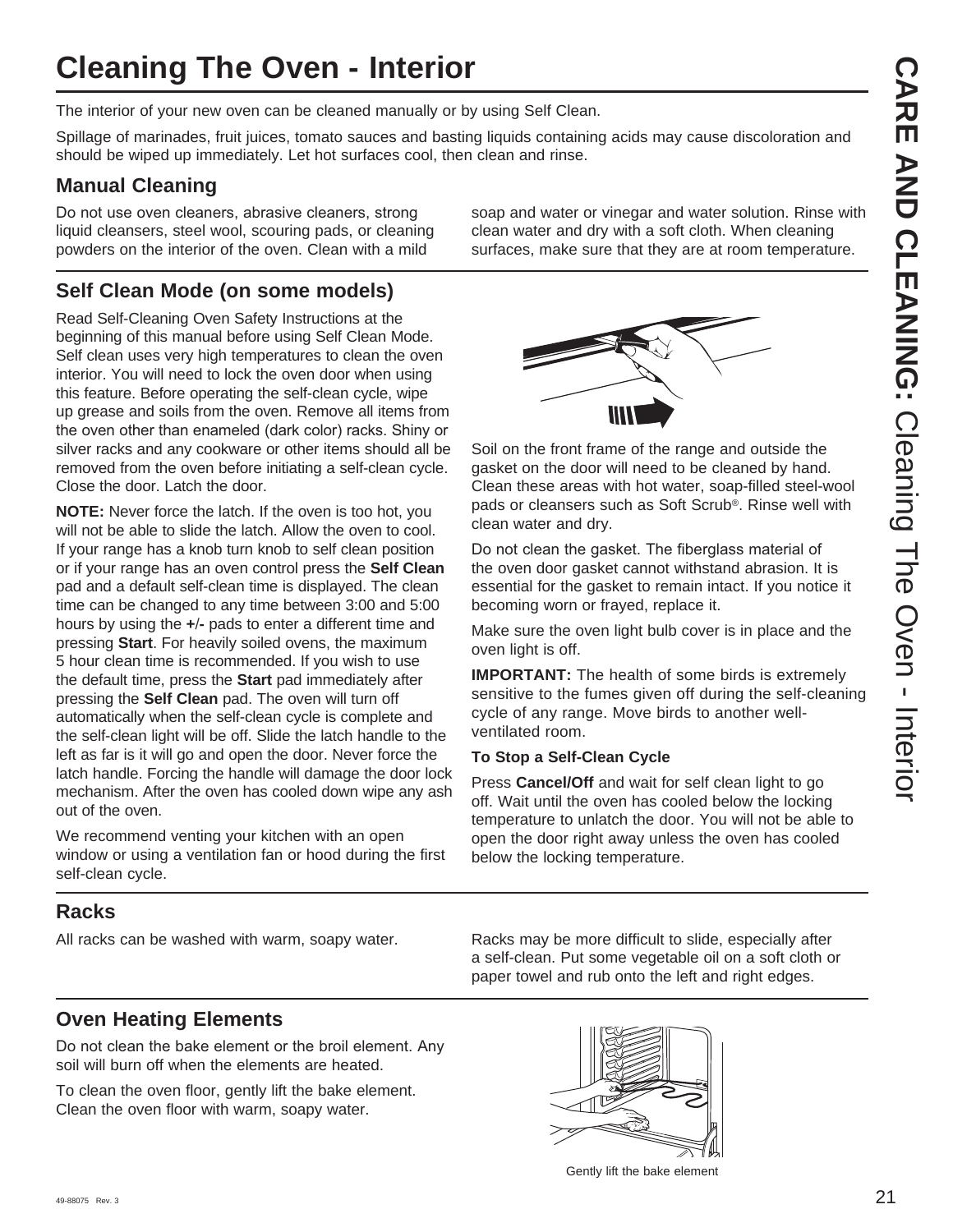# **Cleaning the Glass Cooktop**

ONLY use ceramic cooktop cleaner on the glass cooktop. Other creams may not be as effective.

To maintain and protect the surface of your glass cooktop, follow these steps:

- 1. Before using the cooktop for the first time, clean it with ceramic cooktop cleaner. This helps protect the top and makes cleanup easier.
- 2. Regular use of ceramic cooktop cleaner will help keep the cooktop looking new.
- 3. Shake the cleaning cream well. Apply a few drops of ceramic cooktop cleaner directly to the cooktop.
- 4. Use a paper towel or non-scratch cleaning pad for ceramic cooktops to clean the entire cooktop surface.
- **Burned-On Residue**

**NOTE:** DAMAGE to your glass surface may occur if you use scrub pads other than those recommended.

- 1. Allow the cooktop to cool.
- 2. Spread a few drops of ceramic cooktop cleaner on the entire burned residue area.
- 3. Using a non-scratch cleaning pad for ceramic cooktops, rub the residue area, applying pressure as needed.
- 4. If any residue remains, repeat the steps listed above as needed.
- 5. For additional protection, after all residue has been removed, polish the entire surface with ceramic cooktop cleaner and a paper towel.

### **Heavy, Burned-On Residue**

- 1. Allow the cooktop to cool.
- 2. Use a single-edge razor blade scraper at approximately a 45° angle against the glass surface and scrape the soil. It will be necessary to apply pressure to the razor scraper in order to remove the residue.
- 3. After scraping with the razor scraper, spread a few drops of ceramic cooktop cleaner on the entire burned residue area. Use a non-scratch cleaning pad to remove any remaining residue.
- 4. For additional protection, after all residue has been removed, polish the entire surface with ceramic cooktop cleaner and a paper towel.

5. Use a dry cloth or paper towel to remove all cleaning residue. No need to rinse.

**NOTE:** It is very important that you DO NOT heat the cooktop until it has been cleaned thoroughly.



Clean your cooktop after each spill. us<sup>e</sup> ceramic cooktop cleaner.



Use a non-scratch cleaning pad for ceramic cooktops.



A non-scratch ceramic cooktop scraper and all recommended supplies are available through our Parts Center. See the Accessories and Consumer Support sections at the end of this manual.

**NOTE:** Do not use a dull or nicked blade.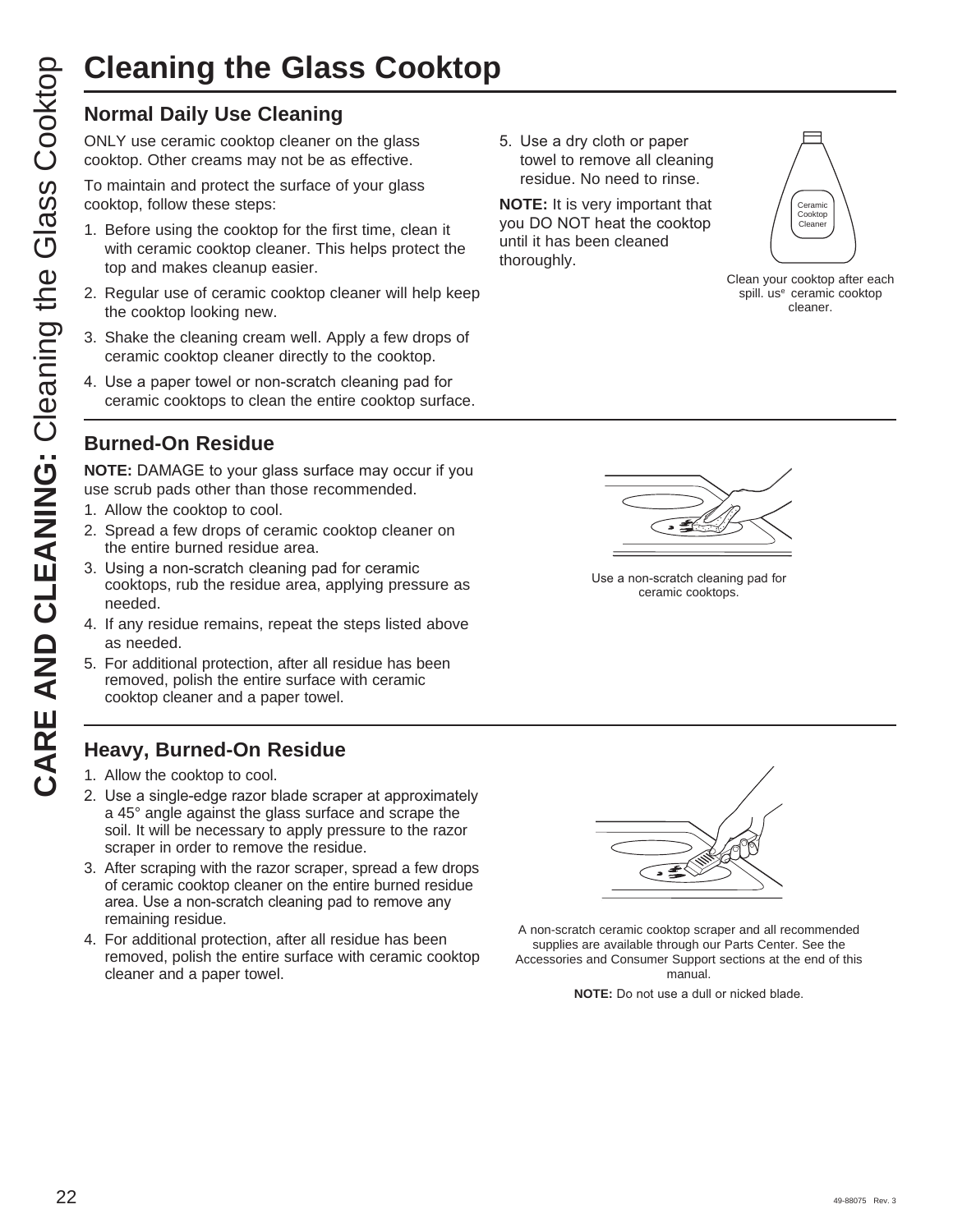### **Metal Marks and Scratches**

1. Be careful not to slide pots and pans across your cooktop. It will leave metal markings on the cooktop surface.

 These marks are removable using the ceramic cooktop cleaner with a non-scratch cleaning pad for ceramic cooktops.

2. If pots with a thin overlay of aluminum or copper are allowed to boil dry, the overlay may leave black discoloration on the cooktop.

 This should be removed immediately before heating again or the discoloration may be permanent.

**NOTE:** Carefully check the bottom of pans for roughness that would scratch the cooktop.

### **Cooktop Seal**

To clean the cooktop seal around the edges of the glass, lay a wet cloth on it for a few minutes, then wipe clean with nonabrasive cleaners.



### **Damage from Sugary Spills and Melted Plastic**

Special care should be taken when removing hot substances **to avoid permanent damage of the glass surface**. Sugary spillovers (such as jellies, fudge, candy, syrups) or melted plastics can cause pitting of the surface of your cooktop (not covered by the warranty) unless the spill is removed while still hot. Special care should be taken when removing hot substances.

Be sure to use a new, sharp razor scraper.

Do not use a dull or nicked blade.

- 1. Turn off all surface units. Remove hot pans.
- 2. Wearing an oven mitt:
	- a. Use a single-edge razor blade scraper to move the spill to a cool area on the cooktop.
	- b. Remove the spill with paper towels.
- 3. Any remaining spillover should be left until the surface of the cooktop has cooled.
- 4. Don't use the surface units again until all of the residue has been completely removed.

**NOTE:** If pitting or indentation in the glass surface has already occurred, the cooktop glass will have to be replaced. In this case, service will be necessary.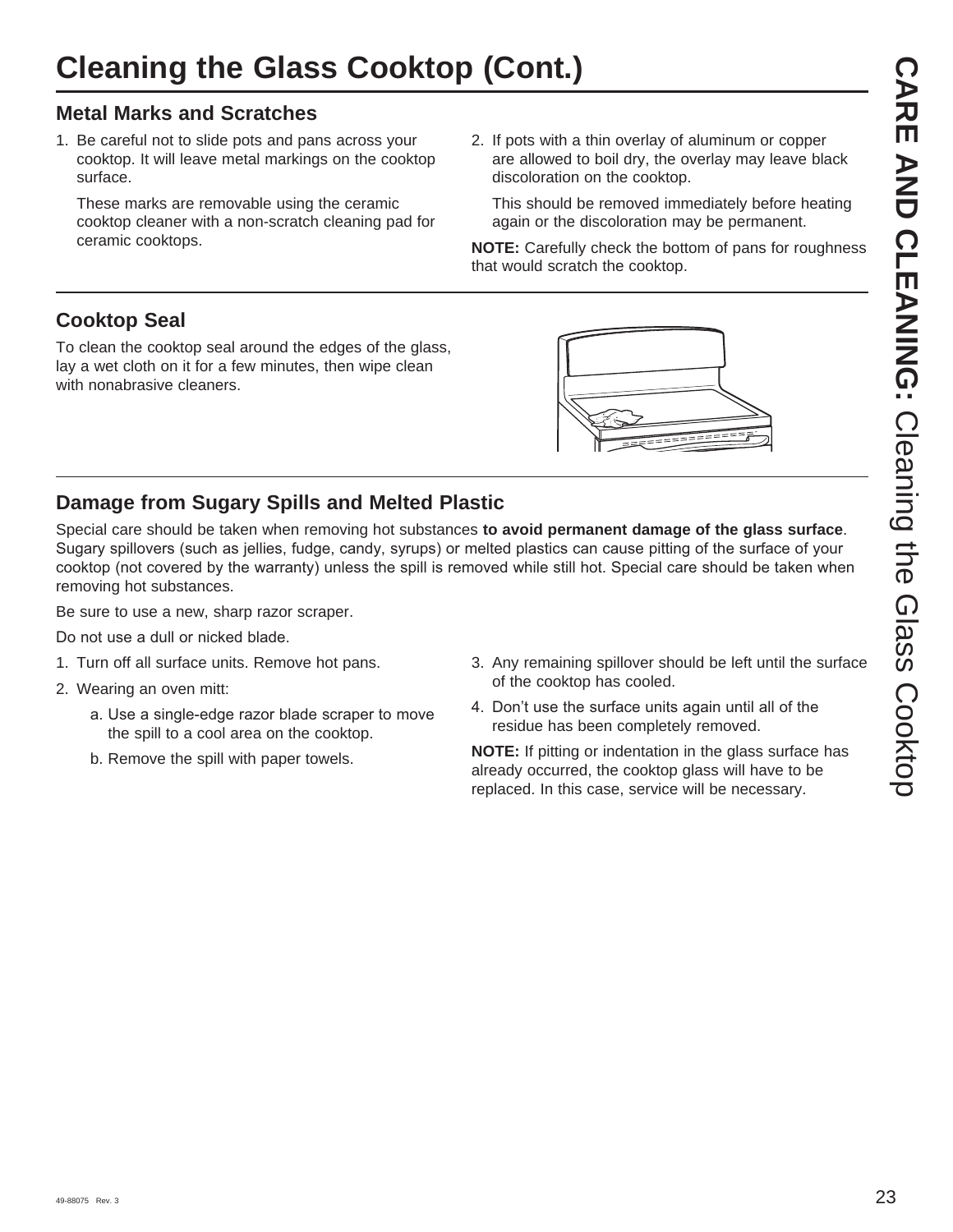**WARNING SHOCK OR BURN HAZARD:** Before replacing oven light bulb, disconnect the electrical power to the range at the main fuse or circuit breaker panel. Failure to do so may result in electric shock or burn.

**ACAUTION** BURN HAZARD: The glass cover and bulb should be removed when cool. Touching hot glass with bare hands or a damp cloth can cause burns.

### **Oven Light Replacement (on some models)**

### **To remove:**

- 1. Turn the glass cover counterclockwise 1/4 turn until the tabs of the glass cover clear the grooves of the socket. Wearing latex gloves may offer a better grip.
- 2. Remove the bulb by turning it counter-clockwise.

### **To replace:**

- 1. Replace bulb with a new 40-watt appliance bulb. Insert the bulb and turn it clockwise until it is tight.
- 2. Place the tabs of the glass cover into the grooves of the socket. Turn the glass cover clockwise 1/4 turn.

 For improved lighting inside the oven, clean the glass cover frequently using a wet cloth. This should be done when the oven is completely cool.

3. Reconnect electrical power to the oven.



Glass cover on Self Clean models only.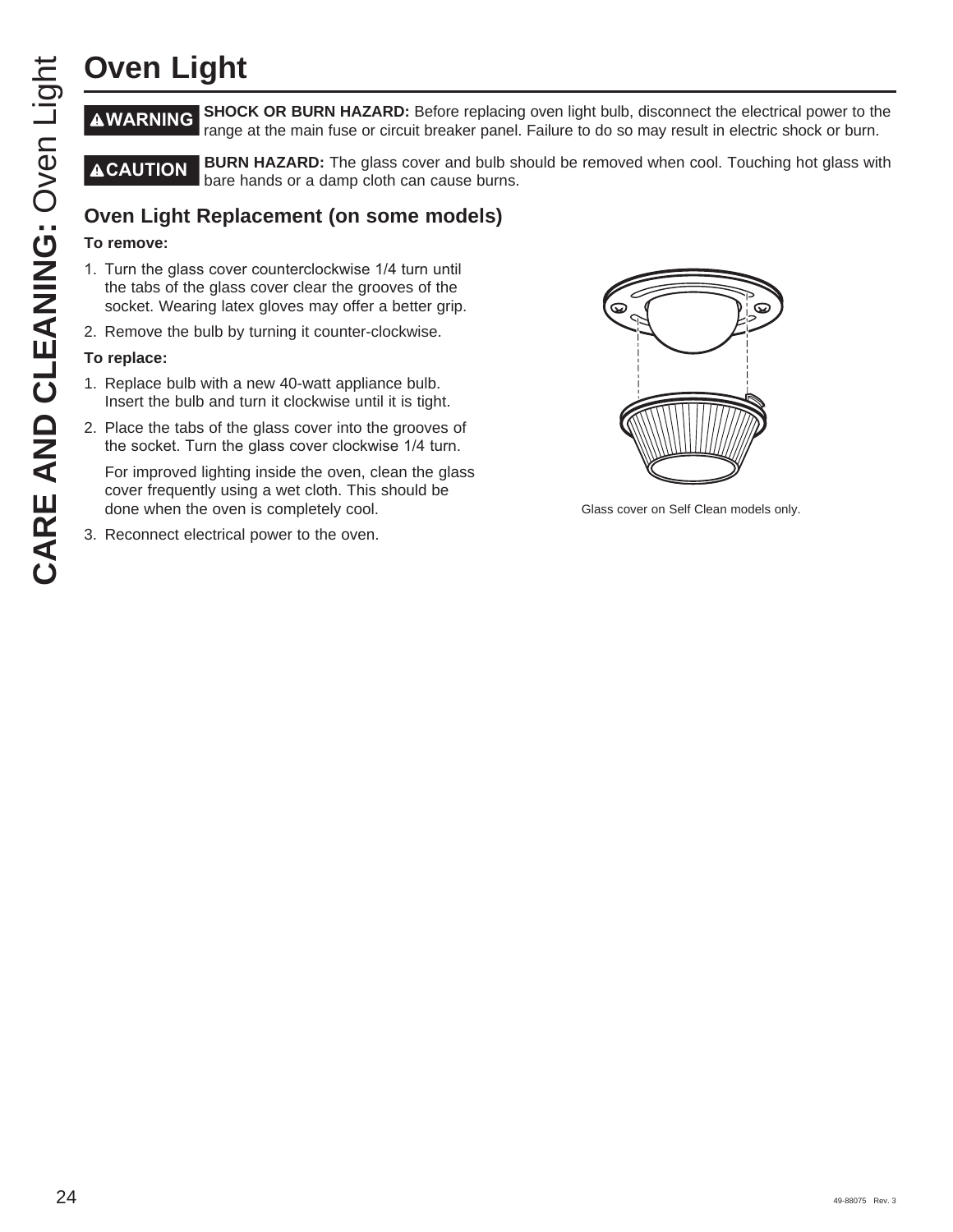## **Oven Door**

The door is very heavy. Be careful when removing and lifting the door. Do not lift door by the handle.

**AWARNING** If improperly removed, oven door hinges may suddenly open and can cause personal injury to appendages near the hinge. Follow instructions below to avoid a risk of injury when removing and re-installing the oven door.

### **To Remove the Door:**

- 1. Fully open the oven door.
- 2. On each hinge, slide the hinge lock up, making sure it snaps into its fully raised position.
- 3. Firmly grasp both sides of the door at near the top.
- 4. Close door until the top of the door is approximately 3" from the range frame.
- 5. Lift door up and away from the range until both hinge arms are clear of the slots in the range frame.

### **To Replace the Door:**

- 1. Firmly grasp both sides of the door near the top.
- 2. With the door at the same angle as the removal position, rest the notch in the bottom of the left hinge arm on the bottom edge of the left hinge slot. The notch in the hinge arm must be fully seated onto the bottom of the slot. Repeat for the right side.
- 3. Fully open the door. If the door will not fully open, the notches in the bottoms of the hinge arms are not seated correctly onto the bottom edge of the slot. Lift the door off the range and repeat Step 2.
- 4. Push the hinge locks down to the locked position
- 5. Close the oven door.

# **Storage Drawer (on some models)**

### **To remove the drawer:**

- 1. Pull the drawer out until it stops.
- 2. Lift the front of the drawer until the stops clear the guides.
- 3. Remove the drawer.

### **To replace the drawer:**

- 1. Place the drawer rails on the guides.
- 2. Push the drawer back until it stops.
- 3. Lift the front of the drawer and push back until the stops clear the guides.
- 4. Lower the front of the drawer and push back until it closes.







Removal position



Notch  $\bigwedge$  Push hinge locks down to lock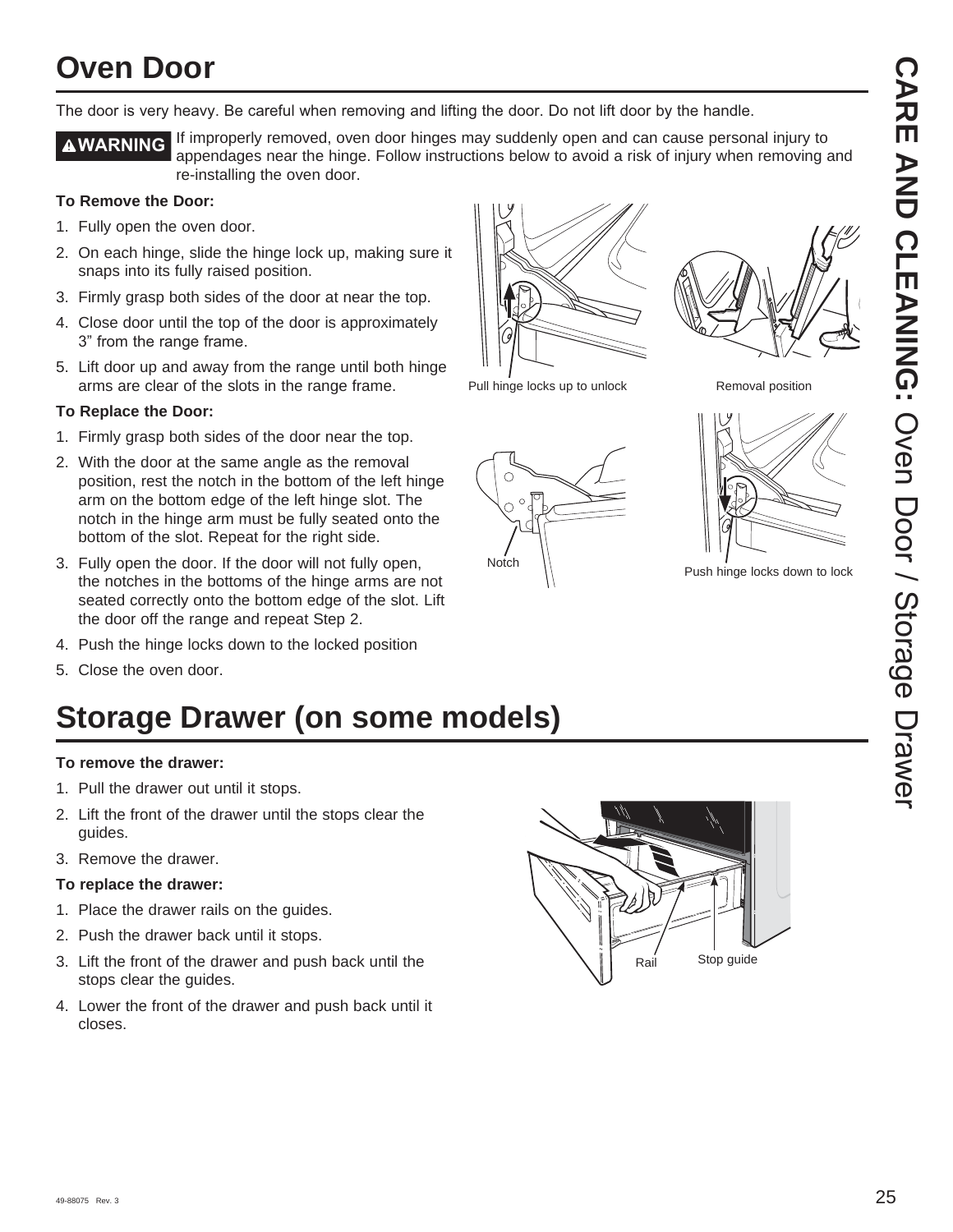|                                                                                                         |                                                                                                                                                                                                    | Save time and money! Review the charts on the following pages first and you may not need to call for service.                                                                                                                                                                                                              |
|---------------------------------------------------------------------------------------------------------|----------------------------------------------------------------------------------------------------------------------------------------------------------------------------------------------------|----------------------------------------------------------------------------------------------------------------------------------------------------------------------------------------------------------------------------------------------------------------------------------------------------------------------------|
| <b>Problem</b>                                                                                          | <b>Possible Cause</b>                                                                                                                                                                              | <b>What To Do</b>                                                                                                                                                                                                                                                                                                          |
| Surface units will not<br>maintain a rolling boil                                                       | Improper cookware being used.                                                                                                                                                                      | Use pans which are flat and match the diameter of the<br>surface unit selected.                                                                                                                                                                                                                                            |
| or cooking is not fast<br>enough                                                                        | In some areas, the power (voltage) may be<br>low.                                                                                                                                                  | Cover pan with a lid until desired heat is obtained.                                                                                                                                                                                                                                                                       |
| Coil surface units do<br>not work properly                                                              | The surface units are not plugged in<br>solidly.                                                                                                                                                   | With the controls off, check to make sure the surface<br>unit is plugged completely into the receptacle.                                                                                                                                                                                                                   |
|                                                                                                         | The surface unit controls improperly set.                                                                                                                                                          | Check to see the correct control is set for the surface<br>unit you are using.                                                                                                                                                                                                                                             |
|                                                                                                         | The drip pans are not set securely in the<br>cooktop.                                                                                                                                              | With the controls off, check to make sure the drip pan is<br>in the recess in the cooktop and that the opening in the<br>pan lines up with the receptacle.                                                                                                                                                                 |
|                                                                                                         | A fuse in your home may be blown or the<br>circuit breaker tripped.                                                                                                                                | Replace the fuse or reset the circuit breaker.                                                                                                                                                                                                                                                                             |
|                                                                                                         | Sensi-Temp Technology sensor cap is<br>overly soiled.                                                                                                                                              | Clean Sensi-temp Technology sensor cap per cleaning<br>the range section.                                                                                                                                                                                                                                                  |
|                                                                                                         | Sensi-temp sensor cap stuck or will not<br>flex up and down.                                                                                                                                       | Call a qualified technician for replacement. Replace coil<br>surface units with only the exact replacement part.                                                                                                                                                                                                           |
| Surface units do not<br>work properly                                                                   | A fuse in your home may be blown or the<br>circuit breaker tripped.                                                                                                                                | Replace the fuse or reset the circuit breaker.                                                                                                                                                                                                                                                                             |
|                                                                                                         | Cooktop controls improperly set.                                                                                                                                                                   | Check to see the correct control is set for the surface<br>unit you are using.                                                                                                                                                                                                                                             |
| Surface unit stops<br>glowing when turned<br>to a lower setting                                         | The unit is still on and hot.                                                                                                                                                                      | This is normal.                                                                                                                                                                                                                                                                                                            |
| <b>Scratches (may appear</b><br>as cracks) on cooktop<br>glass surface                                  | Incorrect cleaning methods being used.                                                                                                                                                             | Scratches are not removable. Tiny scratches will<br>become less visible in time as a result of cleaning.                                                                                                                                                                                                                   |
|                                                                                                         | Cookware with rough bottoms being used<br>or coarse particles (salt or sand) were<br>between the cookware and the surface<br>of the cooktop. Cookware has been slid<br>across the cooktop surface. | To avoid scratches, use the recommended cleaning<br>procedures. Make sure bottoms of cookware are clean<br>before use, and use cookware with smooth bottoms.                                                                                                                                                               |
| <b>Areas of discoloration</b>                                                                           | Food spillovers not cleaned before next use.                                                                                                                                                       | See the Cleaning the glass cooktop section.                                                                                                                                                                                                                                                                                |
| on the cooktop                                                                                          | Hot surface on a model with a light-colored<br>cooktop.                                                                                                                                            | This is normal. The surface may appear discolored<br>when it is hot. This is temporary and will disappear as<br>the glass cools.                                                                                                                                                                                           |
| Plastic melted to the<br>surface                                                                        | Hot cooktop came into contact with plastic<br>placed on the hot cooktop.                                                                                                                           | See the Glass surface-potential for permanent damage<br>section in the Cleaning the glass cooktop section.                                                                                                                                                                                                                 |
| <b>Pitting (or indentation)</b><br>of the cooktop                                                       | Hot sugar mixture spilled on the cooktop.                                                                                                                                                          | Call a qualified technician for replacement.                                                                                                                                                                                                                                                                               |
| <b>Frequent cycling off</b><br>and on of surface units                                                  | Improper cookware being used.                                                                                                                                                                      | Use only flat cookware to minimize cycling.                                                                                                                                                                                                                                                                                |
| My new oven doesn't<br>cook like my old one.<br>Is something wrong<br>with the temperature<br>settings? | Your new oven has a different cooking<br>system from your old oven and therefore<br>may cook differently than your old oven.                                                                       | For the first few uses, follow your recipe times and<br>temperatures carefully. If you still think your new oven<br>is too hot or too cold, you can adjust the temperature<br>yourself to meet your specific cooking preference.<br>NOTE: This adjustment affects Bake temperatures; it<br>will not affect Broil or Clean. |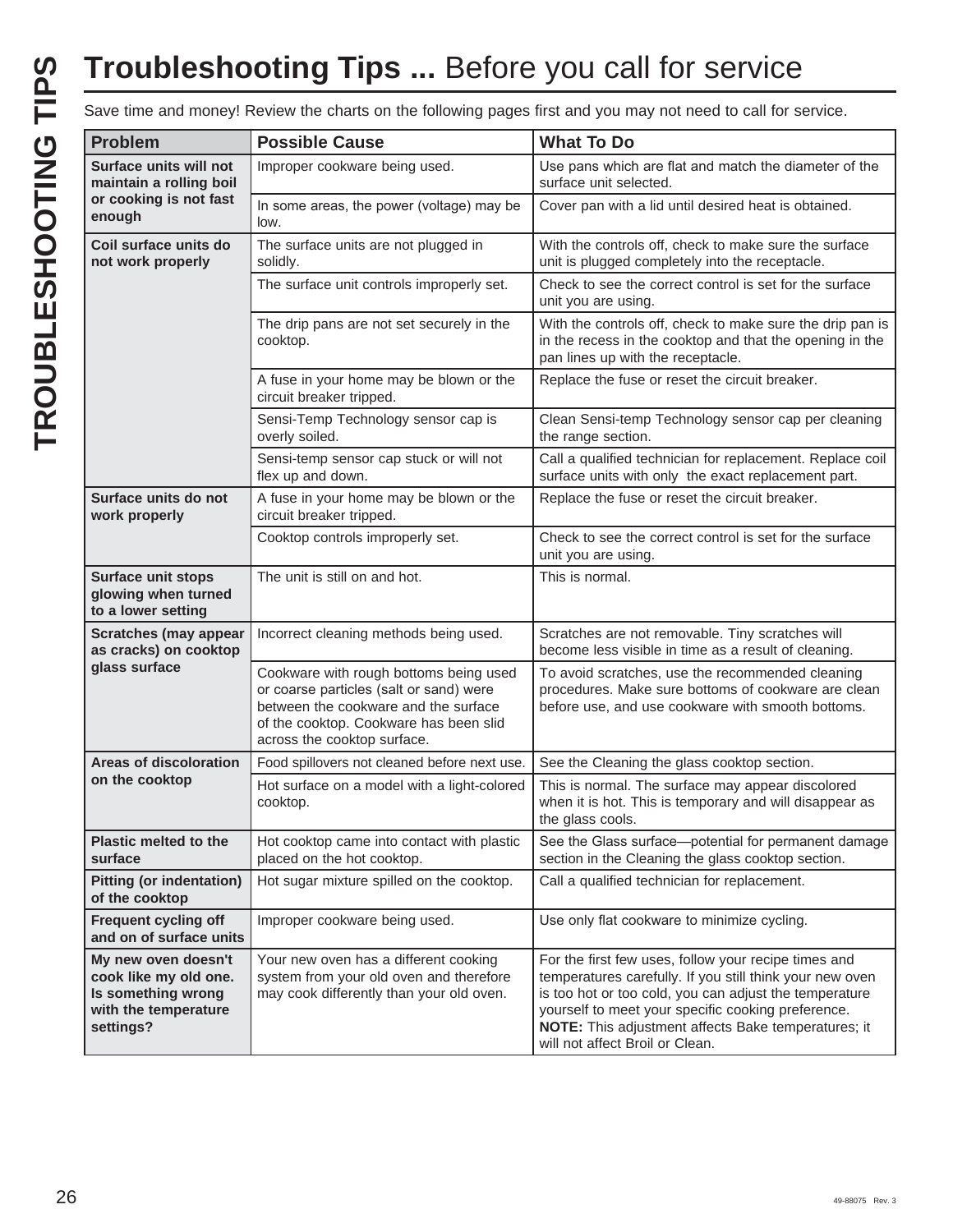# **Troubleshooting Tips ...** Before you call for service

| <b>Problem</b>                                                         | <b>Possible Cause</b>                                                                                       | <b>What To Do</b>                                                                                                                                                                                                                                                                                 |
|------------------------------------------------------------------------|-------------------------------------------------------------------------------------------------------------|---------------------------------------------------------------------------------------------------------------------------------------------------------------------------------------------------------------------------------------------------------------------------------------------------|
| Food does not bake                                                     | Oven controls improperly set.                                                                               | See the Cooking Modes section.                                                                                                                                                                                                                                                                    |
| properly                                                               | Rack position is incorrect or rack is not level.                                                            | See the Cooking Modes section and Cooking Guide.                                                                                                                                                                                                                                                  |
|                                                                        | Incorrect cookware or cookware of improper<br>size being used.                                              | See the Cookware section.                                                                                                                                                                                                                                                                         |
|                                                                        | Oven temperature needs adjustment.                                                                          | See the Special Features section.                                                                                                                                                                                                                                                                 |
|                                                                        | Ingredient substitution                                                                                     | Substituting ingredients can change the recipe<br>outcome.                                                                                                                                                                                                                                        |
| Food does not broil                                                    | Oven controls improperly set.                                                                               | Make sure you select the appropriate broil mode.                                                                                                                                                                                                                                                  |
| properly                                                               | Improper rack position being used.                                                                          | See Cooking Guide for rack location suggestions.                                                                                                                                                                                                                                                  |
|                                                                        | Food being cooked in a hot pan.                                                                             | Make sure cookware is cool.                                                                                                                                                                                                                                                                       |
|                                                                        | Cookware not suited for broiling.                                                                           | Use a pan specifically designed for broiling.                                                                                                                                                                                                                                                     |
|                                                                        | Aluminum foil used on the broiling pan and<br>grid has not been fitted properly and slit as<br>recommended. | If using aluminum foil conform to pan slits.                                                                                                                                                                                                                                                      |
|                                                                        | In some areas the power (voltage) may be low.                                                               | Preheat the broil element for 10 minutes.                                                                                                                                                                                                                                                         |
| Oven temperature too<br>hot or too cold                                | Oven temperature needs adjustment.                                                                          | See the Special Features section or adjust the<br>thermostat (on models with oven temperature knob).                                                                                                                                                                                              |
| Oven does not work<br>or appears not to work                           | A fuse in your home may be blown or the<br>circuit breaker tripped.                                         | Replace the fuse or reset the circuit breaker.                                                                                                                                                                                                                                                    |
|                                                                        | Oven controls improperly set.                                                                               | See the Using the Oven section.                                                                                                                                                                                                                                                                   |
|                                                                        | A single bracket "]" shows in the display                                                                   | Press Bake and Broil pads at the same time and<br>hold for three seconds. "SF" will appear in the<br>display. Press the Set Clock pad or the Cook Time<br>pad until "On" appears in the display and then press<br>Start. The display will change from a single bracket<br>"]" to the time of day. |
| "Crackling" or<br>"popping" sound                                      | This is the sound of the metal heating and<br>cooling during both the cooking and cleaning<br>functions.    | This is normal.                                                                                                                                                                                                                                                                                   |
| Why is my range<br>making a "clicking"<br>noise when using my<br>oven? | Your range cycles the heating elements by<br>turning relays on and off to maintain the oven<br>temperature. | This is normal.                                                                                                                                                                                                                                                                                   |
| <b>Clock and timer do</b><br>not work                                  | A fuse in your home may be blown or the<br>circuit breaker tripped.                                         | Replace the fuse or reset the circuit breaker.                                                                                                                                                                                                                                                    |
|                                                                        | Plug on range is not completely inserted in the<br>electrical outlet.                                       | Make sure electrical plug is plugged into a live,<br>properly grounded outlet.                                                                                                                                                                                                                    |
|                                                                        | Oven controls improperly set.                                                                               | See the Using the kitchen timer section.                                                                                                                                                                                                                                                          |
| Storage drawer won't<br>close                                          | Power cord may be obstructing drawer in the<br>lower back of the range.                                     | Reposition the drawer and power cord. See the<br>Storage Drawer Removal instructions in the Care<br>and cleaning of the range section.                                                                                                                                                            |
|                                                                        | Rear drawer support is on top of the guide rail.                                                            | Reposition the drawer. See the Storage Drawer<br>Removal instructions in the Care and cleaning of the<br>range section.                                                                                                                                                                           |
| Oven door is crooked                                                   | The door is out of position.                                                                                | Because the oven door is removable, it sometimes<br>gets out of position during installation. To straighten<br>the door, push down on the high corner.                                                                                                                                            |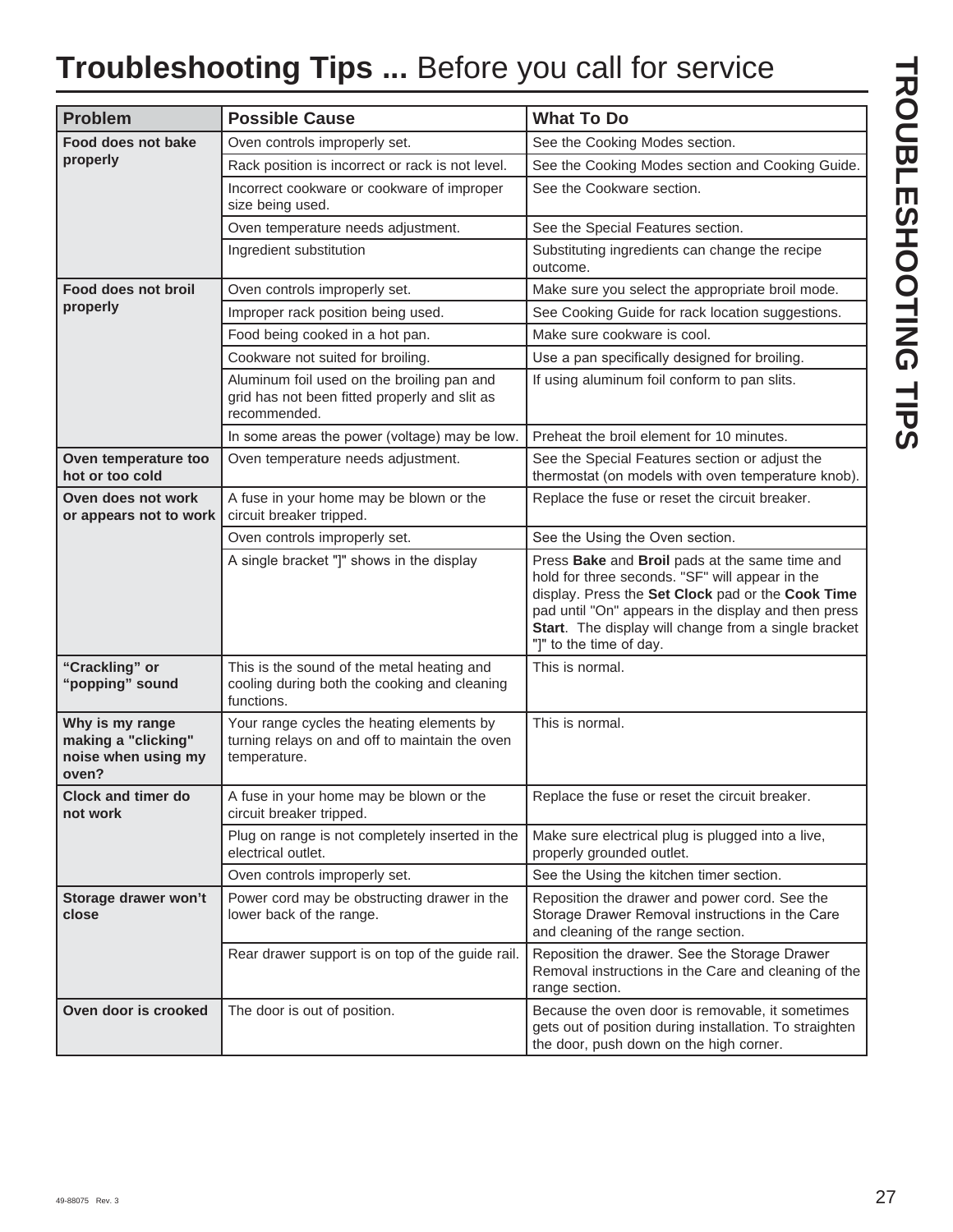| <b>Problem</b>                                                                                   | <b>Possible Cause</b>                                                                                                                                                  | <b>What To Do</b>                                                                                                                                                   |
|--------------------------------------------------------------------------------------------------|------------------------------------------------------------------------------------------------------------------------------------------------------------------------|---------------------------------------------------------------------------------------------------------------------------------------------------------------------|
| Oven light does not work                                                                         | Light bulb is loose or defective.                                                                                                                                      | Tighten or replace bulb.                                                                                                                                            |
|                                                                                                  | Pad operating light is broken.                                                                                                                                         | Call for service.                                                                                                                                                   |
| Oven will not self-clean                                                                         | The temperature is too high to set a<br>self-clean operation.                                                                                                          | Allow the oven to cool and reset the controls.                                                                                                                      |
|                                                                                                  | Oven controls improperly set.                                                                                                                                          | See the Cleaning the Oven section.                                                                                                                                  |
| <b>Excessive smoking</b><br>during clean cycle                                                   | Excessive soil or grease.                                                                                                                                              | Press the Cancel/Off pad. Open the windows to rid the<br>room of smoke. Wait until the LOCKED light goes off.<br>Wipe up the excess soil and reset the clean cycle. |
| <b>Excessive smoking</b><br>during broiling                                                      | Food too close to burner element.                                                                                                                                      | Lower the rack position of the food.                                                                                                                                |
| Oven door will not open<br>after a clean cycle                                                   | Oven too hot.                                                                                                                                                          | Allow the oven to cool below locking temperature.                                                                                                                   |
| Oven not clean after a                                                                           | Oven controls improperly set.                                                                                                                                          | See the Cleaning the Oven section.                                                                                                                                  |
| clean cycle                                                                                      | Oven was heavily soiled.                                                                                                                                               | Clean up heavy spillovers before starting the clean<br>cycle. Heavily soiled ovens may need to self-clean again<br>or for a longer period of time.                  |
| "LOCK DOOR" flashes in<br>the display                                                            | The self-clean cycle has been selected<br>but the door is not closed.                                                                                                  | Close the oven door.                                                                                                                                                |
| DOOR LOCK light is on<br>when you want to cook                                                   | The oven door is locked because<br>the temperature inside the oven<br>has not dropped below the locking<br>temperature.                                                | Press the Cancel/Off pad. Allow the oven to cool.                                                                                                                   |
| "F-and a number or<br>letter" flash in the display                                               | You have a function error code.                                                                                                                                        | Press the Cancel/Off pad. Allow the oven to cool for<br>one hour. Put the oven back into operation.                                                                 |
|                                                                                                  | If the function code repeats.                                                                                                                                          | Disconnect all power to the oven for at least 30 seconds<br>and then reconnect power. If the function error code<br>repeats, call for service.                      |
| Display goes blank                                                                               | A fuse in your home may be blown or<br>the circuit breaker tripped.                                                                                                    | Replace the fuse or reset the circuit breaker.                                                                                                                      |
|                                                                                                  | The clock is turned off.                                                                                                                                               | See the Special features section.                                                                                                                                   |
|                                                                                                  | Oven is in Sabbath Mode.                                                                                                                                               | Verify that the oven is not in Sabbath Mode. See the<br>Special Features section.                                                                                   |
| Power outage, clock<br>flashes                                                                   | Power outage or surge                                                                                                                                                  | Reset the clock. If the oven was in use, you must reset<br>it by pressing the Cancel/Off pad, setting the clock and<br>resetting any cooking function.              |
| "Burning" or "oily" odor<br>emitting from the vent                                               | This is normal in a new oven and will<br>disappear in time.                                                                                                            | To speed the process, set a self-clean cycle for a<br>minimum of 3 hours. See the Cleaning the Oven section.                                                        |
| <b>Strong odor</b>                                                                               | An odor from the insulation around the<br>inside of the oven is normal for the first<br>few times the oven is used.                                                    | This is temporary and will go away after several uses or<br>a self-clean cycle.                                                                                     |
| My oven door glass<br>appears to be "tinted" or<br>have a "rainbow" color. Is<br>this defective? | No. The inner oven glass is coated with<br>a heat barrier to reflect the heat back<br>into the oven to prevent heat loss and<br>keep the outer door cool while baking. | This is normal. Under certain light or angles, you may<br>see this tint or rainbow color.                                                                           |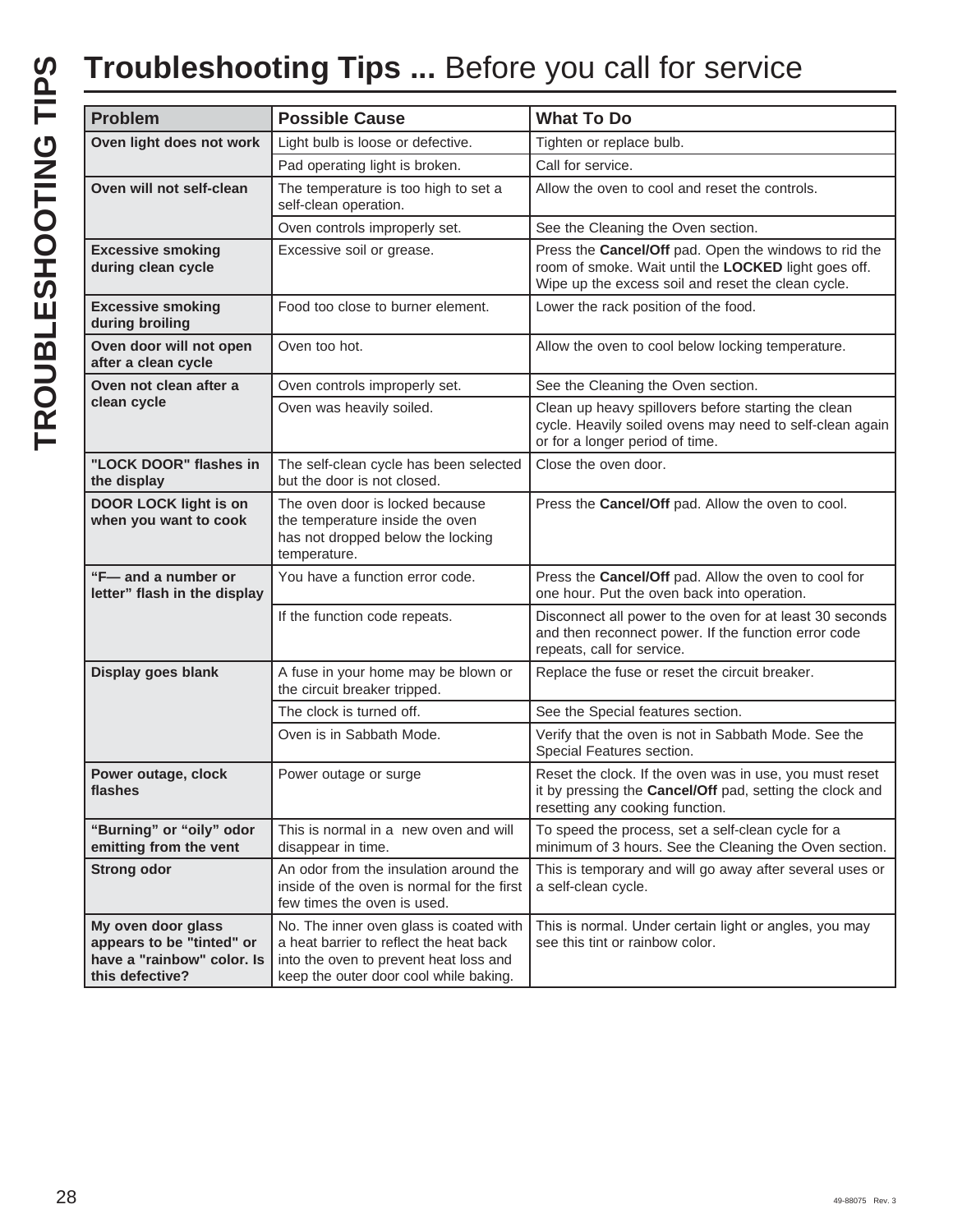# **Troubleshooting Tips ...** Before you call for service

| <b>Problem</b>                                                           | <b>Possible Cause</b>                                                                                                                                                                                 | <b>What To Do</b>                                                                                                                                                            |
|--------------------------------------------------------------------------|-------------------------------------------------------------------------------------------------------------------------------------------------------------------------------------------------------|------------------------------------------------------------------------------------------------------------------------------------------------------------------------------|
| Sometimes the oven<br>takes longer to preheat<br>to the same temperature | Cookware or food in oven.                                                                                                                                                                             | The cookware or food in the oven will cause the<br>oven to take longer to preheat. Remove items to<br>reduce preheat time.                                                   |
|                                                                          | Number of racks in oven.                                                                                                                                                                              | Adding more racks to the oven will cause the oven<br>to take longer to preheat. Remove some racks.                                                                           |
| <b>Display flashes</b>                                                   | Power failure.                                                                                                                                                                                        | Reset the clock.                                                                                                                                                             |
| Unable to get the<br>display to show "SF"                                | Oven control pads were not touched<br>properly.                                                                                                                                                       | The Broil Hi/Lo and Bake pads must be touched<br>at the same time and held for 3 seconds.                                                                                    |
| <b>Control signals after</b><br>entering cooking time or<br>start time   | You forgot to enter a bake temperature or<br>cleaning time.                                                                                                                                           | Touch the Bake pad and desired temperature or<br>the Self Clean pad and desired clean time.                                                                                  |
| Oven racks are difficult<br>to slide                                     | The shiny, silver-colored racks were cleaned<br>in a self-clean cycle.                                                                                                                                | Apply a small amount of vegetable oil to a paper<br>towel and wipe the edges of the oven racks with<br>the paper towel. Do not spray with Pam® or other<br>lubricant sprays. |
| Drawer does not slide<br>smoothly or drags                               | The drawer is out of alignment.                                                                                                                                                                       | Fully extend the drawer and push it all the way in<br>See the Care and cleaning of the range section.                                                                        |
|                                                                          | Drawer is over-loaded or load is unbalanced.                                                                                                                                                          | Reduce weight. Redistribute drawer contents.                                                                                                                                 |
| Steam from the vent                                                      | When using the ovens, it is normal to see<br>steam coming out of the oven vents. As the<br>number of racks or amount of food being<br>cooked increases, the amount of visible<br>steam will increase. | This is normal.                                                                                                                                                              |
| <b>Excessive condensation</b>                                            | Liquid in drawer.                                                                                                                                                                                     | Remove liquid.                                                                                                                                                               |
| in the drawer                                                            | Uncovered foods.                                                                                                                                                                                      | Cover food with lid or aluminum foil.                                                                                                                                        |
|                                                                          | Temperature setting too high.                                                                                                                                                                         | Reduce temperature setting.                                                                                                                                                  |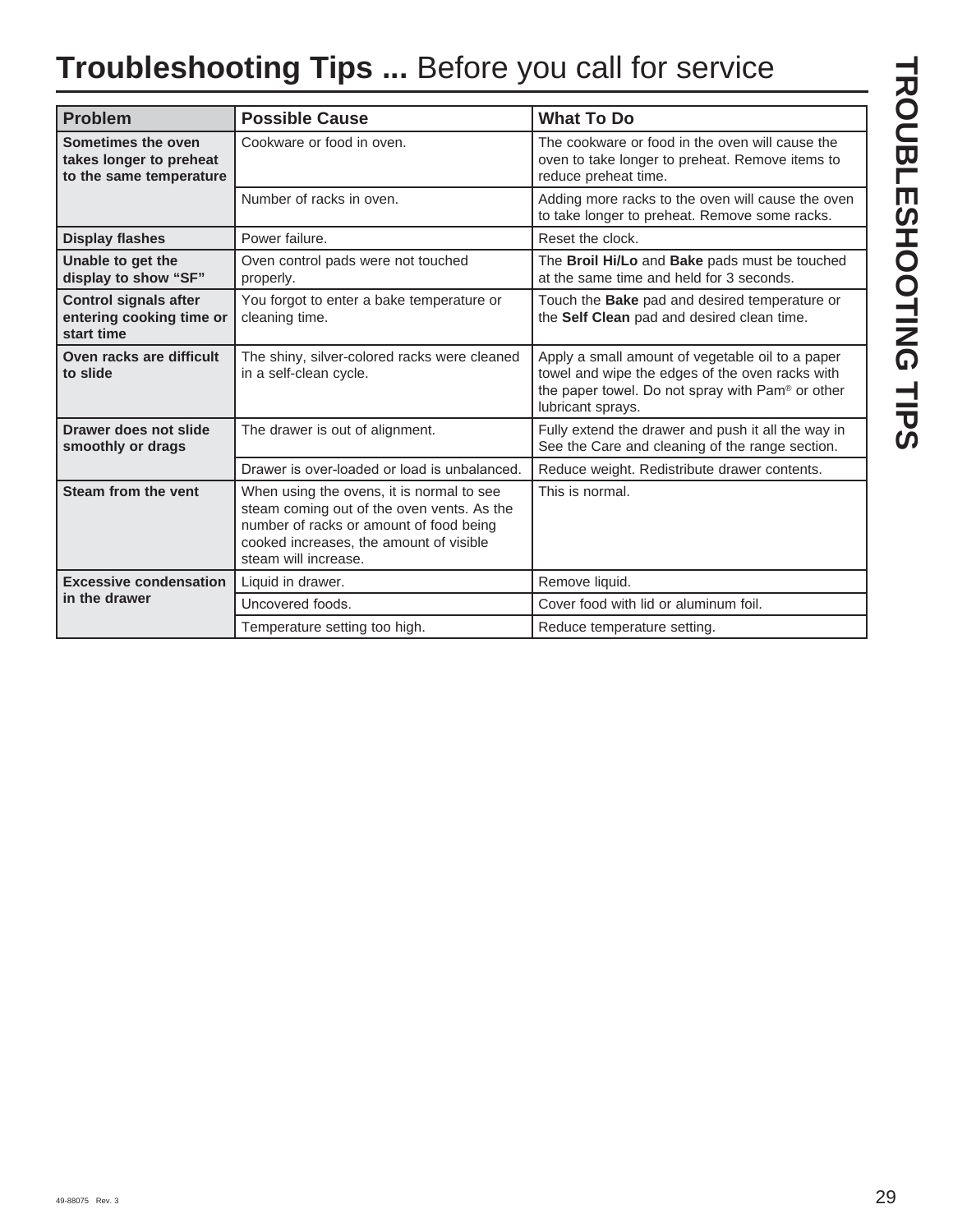### **GEAppliances.com**

|                                                          | <b>GE Appliances Electric Range Limited Warranty</b>                                                                                                                                                                                                                                                                                                                                                                                                                                               |
|----------------------------------------------------------|----------------------------------------------------------------------------------------------------------------------------------------------------------------------------------------------------------------------------------------------------------------------------------------------------------------------------------------------------------------------------------------------------------------------------------------------------------------------------------------------------|
| <b>GEAppliances.com</b>                                  | All warranty service is provided by our Factory Service Centers, or an authorized Customer Care® technician. To schedule<br>service online, visit us at GEAppliances.com/service, or call GE Appliances at 800.GE.CARES (800.432.2737). Please<br>have your serial number and your model number available when calling for service.                                                                                                                                                                |
|                                                          | Servicing your appliance may require the use of the onboard data port for diagnostics. This gives a GE Appliances factory<br>service technician the ability to quickly diagnose any issues with your appliance and helps GE Appliances improve its<br>products by providing GE Appliances with information on your appliance. If you do not want your appliance data to be<br>sent to GE Appliances, please advise your technician not to submit the data to GE Appliances at the time of service. |
| For the period of                                        | <b>GE Appliances will replace</b>                                                                                                                                                                                                                                                                                                                                                                                                                                                                  |
| One year<br>From the date<br>of the original<br>purchase | Any part of the range which fails due to a defect in materials or workmanship. During this<br>limited one-year warranty, GE Appliances will provide, free of charge, all labor and in-home<br>service to replace the defective part.                                                                                                                                                                                                                                                               |

### **What GE Appliances will not cover:**

- $\blacksquare$  Service trips to your home to teach you how to use the product.
- **E.** Improper installation, delivery or maintenance.
- $\blacksquare$  Failure of the product if it is abused, misused, modified or used for other than the intended purpose or used commercially.
- $\blacksquare$  Damage to the glass cooktop caused by use of cleaners other than the recommended cleaning creams and pads.
- $\blacksquare$  Damage to the glass cooktop caused by hardened spills of sugary materials or melted plastic that are not cleaned according to the directions in the Owner's Manual.
- Replacement of house fuses or resetting of circuit breakers.
- Damage to the product caused by accident, fire, floods or acts of God.
- Damage to finish, such as surface rust, tarnish, or small blemishes not reported within 48 hours of delivery.
- $\blacksquare$  Incidental or consequential damage caused by possible defects with this appliance.
- Damage caused after delivery.
- **Product not accessible to provide required service.**
- Service to repair or replace light bulbs, except for LED lamps.
- **I** Immersing or tampering with the Sensi-Temp Technology coil surface units.

### **EXCLUSION OF IMPLIED WARRANTIES**

Your sole and exclusive remedy is product repair as provided in this Limited Warranty. Any implied warranties, including the implied warranties of merchantability or fitness for a particular purpose, are limited to one year or the shortest period allowed by law.

This limited warranty is extended to the original purchaser and any succeeding owner for products purchased for home use within the USA. If the product is located in an area where service by a GE Appliances Authorized Servicer is not available, you may be responsible for a trip charge or you may be required to bring the product to an Authorized GE Appliances Service location for service. In Alaska, the limited warranty excludes the cost of shipping or service calls to your home.

Some states do not allow the exclusion or limitation of incidental or consequential damages. This limited warranty gives you specific legal rights, and you may also have other rights which vary from state to state. To know what your legal rights are, consult your local or state consumer affairs office or your state's Attorney General.

### **Warrantor: GE Appliances,** *a* **Haier** *company*

Louisville, KY 40225

**Extended Warranties:** Purchase a GE Appliances extended warranty and learn about special discounts that are available while your warranty is still in effect. You can purchase it online anytime at

### **GEAppliances.com/extended-warranty**

or call 800.626.2224 during normal business hours. GE Appliances Service will still be there after your warranty expires.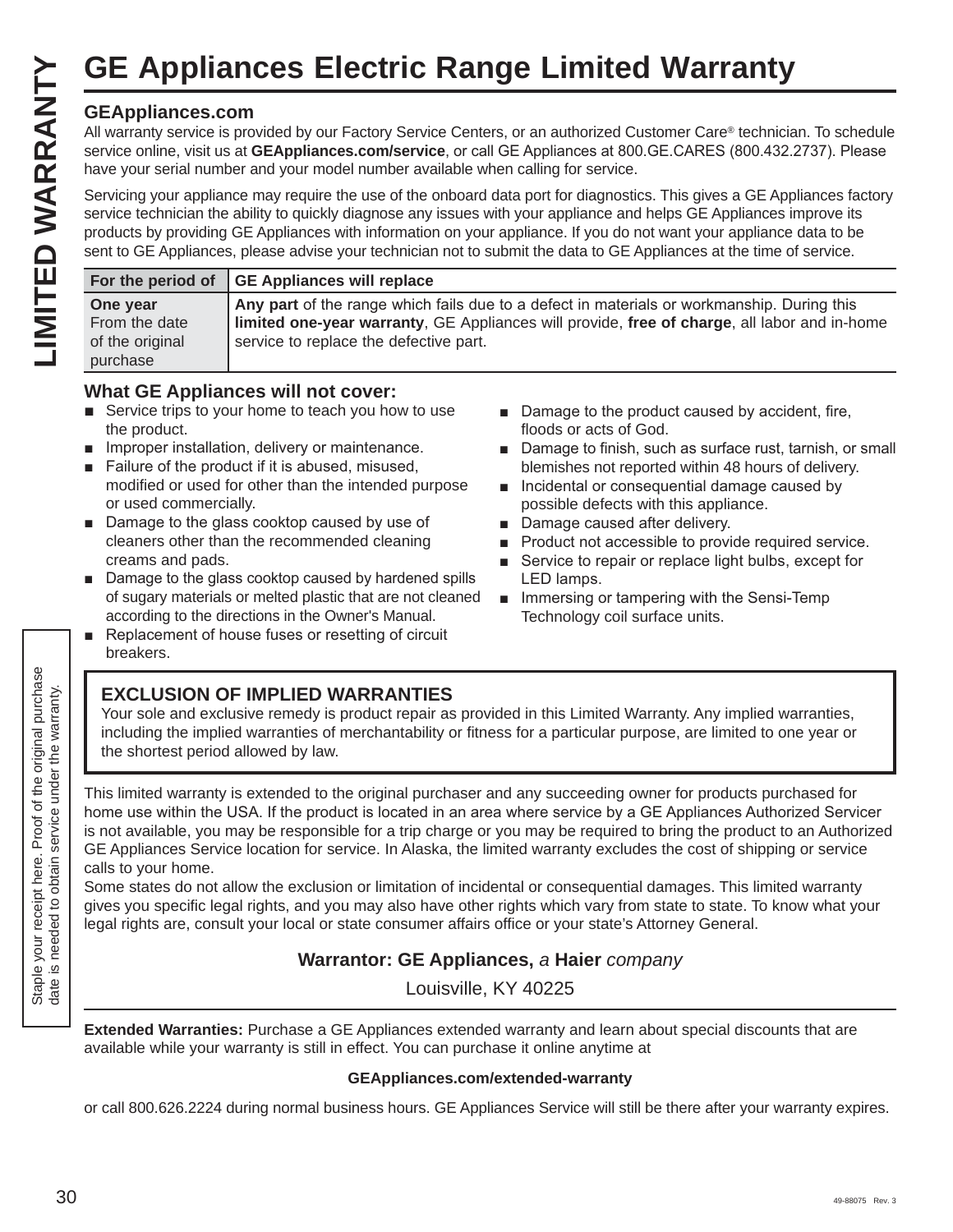### **Looking For Something More?**

### **GE Appliances offers a variety of accessories to improve your cooking and maintenance experiences!**

Refer to the Consumer Support page for phone numbers and website information.

The following products and more are available:

### **Accessories**

|--|

Large\* Broiler Pan (12  $\frac{3}{4}$ " x 1  $\frac{1}{4}$ " x 16  $\frac{1}{2}$ ")

 $XL^{**}$  Broiler Pan (17" x 1 1/4" x 19 1/4")

### **Parts**

Oven racks

Oven burners

Light bulbs

### **Cleaning Supplies**

CitruShine™ Stainless Steel Wipes

Stainless Steel Appliance Cleaner

Cleaning Pads for Ceramic Cooktops

Ceramic Cooktop Cleaner

Ceramic Cooktop Scraper

Kit (Kit includes cream and cooktop scraper)

Graphite Lubricant

\*The large broiler pan does not fit in 20"/24" ranges.

\*\*The XL broiler pan does not fit in 24" wall ovens, 27" drop ins or 20"/24" ranges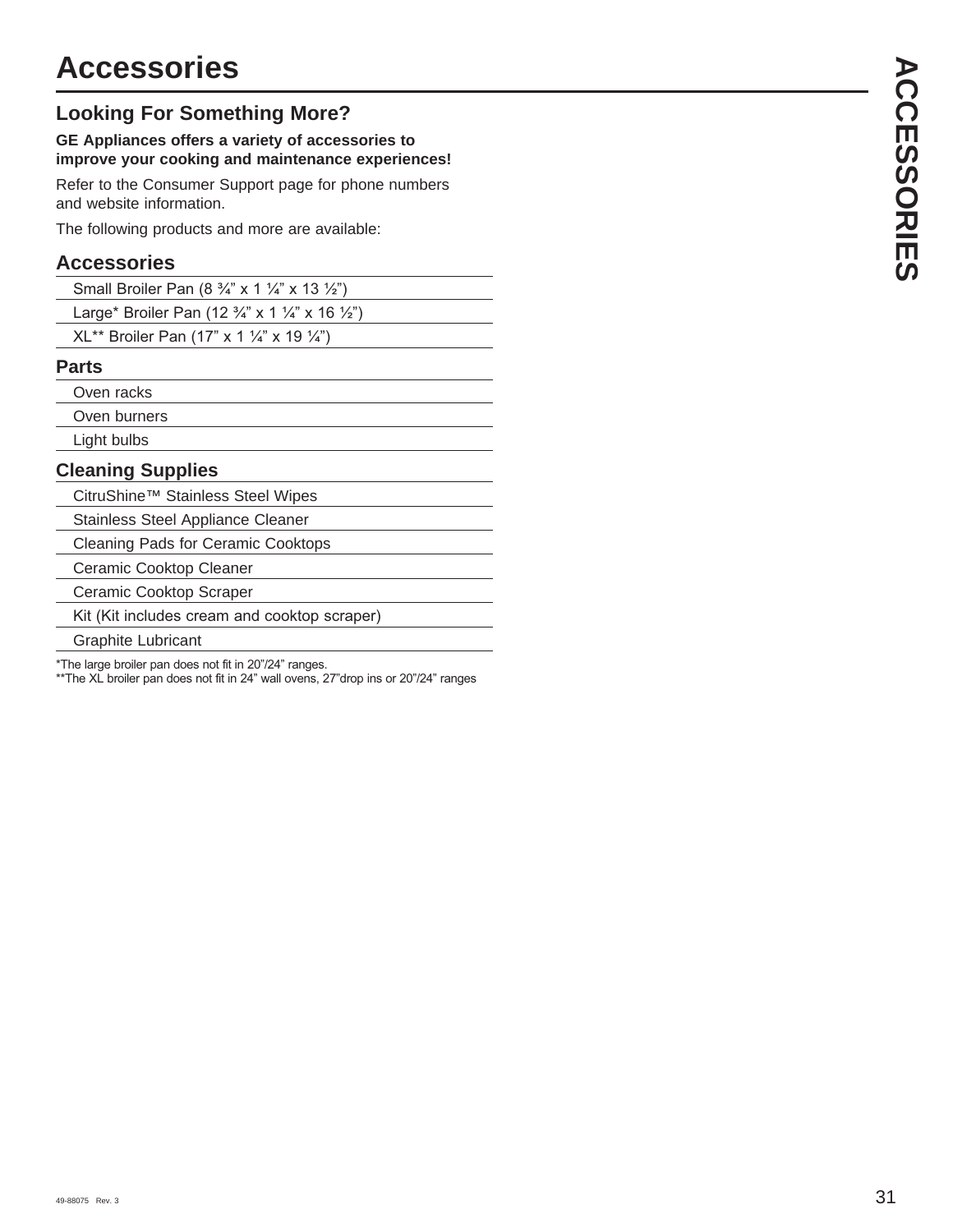# **Consumer Support**

**CONSUMER SUP**<br> **GE Appliances Website**<br>
Have a question or need assistar<br>
of the year! You can also shop for<br>
services designed for your conver<br> **CONSUMER Appliance OF APPLIANCE Register your new appliance on-1**<br> **CONSUME** Have a question or need assistance with your appliance? Try the GE Appliances Website 24 hours a day, any day of the year! You can also shop for more great GE Appliances products and take advantage of all our on-line support services designed for your convenience. In the US: GEAppliances.com

### **Register Your Appliance**

Register your new appliance on-line at your convenience! Timely product registration will allow for enhanced communication and prompt service under the terms of your warranty, should the need arise. You may also mail in the pre-printed registration card included in the packing material. In the US: **GEAppliances.com/register** 

### **Schedule Service**

Expert GE Appliances repair service is only one step away from your door. Get on-line and schedule your service at your convenience any day of the year. In the US: **GEAppliances.com/service** or call 800.432.2737 during normal business hours.

### **Extended Warranties**

Purchase a GE Appliances extended warranty and learn about special discounts that are available while your warranty is still in effect. You can purchase it on-line anytime. GE Appliances Services will still be there after your warranty expires. In the US: GEAppliances.com/extended-warranty or call 800.626.2224 during normal business hours.

### **Remote Connectivity**

For assistance with wireless network connectivity (for models with remote enable), visit our website at GEAppliances.com/connect or call 800.220.6899 in the US.

### **Parts and Accessories**

Individuals qualified to service their own appliances can have parts or accessories sent directly to their homes (VISA, MasterCard and Discover cards are accepted). Order on-line today 24 hours every day. In the US: **GEApplianceparts.com** or by phone at 877.959.8688 during normal business hours.

**Instructions contained in this manual cover procedures to be performed by any user. Other servicing generally should be referred to qualified service personnel. Caution must be exercised, since improper servicing may cause unsafe operation.**

### **Contact Us**

If you are not satisfied with the service you receive from GE Appliances, contact us on our Website with all the details including your phone number, or write to:

In the US: General Manager, Customer Relations | GE Appliances, Appliance Park | Louisville, KY 40225 **GEAppliances.com/contact**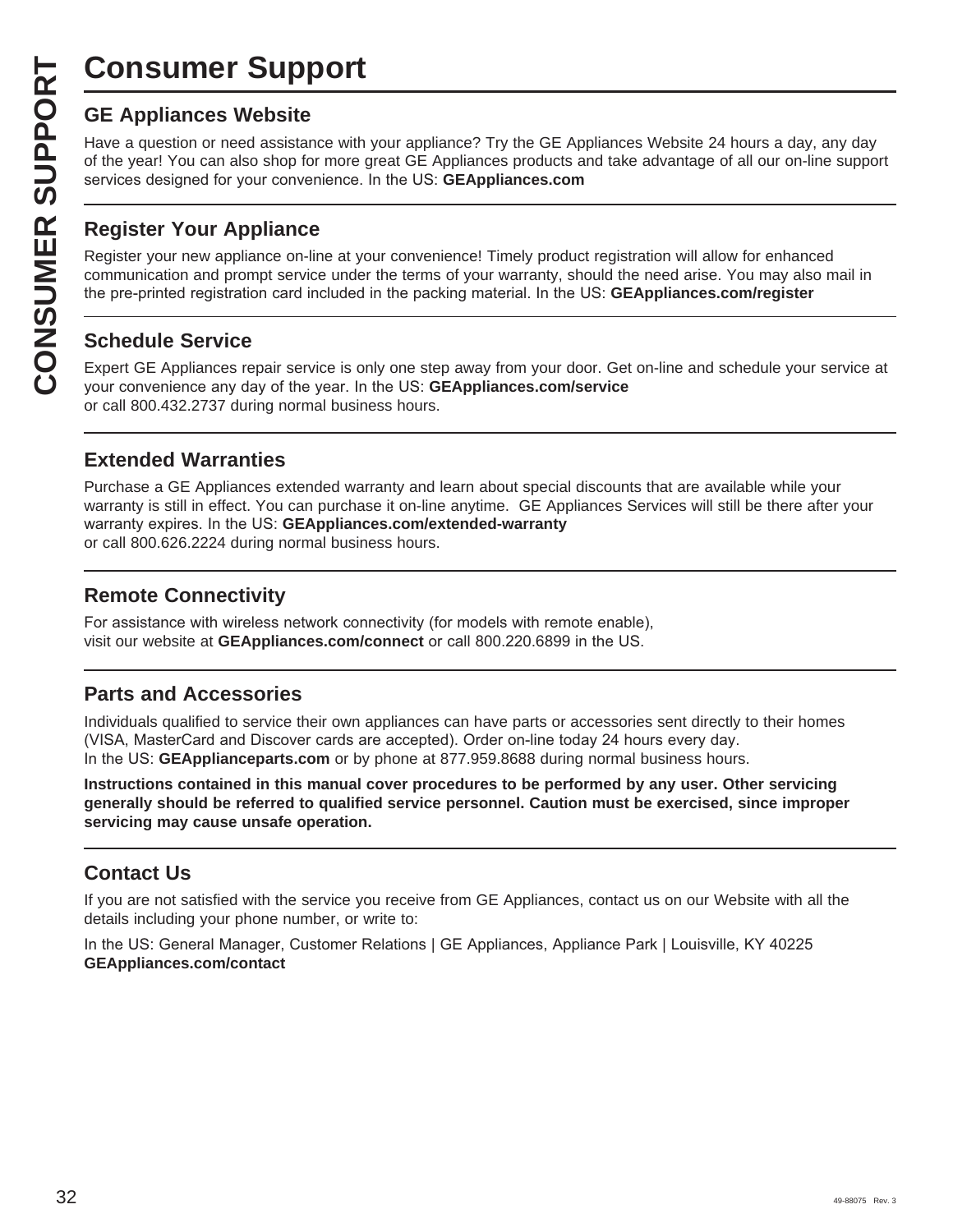

### **GE APPLIANCES**

COCINAS Eléctricas con Modo de Pie Eléctricas con Modo de Pie  $\bigcirc$  $\breve{\mathbf{C}}$ 

### INFORMACIÓN DE SEGURIDAD ... 3

### **USO DE LA COCINA**<br>Unidades de superficie ....

| Controles del Horno12                      |
|--------------------------------------------|
| Funciones Especiales14                     |
|                                            |
| Estantes del Horno15                       |
| Papel de Aluminio y Cobertores del Horno15 |
|                                            |
|                                            |
|                                            |

### CUIDADO Y LIMPIEZA

| Limpieza de la Cocina - Exterior 18  |  |
|--------------------------------------|--|
| Limpieza de la Cocina - Interior21   |  |
| Cómo limpiar la estufa de vidrio  22 |  |
|                                      |  |
| Puerta del Horno  25                 |  |
| Cajón de Almacenamiento  25          |  |

| <b>CONSEJOS PARA LA</b>                                                                 |
|-----------------------------------------------------------------------------------------|
| <b>SOLUCIÓN DE PROBLEMAS</b> 26                                                         |
|                                                                                         |
| <b>GARANTÍA LIMITADA  30</b>                                                            |
|                                                                                         |
| <b>SOPORTE PARA</b>                                                                     |
| $EL$ CONSUMIDOR $\ldots$ $\ldots$ $\ldots$ $\ldots$ $\ldots$ $\ldots$ $\ldots$ $\ldots$ |

Escriba los números de modelo y de serie aquí:

Nº de Modelo \_\_\_\_\_\_\_\_\_\_\_\_

Nº de Serie

Encontrará la etiqueta de calificación en el frente, detrás del cajón de la cocina.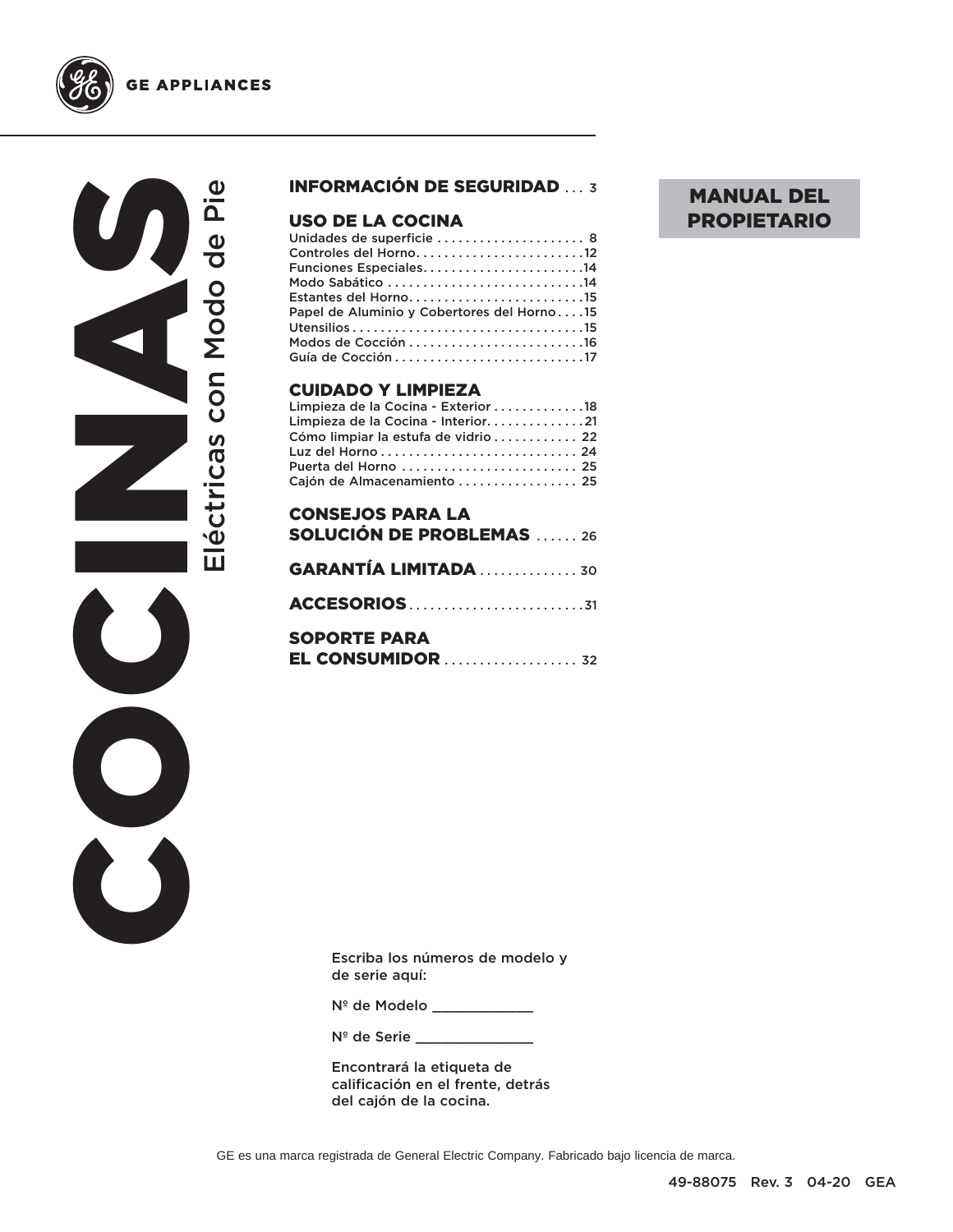### **GRACIAS POR HACER QUE GE APPLIANCES SEA PARTE DE SU HOGAR.**

Ya sea que haya crecido usando GE Appliances, o que ésta es su primera vez, nos complace tenerlo en la familia.

Sentimos orgullo por el nivel de arte, innovación y diseño de cada uno de los electrodomésticos de GE Appliances, y creemos que usted también. Entre otras cosas, el registro de su electrodoméstico asegura que podamos entregarle información importante del producto y detalles de la garantía cuando los necesite.

Registre su electrodoméstico GE ahora a través de Internet. Sitios Web y números telefónicos útiles están disponibles en la sección de Soporte para el Consumidor de este Manual del Propietario. También puede enviar una carta en la tarjeta de inscripción preimpresa que se incluye con el material embalado.

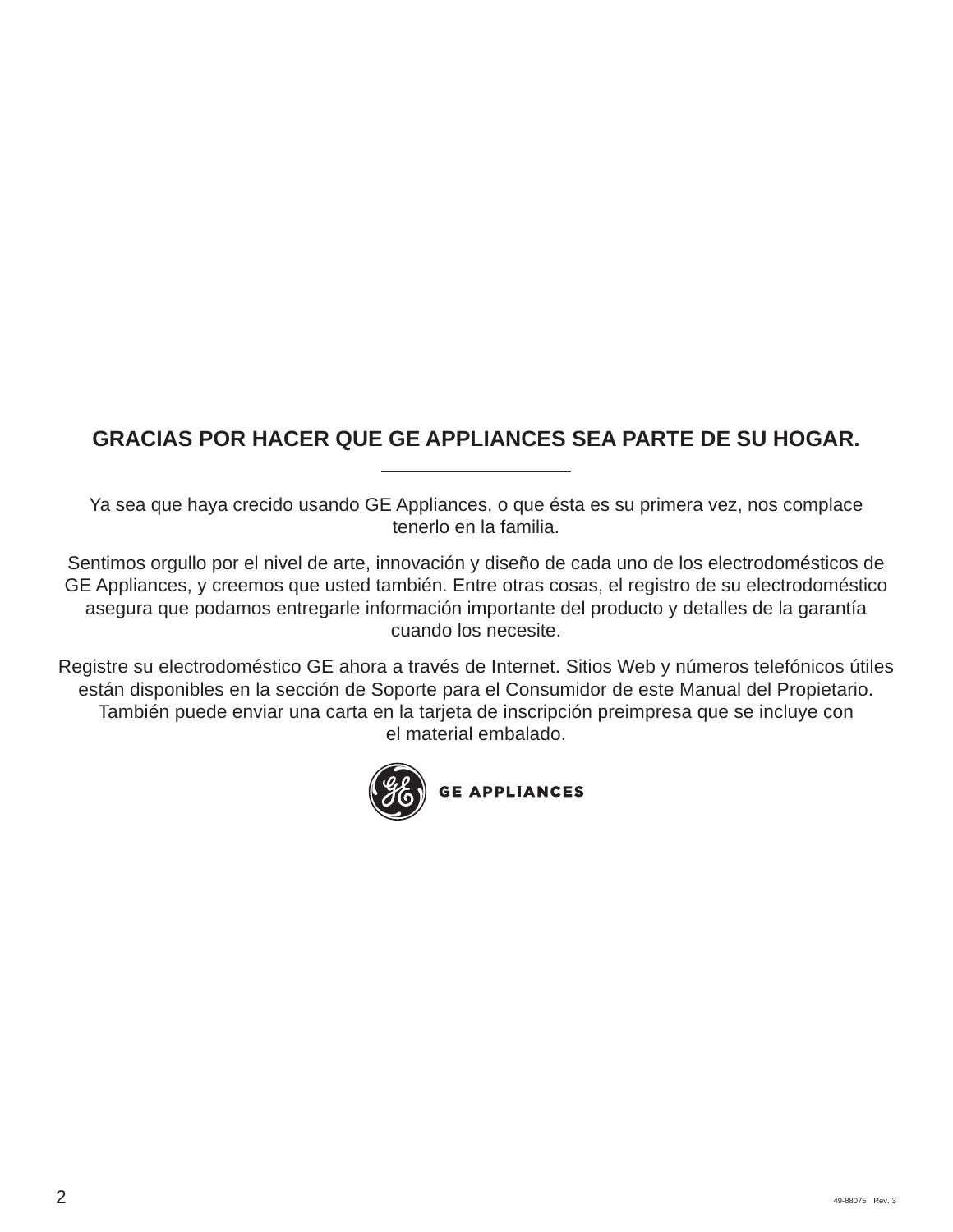### **INFORMACIÓN IMPORTANTE DE SEGURIDAD LEA TODAS LAS INSTRUCCIONES ANTES DE USAR ESTE ELECTRODOMÉSTICO**

**ADVERTENCIA** Lea todas las instrucciones de seguridad antes de utilizar este producto. No seguir estas instrucciones puede generar un incendio, una descarga eléctrica, lesiones corporales o la muerte.

### **DISPOSITIVO ANTI-VOLCADURAS**

### **ADVERTENCIA**

**Riesgo de Caída**

- **Un niño o adulto pueden volcar la cocina y morir.**
- **Instale el soporte anti-volcaduras sobre la pared o el piso. • Asegúrese la estufa al soporte anti-volcaduras deslizando la unidad hacia atras de tal manera que la pata niveladora sea enganchada.**
- **Vuelva a adherir el soporte anti-volcaduras si la estufa se mueve de lugar.**
- **Si esto no se hace, se podrá producir la muerte o quemaduras graves en niños o adultos.**

Para reducir el riesgo de volcar la cocina, ésta debe sujetarse mediante un soporte antivolcaduras con una adecuada instalación. Ver las instrucciones de instalación enviadas con el soporte para obtener detalles completos antes de iniciar la instalación.

#### **Para Cocinas Sin Apoyo y Deslizabless**

Para controlar si el soporte es instalado y ajustado de forma apropiada, mire que debajo de la cocina la pata niveladora trasera esté

ajustada al soporte. En algunos modelos, el cajón de almacenamiento o el panel de protección se pueden retirar para una fácil inspección. Si no es posible realizar una inspección visual, deslice la cocina hacia

adelante, confirme que el soporte anti-volcaduras esté ajustado de forma segura al piso o la pared, y deslice la cocina hacia atrás de modo que la pata niveladora trasera se encuentre debajo del soporte anti-volcaduras.

Si la cocina es expulsada de la pared por alguna razón, siempre repita este procedimiento a fin de verificar que esté asegurado de forma correcta con un soporte anti volcaduras.

Nunca quite las patas de nivelación por completo ya que la cocina no quedará bien sujeta al dispositivo anti-volcaduras.



Cocinas Sin Apoyo y Deslizables

## **ADVERTENCIA INSTRUCCIONES GENERALES DE SEGURIDAD**

- Use este aparato sólo con el objetivo para el que fue creado, como se describe en este Manual del Propietario.
- **RIESGO DE INCENDIO:** Nunca pierda de vista la cocina cuando la superficie de cocción se encuentre en ON (Encendida) y en configuraciones superiores a Lo (Baja). Mantenga los ítems inflamables alejados de la estufa. Apague todos los controles cuando finalice la cocción. Si no se siguen estas instrucciones se podrá producir incendios, lesiones graves o la muerte.
- Asegúrese de que un técnico calificado realice una correcta instalación y puesta a tierra del artefacto de acuerdo con las instrucciones de instalación provistas.
- No intente reparar o cambiar ninguna pieza de su cocina a menos que esté específicamente recomendado en este manual. Cualquier otro servicio debe realizarlo un técnico calificado.
- Antes de realizar cualquier clase de reparación, desenchufe la cocina o desconecte el suministro eléctrico desde el panel de distribución doméstico quitando el fusible o desconectando el interruptor de circuitos.

No deje a los niños solos; éstos no deben quedar solos o sin atención en un área donde un aparato esté en uso. Nunca debe permitirse que se suban, sienten o paren en cualquier parte de este aparato.

- **APRECAUCIÓN** No almacene elementos de interés para niños sobre una cocina o en la protección trasera de una cocina: los niños que se trepan a la cocina para alcanzar elementos pueden resultar gravemente heridos.
- Sólo use agarraderas secas: las agarraderas húmedas o mojadas colocadas en superficies calientes pueden provocar quemaduras de vapor. No permita que las agarraderas entren en contacto con unidades de superficie o los elementos calentadores calientes. No utilice toallas u otras telas gruesas en lugar de una agarradera.
- Nunca use su electrodoméstico para calentar la habitación.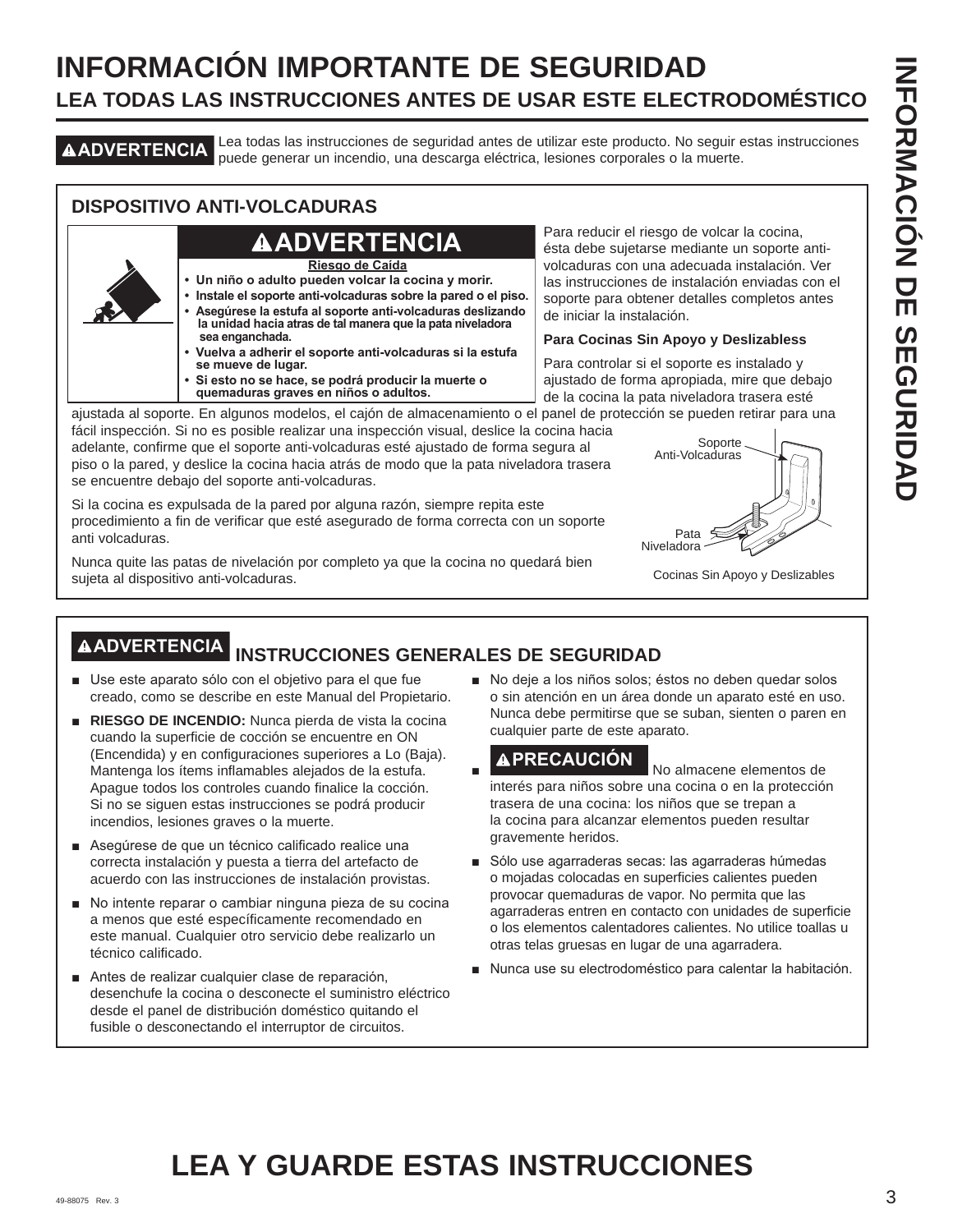# **LEA TODAS LAS INSTRUCCIONES ANTES DE USAR ESTE ELECTRODOMÉSTICO**

### **ADVERTENCIA INSTRUCCIONES GENERALES DE SEGURIDAD (Cont.)**

- **INFORMACIÓN IMPORTANTE DE SEGURIDAD**<br> **INFORMACIÓN IMPORTANTE DE SEGURIDAD**<br> **INFORMACIÓN INSTRUCCIONES GENERALES DE SEGURIDAD (CON ES GENERALES DE SEGURIDAD (CON ES GENERALES DE SEGURIDAD (CON ES GENERALES DE SEGURIDAD (** No toque las unidades de superficie, los elementos calentadores o la superficie interior del horno. Estas superficies pueden estar lo suficientemente calientes para quemar aún cuando tengan un color oscuro. Durante y después del uso, no toque o deje que su vestimenta u otros materiales inflamables entren en contacto con unidades de superficie, áreas cercanas a las unidades de superficie o cualquier área interior del horno; deje pasar un tiempo prudencial para que se enfríen. Otras superficies del aparato pueden calentarse lo suficiente como para provocar quemaduras. Las superficies potencialmente calientes incluyen la estufa, las áreas orientadas hacia la estufa, la abertura de ventilación del horno, las superficies cercanas a la abertura y las hendiduras ubicadas alrededor de la puerta del horno.
	- No caliente recipientes cerrados de alimentos. Podría haber una acumulación de presión en el recipiente y éste podría explotar, provocando lesiones.
- No use ningún tipo de aluminio o cobertor para cubrir el fondo del horno o cualquier parte del horno, excepto como se describe en este manual. Los cobertores de horno pueden atrapar el calor o derretirse, ocasionando daños sobre el producto y el riesgo de descargas, humo o incendios.
- Trate de no rayar o golpear las puertas, estufas o paneles de control de vidrio. Si lo hace podría romperse el vidrio. No cocine si un producto tiene un vidrio roto. Puede provocarse una descarga, un incendio o heridas.
- Cocine la comida completamente para evitar que se produzcan enfermedades a partir de la comida. Puede encontrar recomendaciones de seguridad mínima sobre la temperatura de la comida en **IsItDoneYet.gov** y fsis.usda.gov. Utilice un termómetro para tomar la temperatura de la comida y haga controles en diferentes ubicaciones.

#### **ADVERTENCIA MANTENGA LOS MATERIALES INFLAMABLES ALEJADOS DE LA COCINA Si esto no se cumple, se podrán sufrir lesiones personales graves o incendios.**

- No almacene o utilice materiales inflamables dentro de un horno o cerca de la estufa, tales como papel, plástico, agarraderas, telas, recubrimientos de pared, cortinas y gasolina u otros vapores y líquidos inflamables.
- Nunca use vestimentas holgadas o amplias mientras utilice el aparato. Estas vestimentas pueden prenderse fuego si entran en contacto con superficies calientes, provocando quemaduras graves.
- No permita que la grasa de la cocción u otros materiales inflamables se acumulen dentro de la cocina o en su cercanía. La grasa dentro del horno o sobre la estufa puede encenderse.
- Limpie las campanas de ventilación con frecuencia. No debe permitirse la acumulación de grasa en la campana o en el filtro.

### **ADVERTENCIA EN CASO DE INCENDIO, SIGA LOS SIGUIENTES PASOS PARA EVITAR LA PROPAGACIÓN DEL FUEGO**

- No utilice agua en incendios de grasa. Nunca levante una sartén en llamas. Apague los controles. Apague una sartén en llamas sobre una unidad de superficie cubriendo la sartén por completo con una tapa que ajuste bien, una plancha para galletas o una bandeja plana. Utilice un químico seco multiuso o un extintor de incendios de espuma.
- Si hay un incendio en el horno durante el horneado, apáguelo cerrando la puerta del horno y apagando el control o usando un químico seco multiuso o un extintor de incendios de espuma.
- $\blacksquare$  Si hay un incendio en el horno durante la auto-limpieza. apague el horno y espere a que el incendio se consuma. No abra la puerta del horno a la fuerza. El ingreso de aire fresco a temperaturas de auto-limpieza puede provocar una explosión de llamas desde el horno. No seguir esta instrucción puede provocar quemaduras graves.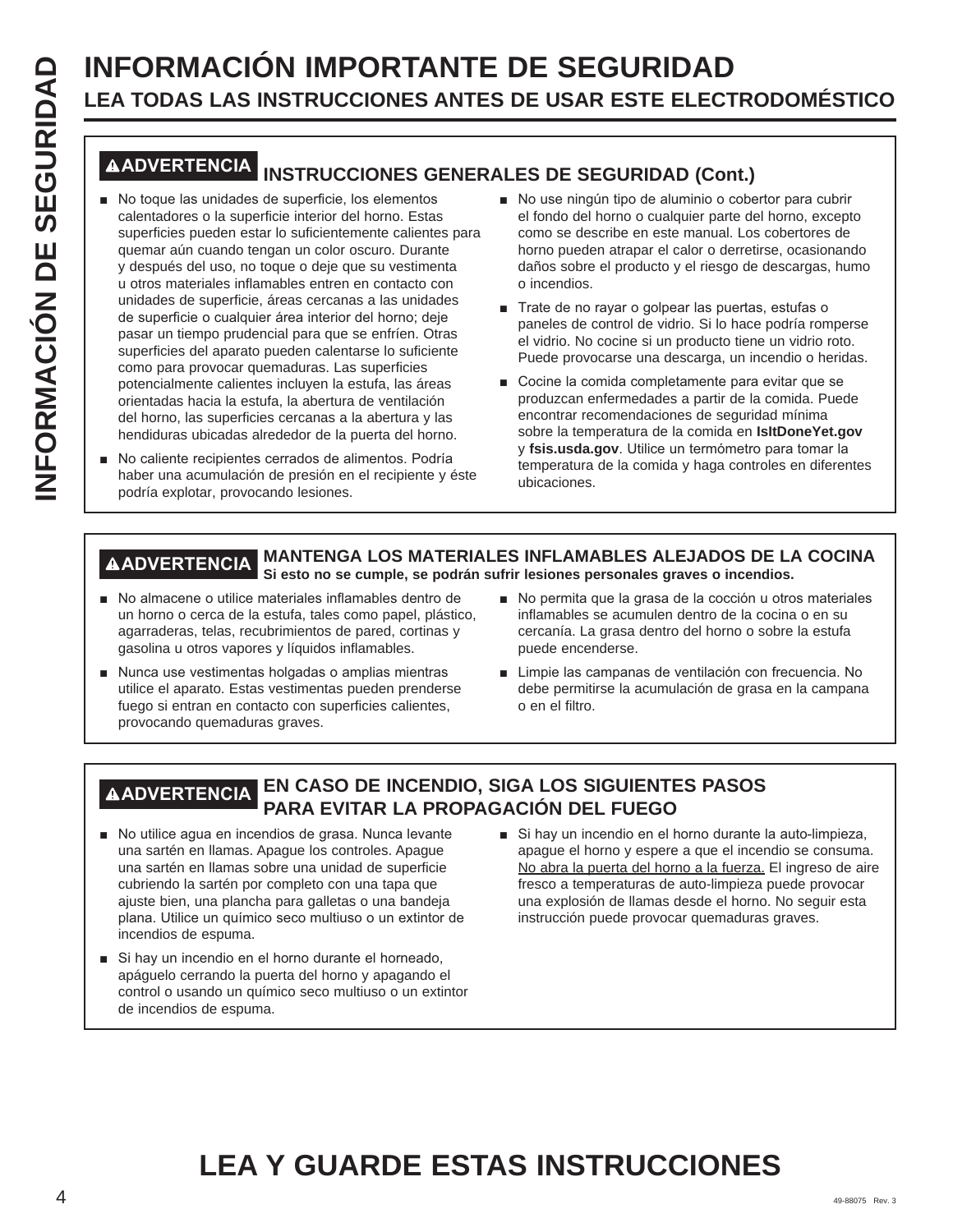### **INFORMACIÓN IMPORTANTE DE SEGURIDAD LEA TODAS LAS INSTRUCCIONES ANTES DE USAR ESTE ELECTRODOMÉSTICO**

### **ADVERTENCIA INSTRUCCIONES DE SEGURIDAD DE LA ESTUFA**

- Nunca pierda de vista las unidades de la superficie cuando la superficie de cocción se encuentre en ON (Encendida) y en configuraciones superiores a Lo (Baja). Los alimentos que hierven y se derraman pueden provocar humo y derrames grasosos que pueden prenderse fuego.
- Siempre esté presente frente a la cocina cuando cocine con aceite o grasa. La cocción en la superficie es una actividad que debe realizarse de forma "atendida".
- Nunca deje aceite sin atención mientras fríe. Si se deja calentar más allá del punto de humeo, el aceite puede encenderse, provocando un incendio que podría propagarse a los gabinetes cercanos. Utilice un termómetro para grasa cuando sea posible para controlar la temperatura del aceite.
- Para evitar el derrame de aceite y un incendio, utilice una cantidad mínima de aceite cuando fría en sartenes poco profundas y evite la cocción de alimentos congelados con una cantidad excesiva de hielo.
- Utilice el tamaño de recipiente adecuado: Elija recipientes con bases planas lo suficientemente grandes para cubrir el elemento calentador de superficie. La utilización de recipientes más pequeños dejará expuesta una porción de la unidad de superficie al contacto directo, lo que puede provocar el encendido de sus vestimentas. Una relación adecuada del recipiente con la unidad de superficie también mejorará la eficiencia.
- Sólo ciertos tipos de recipientes de vidrio, vidrio/cerámico, cerámica, u otros recipientes vidriados pueden utilizarse sobre la estufa; otros pueden romperse debido al cambio repentino de temperatura.
- Para minimizar la posibilidad de quemaduras, el encendido de materiales inflamables y los derrames, la manija de los recipientes deben girarse hacia el centro de la cocina sin extenderse sobre ninguna unidad de superficie cercana.
- Si flambea alimentos bajo la campana, encienda el ventilador.
- Si se produce un corte de luz en una cocina eléctrica mientras la unidad superficial está en ON (Encendido), la unidad se volverá a encender cuando regrese la luz. En caso de falta de corriente, si no se giran todas las perillas de la unidad de superficial a la posición OFF (Apagado) se podrán incendiar artículos en o cerca de la estufa, lo cual podrá producir lesiones graves o la muerte.

## **ADVERTENCIA INSTRUCCIONES DE SEGURIDAD DE LA ESTUFA DE BOBINAS**

- No sumerja o remoje las unidades de superficie desmontables. No las coloque en el lavavajillas. No coloque las unidades de superficie dentro del horno cuando realice la auto-limpieza. Si lo hace pueden llegar a fallar, provocando un peligro de quemaduras o de incendio.
- No use una unidad superficial (elemento para calentar) si se genera un punto brillante durante el uso o aparecen otros signos de daños. Un punto brillante indica que la unidad superficial puede fallar y generar una posible quemadura, incendio o descarga eléctrica. Apague la unidad superficial de inmediato y solicite a un técnico calificado del servicio que reemplace la misma.
- Para evitar la posibilidad de una quemadura o descarga eléctrica, siempre verifique que los controles de todas las unidades de superficie se encuentren en la posición OFF (apagado) y que todas las bobinas estén frías antes de levantar o quitar una unidad de superficie de bobinas.
- No use papel de aluminio para cubrir cacerolas en la parte inferior. El papel puede atrapar el calor o derretirse, ocasionando daños sobre el producto y riesgo de descarga eléctrica o incendio.
- Asegúrese de que las bandejas colectoras no estén cubiertas y se encuentren en su lugar. Su ausencia durante la cocción podría dañar las piezas y el cableado de la cocina.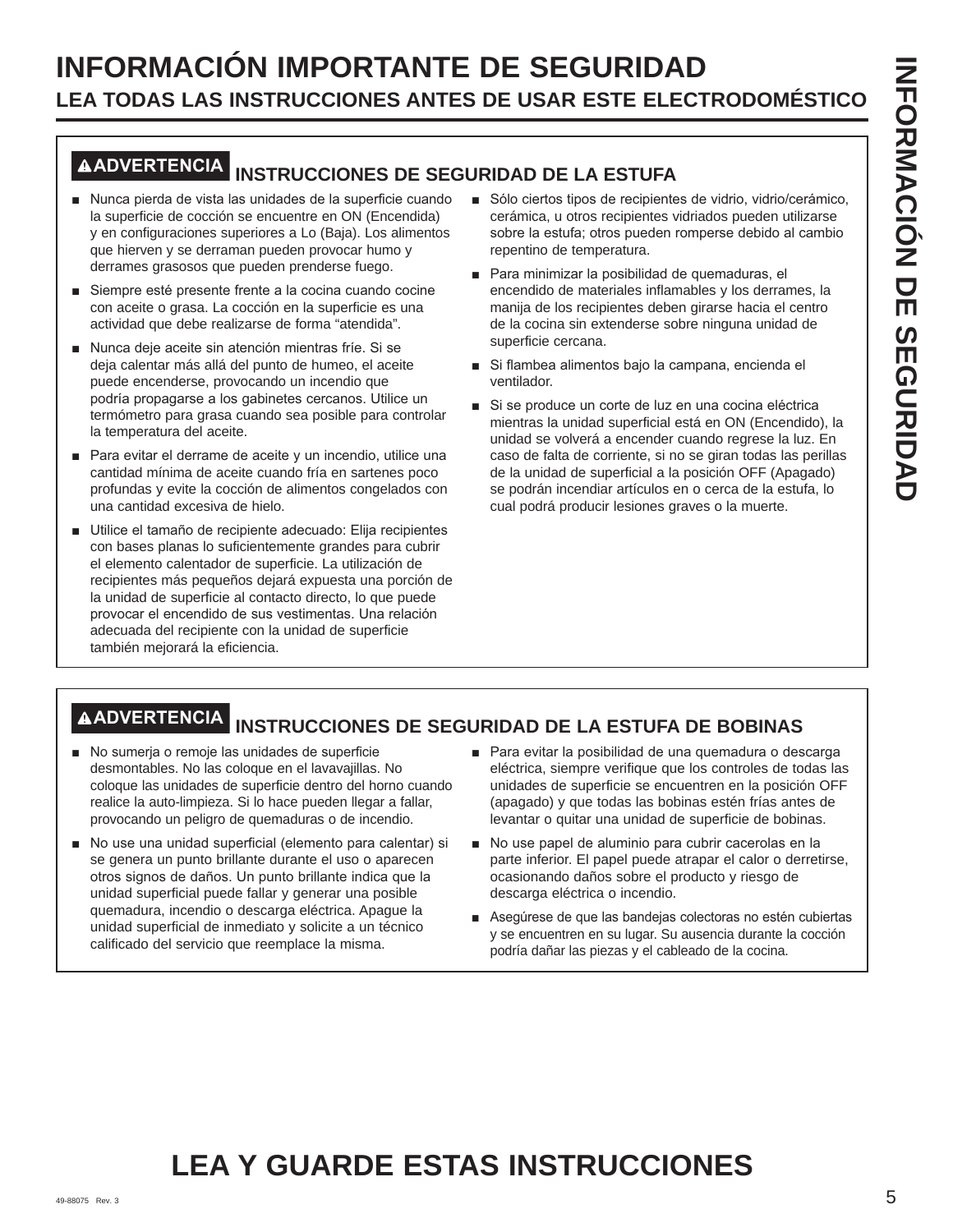# **LEA TODAS LAS INSTRUCCIONES ANTES DE USAR ESTE ELECTRODOMÉSTICO**

### **ADVERTENCIA INSTRUCCIONES DE SEGURIDAD DE LA ESTUFA RADIANTE**

- F Tenga cuidado al tocar la estufa. La superficie de vidrio de la estufa retendrá calor después de que los controles se hayan apagado.
- No cocine sobre una estufa rota. Si la estufa se rompe, las soluciones de limpieza y los derrames pueden penetrar en la estufa rota y crear un riesgo de descarga eléctrica. Comuníquese con un técnico calificado de inmediato.
- Evite rayar la estufa de vidrio. La estufa puede rayarse con elementos tales como cuchillos, instrumentos filosos, anillos u otras joyas, y remaches de la ropa.
- No coloque o almacene elementos que pueden derretirse o prenderse fuego sobre la estufa de vidrio, aún cuando no la esté usando. Si la estufa se enciende en forma accidental, pueden prenderse fuego. El calor proveniente de la estufa o de la ventilación del horno también puede prenderlos fuego, aún si el aparato está apagado.
- **INFORMACIÓN IMPORTANTE DE SEGURIDAD**<br> **INFORMACIÓN IMPORTANTE DE SEGURIDAD**<br> **INFORMACIÓN INSTRUCCIONES ANTES DE USAR ESTE ELECT<br>
<b>INFORMACIÓN INSTRUCCIONES DE SEGURIDAD DE LA ESTUFA RA<br>
a regia cuidado al tocar la estufa** Use un producto de limpieza para superficies de cocción de cerámica y una almohadilla de limpieza no abrasiva para limpiar la superficie de cocción. Espere hasta que la estufa se enfríe y la luz indicadora se apague antes de limpiar. Una esponja o un paño húmedos sobre una superficie caliente pueden provocar quemaduras de vapor. Algunos limpiadores pueden producir humos tóxicos si se los aplica a una superficie caliente. **NOTA:** Los derrames de azúcar son la excepción. Éstos deben quitarse mientras están calientes utilizando una agarradera y un raspador. Para instrucciones detalladas, ver la sección Cómo limpiar la estufa de vidrio.
	- $\blacksquare$  Lea y cumpla con todas las instrucciones y advertencias de la etiqueta de la crema de limpieza.

### **ADVERTENCIA INSTRUCCIONES DE SEGURIDAD DEL HORNO**

- Manténgase alejado del horno al abrir la puerta del mismo. El aire caliente o el vapor que sale puede causar quemaduras en las manos, rostro y/u ojos.
- No use el horno si un elemento de calentamiento genera un punto brillante durante el uso o aparecen otros signos de daños. Un punto brillante indica que el elemento para calentar puede fallar y generar una posible quemadura, incendio o descarga eléctrica. Apague el horno de inmediato y solicite a un técnico calificado del servicio que reemplace el elemento para calentar.
- Mantenga desobstruida la ventilación del horno.
- Mantenga el horno libre de acumulación de grasa. La grasa del horno se puede incendiar.
- Coloque los estantes del horno en la ubicación deseada mientras éste se encuentra frío. Si es necesario mover el estante mientras el horno está caliente, evite que el mango de la olla tenga contacto con el elemento calentador en el horno.
- Al usar las bolsas para cocinar o dorar en el horno, siga las instrucciones del fabricante.
- Coloque el estante del horno en la posición de bloqueo, al introducir y retirar comida del horno. Esto ayuda a evitar quemaduras por tocar superficies calientes de la puerta y las paredes del horno.
- No deje productos tales como papel, utensilios de cocina ni comida en el horno cuando éste no se encuentre en uso. Los artículos guardados en el horno se pueden incendiar.
- Nunca coloque los utensilios de cocina, piedras para pizza u horneado o cualquier otro tipo de aluminio o cobertor en la base del horno. Estos ítems pueden atrapar el calor o derretirse, ocasionando daños sobre el producto y el riesgo de descargas, humo o incendios.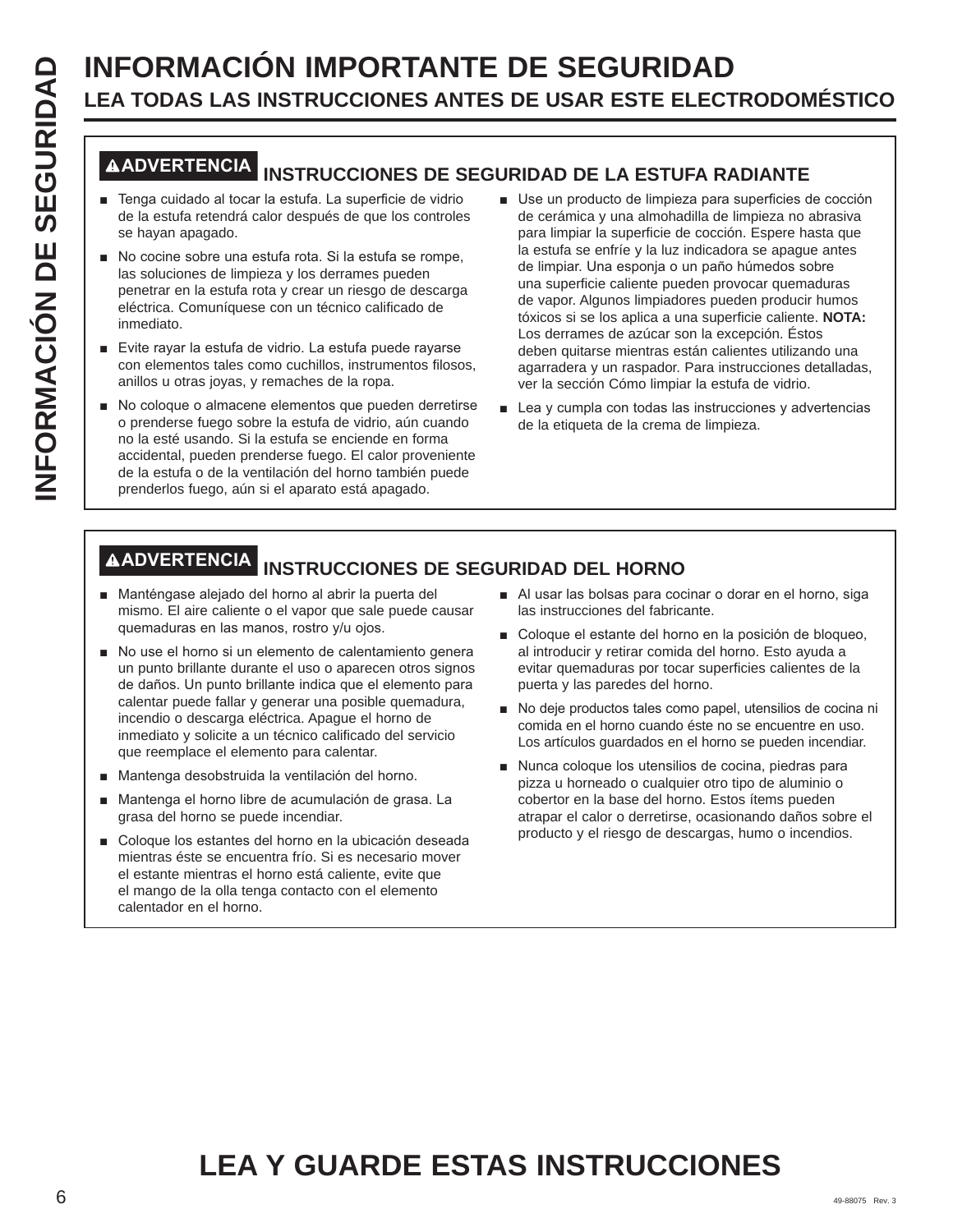### **INFORMACIÓN IMPORTANTE DE SEGURIDAD LEA TODAS LAS INSTRUCCIONES ANTES DE USAR ESTE ELECTRODOMÉSTICO**

### **ADVERTENCIA INSTRUCCIONES DE SEGURIDAD DEL HORNO CON LIMPIEZA AUTOMÁTICA (en algunos modelos)**

La función de limpieza automática usa el horno en temperaturas lo suficientemente altas como para consumir la suciedad de comida que haya dentro del horno. Para un funcionamiento seguro, siga estas instrucciones.

- No toque las superficies del horno durante el ciclo de limpieza automática. Mantenga a los niños alejados del horno durante la limpieza automática. Si no se siguen estas instrucciones, se podrán producir quemaduras.
- Antes de utilizar el ciclo de limpieza automática, retire las ollas, estantes de metal brillante del horno y otros utensilios que haya en el horno. Sólo se pueden dejar dentro del horno los estantes para horno cubiertos de porcelana. No use la función de limpieza automática para limpiar otras partes, tales como ollas de goteo o recipientes.
- Antes de utilizar el ciclo de limpieza automática, limpie la grasa y restos de comida que haya en el horno. Una cantidad excesiva de grasa se puede incendiar, lo cual puede producir daños con humo en su hogar.
- Si el modo de limpieza automática funciona de forma incorrecta, apague el horno y desconecte el suministro de corriente. Solicite el servicio de un técnico calificado.
- No limpie la junta de la puerta. La junta de la puerta es esencial para un buen sellado. Se debe tener cuidado de no frotar, dañar ni mover la junta.
- No use limpiadores para horno. No se deberá usar limpiadores comerciales para horno ni revestimientos de protección para hornos de ningún tipo en o alrededor de cualquier parte del horno.

### **Cómo Retirar la Película Protectora de Envío y la Cinta de Embalaje**

Con cuidado tome un extremo de la película protectora de envío con los dedos y lentamente retire la misma de la superficie del electrodoméstico. No utilice ningún producto filoso para retirar la película. Retire toda la película antes de usar el electrodoméstico por primera vez.

Para asegurar que no haya daños sobre el acabado del producto, la forma más segura de retirar el adhesivo de la cinta de embalaje en electrodomésticos nuevos es aplicando un detergente líquido hogareño para lavar platos. Aplique con una tela suave y deje que se seque.

**NOTA:** El adhesivo deberá ser eliminado de todas las partes. No se puede retirar si se hornea con éste dentro.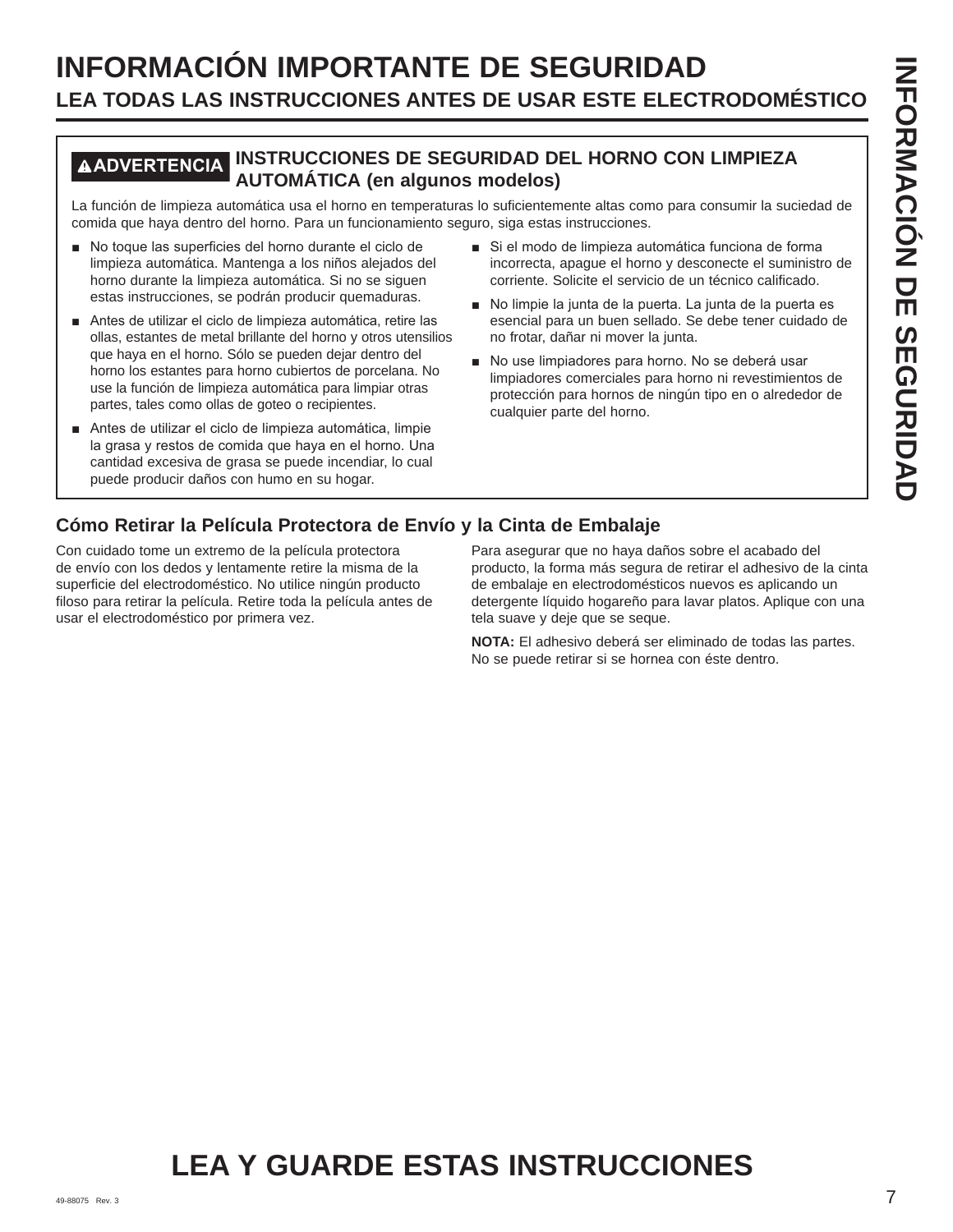**ADVERTENCIA RIESGO DE INCENDIO:** Nunca pierda de vista la cocina cuando la superficie de cocción se encuentre en ON (Encendida) y en configuraciones superiores a Lo (Baja). Mantenga los ítems inflamables alejados de la estufa. Apague todos los controles cuando finalice la cocción. Si no se siguen estas instrucciones se podrá producir incendios, lesiones graves o la muerte.

Es posible que las funciones y apariencias varíen con relación a su modelo a lo largo del manual.

### **Cómo Configurar**

Presione la perilla hacia adentro y gire en cualquiera de las direcciones hasta la configuración que desee.

Una luz indicadora de de superficie en ON (Encendido) brillará cuando una unidad superficial esté encendida.

#### **Para superficies de vidrio de la estufa:**

Una luz indicadora de **ESTUFA CALIENTE:** 

- se encenderá cuando la unidad esté caliente al tact.
- permanecerá encendida incluso luego de que la unidad esté apagada.
- permanecerá encendida hasta que la unidad se enfríe a aproximadamente 150º F.



Tanto en **Off (Apagado)** como en **Hi (Alto)**, el control se ajusta en la posición. Es posible que escuche leves sonidos de ajuste durante la cocción, indicando que el control está manteniendo su configuración deseada.

Asegúrese de girar la perilla de control a **Off (Apagado)** cuando finalice la cocción.

### **Superficies de Cocción con Bobinas**

**UNICACES DE SUPETFICIE**<br> **AADVERTENCIA** en ON (Encendida) y en con<br>
alejados de la estufa. Apagu<br> **Es posible que las funciones y apariencias** varien con<br> **Com Configurar**<br> **Es posible que las funciones y apariencias** var Cada unidad de la superficie con bobinas utiliza "SENSI-TEMP TECHNOLOGY" a fin de reducir el riesgo de incendios con aceite y grasa en la superficie de cocción. Esta función se encuentra ubicada en el centro de cada unidad de la superficie. La corriente a la unidad de la superficie se encontrará temporariamente interrumpida cuando una olla o cacerola supere las temperaturas de cocción esperadas.

Aunque las unidades de superficie se hayan apagado, la unidad de superficie retiene suficiente calor para continuar la cocción. Para evitar la sobrecocción, quite las ollas de las unidades de superficie cuando los alimentos estén cocidos. No coloque nada sobre la unidad de superficie hasta que se haya enfriado por completo.

### **Utensilio para Superficies de Cocción con Bobinas**

La siguiente información le ayudará a elegir utensilios que le permitirán un buen desempeño en las superficies de cocción con bobinas.

**NOTA:** Siga todas las recomendaciones del fabricante de utensilios al usar cualquier tipo de utensilio en la superficie de cocción con bobinas.

### **Recomendado**

### **Acero inoxidable**

El acero inoxidable delgado y sin cobertura tendrá un rendimiento de bajo nivel.

### **Aluminio**

Se recomienda de capa gruesa.

Buena conductividad. Debido a su bajo punto de fusión, no debe utilizarse aluminio de capa fina.

### **Base de cobre**

### **Esmalte (pintado) sobre hierro fundido**

### **Hierro fundido**

### **Evitar/No se recomienda**

### **Esmalte (pintado) sobre acero**

#### **Vidrio-cerámico:** Desempeño pobre.

**Cerámica:** Desempeño pobre.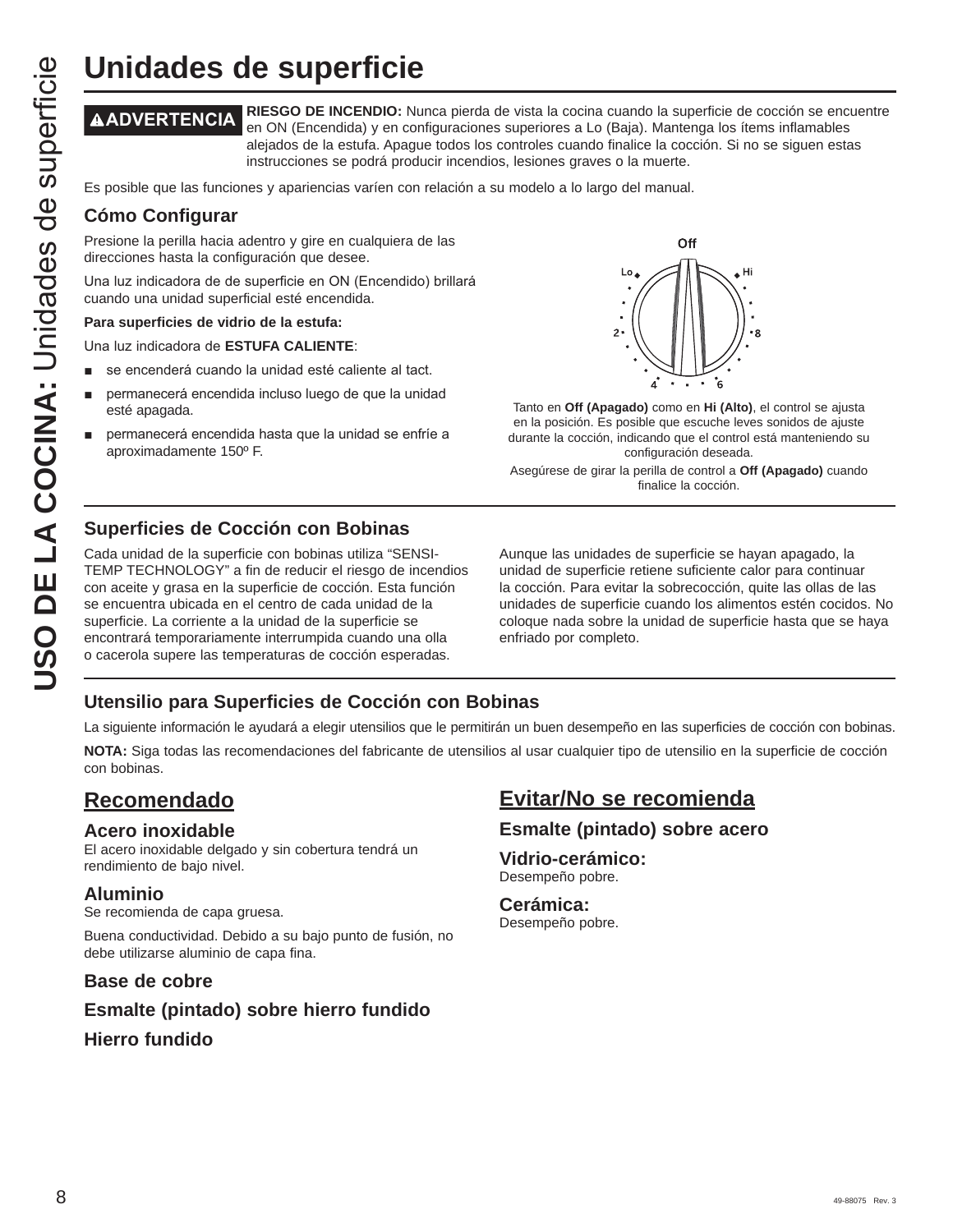## **Unidades de superficie (Cont.)**

### **Estufa de Vidrio Radiante**

La estufa radiante cuenta con unidades calentadoras debajo de una superficie lisa de vidrio.

**NOTA:** Un ligero olor es normal cuando una estufa nueva se utiliza por primera vez. Es provocado por el calentamiento de piezas nuevas y materiales aislantes y desaparecerá en poco tiempo.

**NOTA:** En modelos con estufas de vidrio de color claro, es normal que las zonas de cocción cambien de color cuando están calientes o enfriándose. Esto es temporal y desaparecerá a medida que el vidrio se enfríe a temperatura ambiente

La unidad superficial seguirá un ciclo de encendido y apagado para mantener su configuración de control seleccionada.

Es seguro colocar utensilios calientes en la superficie de vidrio, incluso cuando la estufa esté fría.

Aunque las unidades de superficie se hayan apagado, la estufa de vidrio retiene suficiente calor para continuar la cocción. Para evitar la sobrecocción, quite las ollas de las unidades de superficie cuando los alimentos estén cocidos. No coloque nada sobre la unidad de superficie hasta que se haya enfriado por completo.

- Las manchas de aqua (depósitos minerales) pueden quitarse utilizando crema limpiadora o vinagre blanco sin diluir.
- El uso de limpiador de ventanas puede dejar una película iridiscente sobre la estufa. La crema limpiadora quitará esta decoloración.
- No almacene elementos pesados sobre la estufa. Si caen sobre la estufa, podrían provocar daños.
- No utilice la superficie como una tabla para cortar.



Nunca cocine directamente sobre el vidrio. Siempre utilice recipientes de cocción.



Siempre coloque el recipiente en el centro de la unidad de superficie sobre la que está cocinando.



No deslice los recipientes de cocción a través del control y la superficie de la estufa porque puede rayar el vidrio. El vidrio es resistente a los rayones, pero no a prueba de los mismos.

### **Limitador de Temperatura en Estufas de Vidrio Radiante**

Cada unidad de superficie radiante cuenta con un limitador de temperatura.

El limitador de temperatura evita que la estufa de vidrio se caliente en exceso.

El limitador de temperatura podrá apagar las unidades superficiales por ciclos durante un tiempo si:

- **a** la olla hierve hasta secarse.
- el fondo de la olla no es plano.
- la olla está fuera del centro.
- no hay olla en la unidad.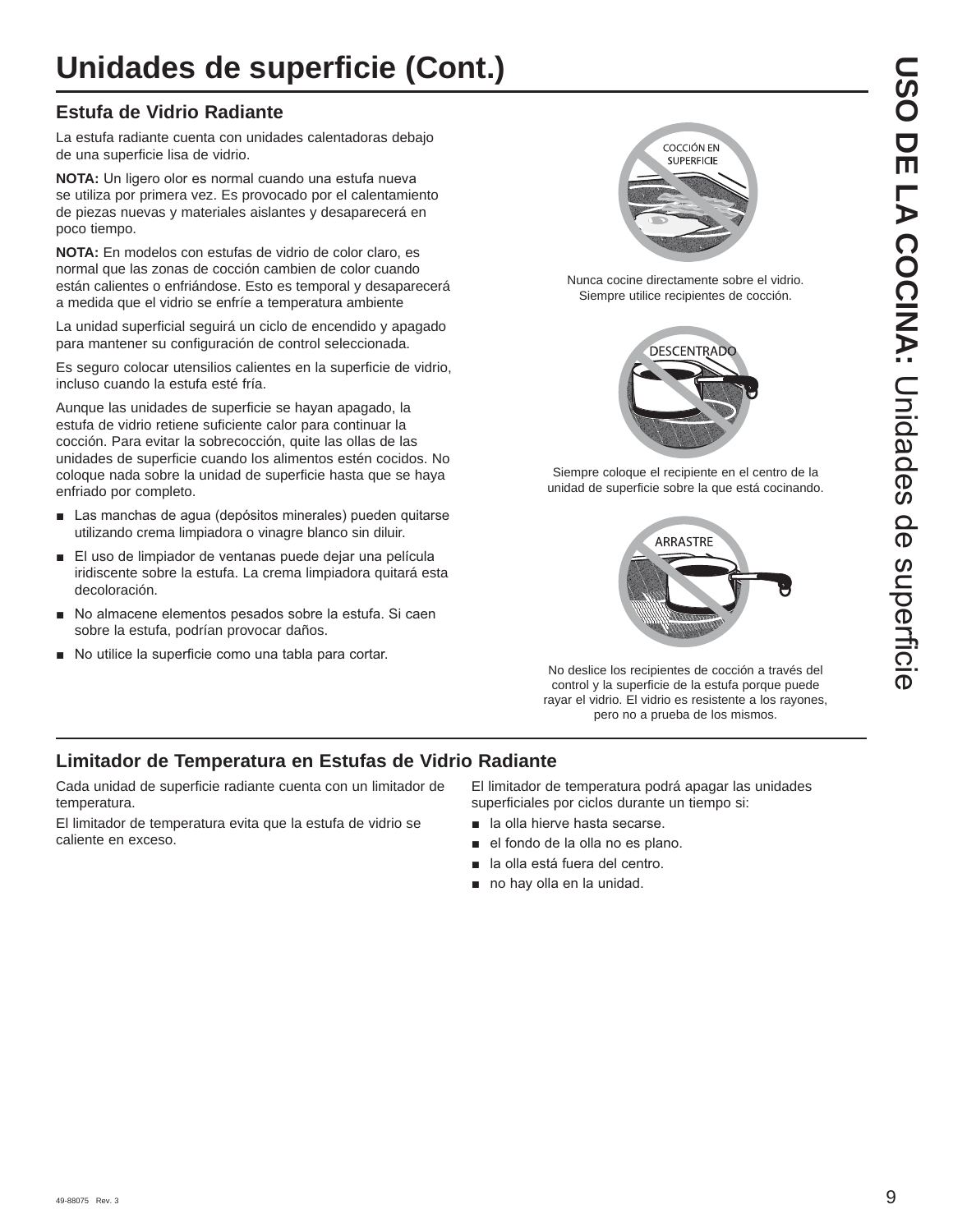# **Unidades de superficie (Cont.)**

### **Utensilio para Placa de Cocción para Vidrio Radiante**

La siguiente información lo ayudará a elegir los recipientes de cocción que brindan un buen desempeño en estufas de vidrio. Ver el folleto sobre recipientes para usar con estufas de inducción.

**NOTA:** Siga todas las recomendaciones del fabricante de recipientes cuando utilice cualquier clase de recipiente de cocción sobre la estufa cerámica.

### **Recomendado**

### **Acero inoxidable**

### **Aluminio**

Se recomienda de capa gruesa.

Buena conductividad. Los residuos de aluminio a veces parecen rayones sobre la estufa pero pueden quitarse si se los limpia de inmediato. Debido a su bajo punto de fusión, no debe utilizarse aluminio de capa fina.

### **Base de cobre**

El cobre puede dejar residuos que pueden parecer rayones. Los residuos pueden eliminarse, siempre y cuando la estufa se limpie de inmediato. Sin embargo, no permita que estas ollas hiervan en seco. El metal sobrecalentado puede adherirse a las estufas de vidrio. Si no se elimina de inmediato, una olla con la base de cobre sobrecalentado dejará un residuo que manchará la estufa en forma permanente.

### **Esmalte (pintado) sobre hierro fundido**

Se recomienda si la base de la olla se encuentra revestida.

### **Evitar/No se recomienda**

### **Esmalte (pintado) sobre acero**

Calentar recipientes vacíos puede provocar daños permanentes al vidrio de las estufas. El esmalte puede derretirse y adherirse a la estufa cerámica.

### **Vidrio-cerámico**

Desempeño pobre. Raya la superficie.

### **Cerámica**

Desempeño pobre. Puede rayar la superficie.

### **Hierro fundido**

No se recomienda, a menos que se encuentre específicamente diseñado para estufas de vidrio.

Pobre conductividad y lentitud para absorber el calor. Raya la superficie de la estufa.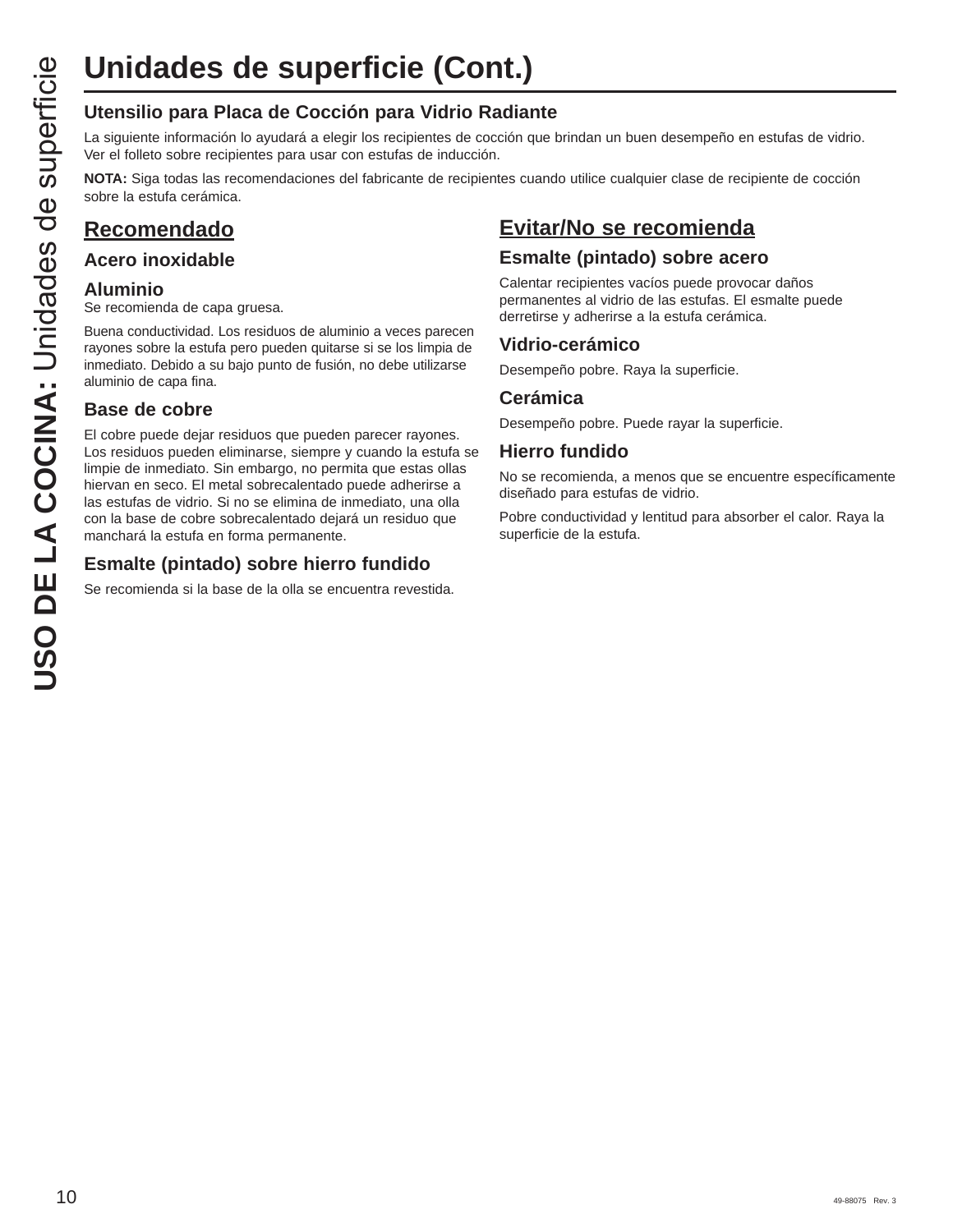### **Más sobre Utensilios**

- Coloque sólo recipientes secos sobre los elementos de superficie. No coloque tapas sobre los elementos de superficie, en especial tapas mojadas. Es posible que las ollas y tapas mojadas se adhieran a la superficie plana cuando se enfríen.
- No use woks con anillos de soporte. Tste tipo de wok no se calentará sobre la superficie de cocción.
- Recomendamos el uso de woks de base plana solamente. Se encuentran disponibles en su negocio minorista local. La base del wok debe tener el mismo diámetro que el elemento de superficie para asegurar un contacto adecuado.
- Algunos procedimientos de cocción especiales requieren recipientes de cocción específicos, como ollas a presión, freidoras, etc. Todos los recipientes de cocción deben tener bases planas y ser del tamaño correcto.



Verifique que los recipientes tengan bases planas utilizando una regla. Usted no debería poder pasar una moneda de 5 centavos estadounidense por debajo del borde recto.



No se recomiendan recipientes con bases redondeadas, curvadas, con rebordes o torceduras.



No coloque recipientes mojados sobre la estufa de vidrio.



No use woks con anillos de soporte sobre la estufa de vidrio.



Utilice woks de base plana sobre la estufa

de vidrio.

### **Consejos para Productos Enlatados en el Hogar**

Asegúrese que el producto enlatado se encuentre sobre la unidad superficial.

Asegúrese de que el producto enlatado sea plano en su parte inferior.

Para evitar quemadoras de vapor o calor, tenga cuidado al enlatar el producto.

Use recetas y procedimientos de fuentes confiables. Estos se encuentran disponibles a través de fabricantes como Ball® y Kerr® y el Department of Agriculture Extension Service (Servicio del Departamento de Agricultura).

El uso de enlatados cerrados a baño maría con fondos ondeados podrán extender el tiempo requerido para traer el agua al punto de hervor.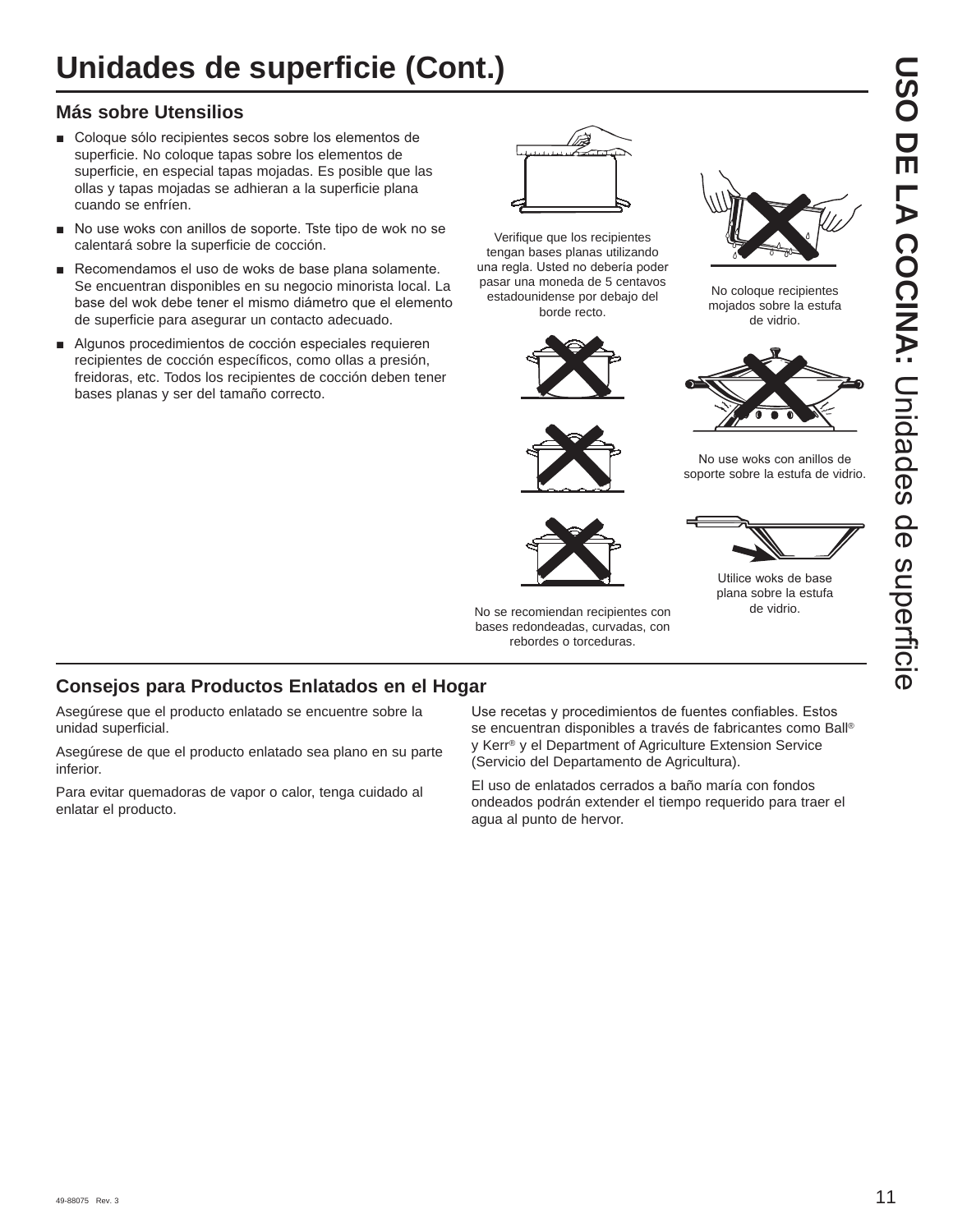## **Controles del Horno**

**Es posible que las funciones y apariencias varíen con relación a su modelo a lo largo del manual.**



- **1. Traditional Cooking Modes (Modos de Cocción Tradicionales):** Su horno cuenta con los siguientes modos de cocción tradicionales: Bake (Hornear) y Broil Hi (Asar Alto). Para más información, consulte la sección de Modos de Cocción.
- **2. Self Clean (Limpieza Automática):** Para acceder a información importante sobre el uso de este modo, consulte la sección de Limpieza del Horno.
- **3. Start (Iniciar):** Se deberá presionar para comenzar cualquier función de cocción, limpieza o por tiempo.
- **4. Cancel/Off (Cancelar/ Apagar):** Cancelar TODAS las operaciones del horno excepto el reloj y el temporizador.
- **5. Cook Time (Tiempo de Cocción):** Cuenta el tiempo de cocción y apaga el horno cuando el tiempo de cocción está completo. Presione la tecla **Cook Time (Tiempo de Cocción)** use las teclas **+-** para programar un tiempo de cocción en horas y minutos, y luego presione **Start (Iniciar)**. Esto sólo puede ser usado con Bake (Hornear).
- **6. Clock (Reloj):** Configure el tiempo del reloj del horno. Presione la tecla **Set Clock (Configurar Reloj)** o **Clock (Reloj)** y las teclas **+-** para programar el reloj. Presione **Start (Iniciar)** para guardar la configuración de la hora.
- **7. Timer (Temporizador):** Funciona como un temporizador con cuenta regresiva. Presione la tecla **Timer (Temporizador)** y las teclas **+-** para programar el tiempo en horas y minutos. Presione la tecla **Start (Iniciar)**. La cuenta regresiva del temporizador se completó. Para apagar el temporizador, presione la tecla **Timer (Temporizador)**.

**8. Delay Time (Tiempo de Retraso):** Genera un retraso cuando el horno es encendido. Use esta tecla para configurar el momento en que desea que el horno se inicie. Presione la tecla **Delay Time (Tiempo de Retraso)** y use las teclas **+** para programar la hora del día en que desea que el horno se encienda y luego presione **Start (Iniciar)**. Presione el modo de cocción deseado y la temperatura y luego presione **Start (Iniciar)**. Si lo desea, también puede ser programado un tiempo de cocción. Siga las instrucciones de Cook Time (Tiempo de Cocción) para configurar esta función. Esto sólo puede ser usado con Bake (Hornear) y Self-Clean (Limpieza Automática).

 **NOTA:** Al usar la función de tiempo de retraso, las comidas que se echan a perder rápidamente, tales como leche, huevos, pescado, rellenos, ave y cerdo, no se deberán dejar reposar por más de 1 hora antes y después de la cocción. La temperatura ambiente estimula el desarrollo de bacterias nocivas. Asegúrese de que la luz del horno esté apagada, ya que el calor de la lámpara acelerará el crecimiento de bacterias nocivas.

- 9. **Oven Light(s) (Luz(es) del Horno):** Enciende o apaga la luz(es) del horno.
- **10. Lock Controls (Controles de Bloqueo):** Bloquean el control de modo que al presionar las teclas no se activen los controles. Mantenga presionadas las teclas **+-** durante tres segundos para bloquear o desbloquear el control. **Cancel/ Off (Cancelar/ Apagar)** siempre está activa, incluso cuando el control está bloqueado.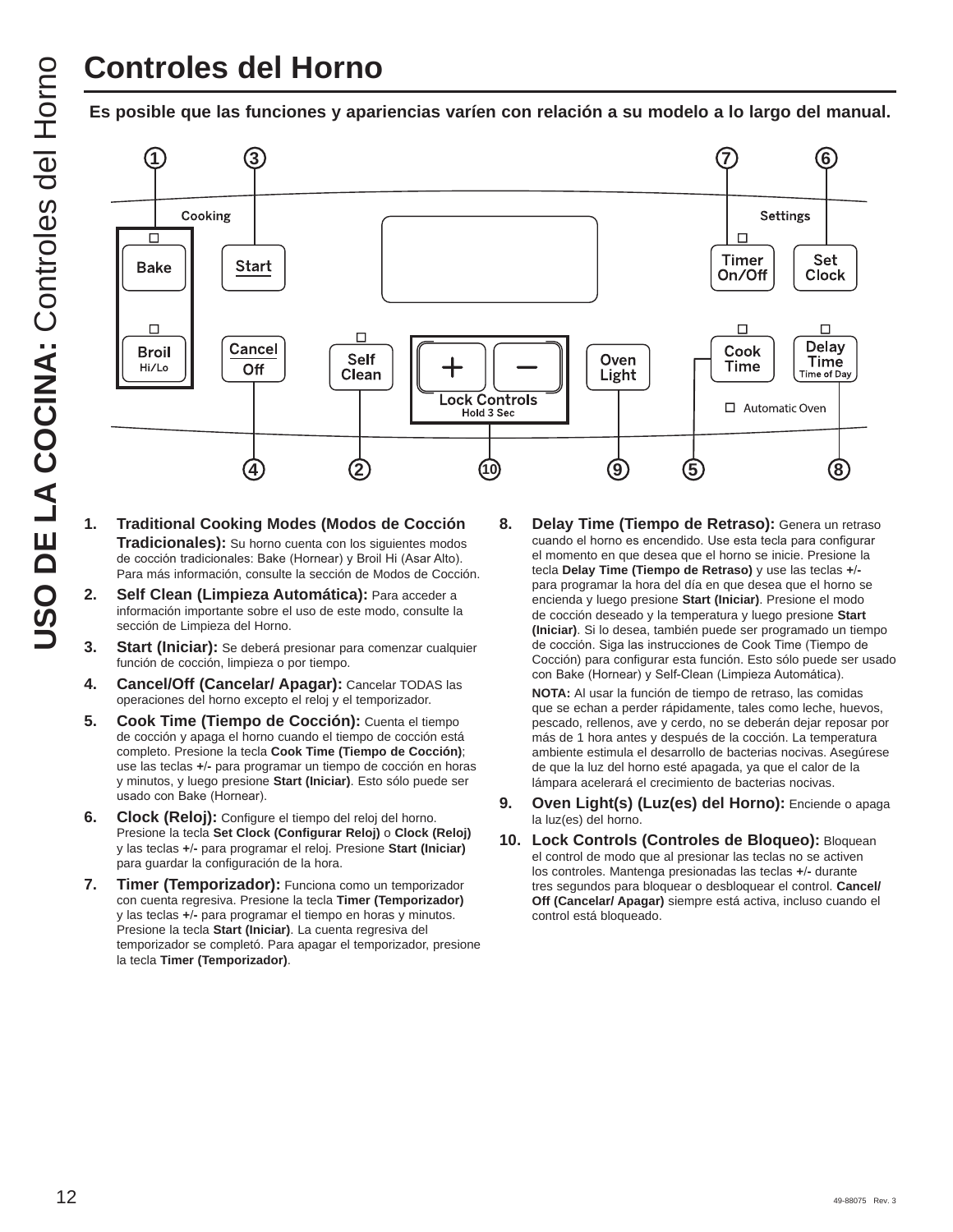## **Controles del Horno (Cont.)**

### **Perilla de la Temperatura del Horno (en algunos modelos)**

Gire la perilla **OVEN TEMP (Temperatura del Horno)** hacia la configuración que desee.

- **Precaliente el horno durante 10 minutos para hornear.**
- En los modelos que no cuentan con la función de limpieza automática, la luz de calentamiento del horno se encenderá cuando el quemador está encendido. Ésta realizará ciclos de encendido y apagado durante la cocción.
- En los modelos que cuentan con la función de limpieza automática, la luz de calentamiento del horno se encenderá cuando se configure la perilla de temperatura del horno. La luz permanecerá encendida hasta que se vuelva a colocar la perilla en la posición de apagado.



Frente de la perilla OVEN TEMP (Temperatura del Horno) (la apariencia de la perilla puede variar)

### **Para Ajustar el Termostato (en modelos con la Perilla OVEN TEMP [Temperatura del Horno])**

- 1. Empuje la perilla **Oven Temp (Temperatura del Horno)** fuera del rango y observe la parte trasera. Para realizar un ajuste, afloje (aproximadamente un giro), pero sin quitar completamente, los dos tornillos en la parte trasera de la perilla.
- 2. Con la parte trasera de la perilla hacia usted, sostenga el extremo exterior de la perilla con una mano y gire el frente de la misma con a otra.

 Para incrementar la temperatura del horno, mueva el tornillo superior hacia la derecha. Escuchará un sonido de clic por cada nivel en que mueva la perilla.

 Para reducir la temperatura del horno, mueva el tornillo superior hacia la izquierda.

 Cada clic cambiará la temperatura del horno en aproximadamente 10º F. (El rango es de más 60º F o menos 60º F desde la flecha). Sugerimos que haga el ajuste de a un clic desde la configuración original y que controle el rendimiento del horno antes de hacer cualquier ajuste adicional.

- 3. Una vez realizado el ajuste, vuelva a ajustar los tornillos de modo que estén firmes, pero tenga cuidado de no ajustarlos en exceso.
- 4. Reemplace la perilla, enlazando el área plana de la misma con el hueco, y controle el funcionamiento.



Parte trasera de la Perilla OVEN TEMP (Temperatura del Horno) (la apariencia de la perilla puede variar)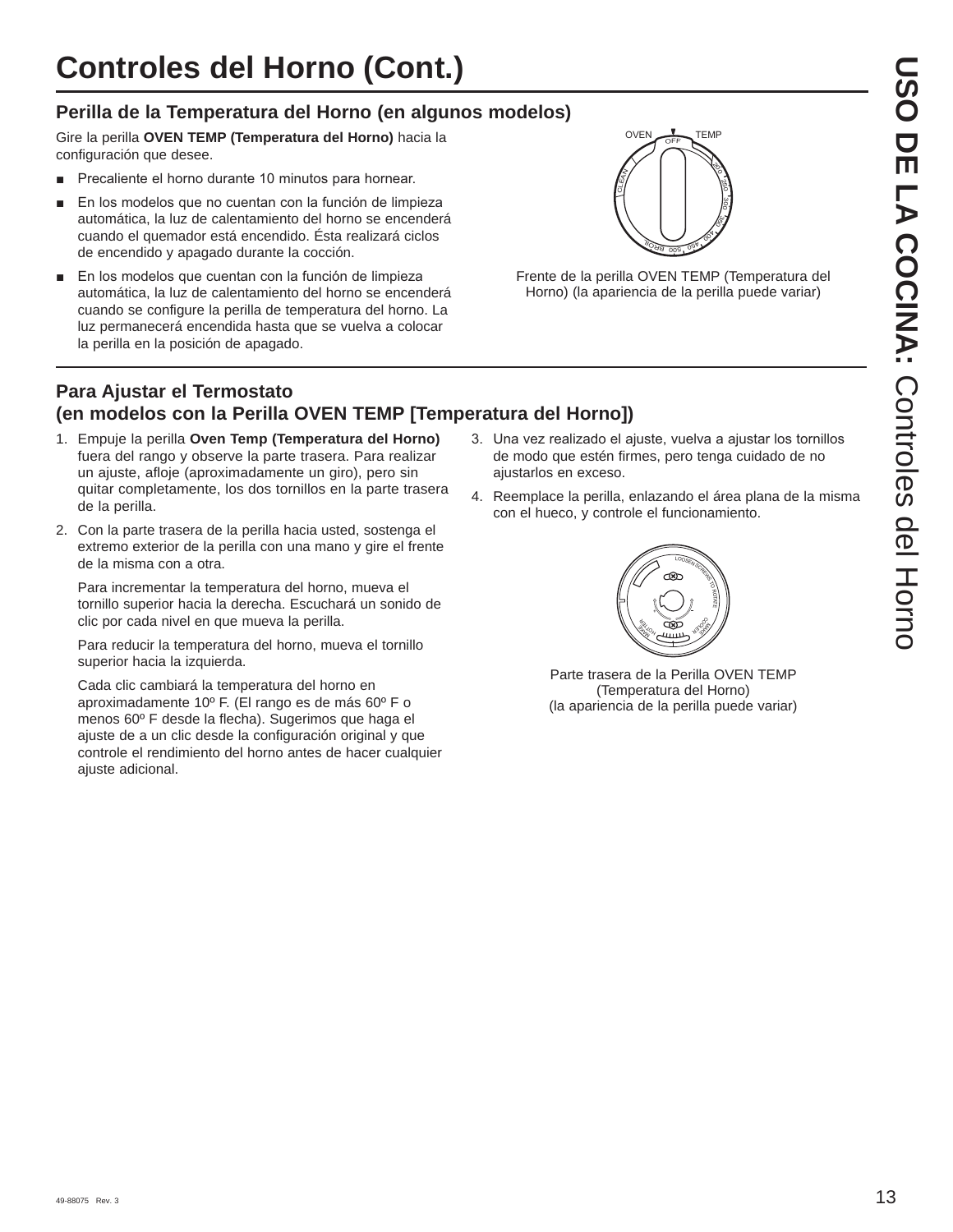# **Funciones Especiales**

- Mantenga presionadas las teclas **Bake (Hornear)** y **Broil (Asar)** al mismo tiempo durante tres segundos.
- "SF" aparecerá en la pantalla.
- Para acceder a instrucciones sobre cómo seleccionar diferentes funciones, consulte más abajo la sección que corresponde al interés o la función especial.
- Cuando el cambio haya sido realizado, presione la tecla Start (Iniciar) para guardar el cambio y salga de las funciones especiales.

### **Ajuste de la Temperatura del Horno**

Esta función permite que la temperatura de horneado del horno sea ajustada hasta 35ºF más caliente o 35ºF más fría. Use esta función si piensa que la temperatura de su horno está demasiado caliente o demasiado fría y desea modificarla. Este ajuste afecta cada modo de cocción excepto el de asar.

Luego de ingresar el menú de funciones especiales, presione la tecla **Bake (Hornear)** para ingresar el modo de ajuste de temperatura. Se exhibirá un número entre 35 y - 35. Use las teclas **+** o **-** para configurar el ajuste de temperatura deseado. Presione la tecla **Start (Iniciar)** para guardar el ajuste de temperatura.

### **Apagado automático de 12 horas**

El apagado automático de 12 horas apaga el horno luego de 12 horas de funcionamiento continuo. El apagado automático de 12 horas puede estar en "on" (encendido) o en "oFF" (apagado). Ingrese al menú de funciones especiales, como se detalla más arriba y de forma repetida presione la tecla **Set Clock (Configurar Reloj)** hasta que la configuración deseada sea mostrada. Si su modelo no cuenta con la tecla **Set Clock (Configurar Reloj)**, entonces presione de forma repetida la tecla **Clock Time (Hora del Reloj)** hasta que la configuración deseada sea mostrada. Presione la tecla **Start (Iniciar)** para guardar la configuración.

### **Pantalla del Reloj (en algunos modelos)**

**USO DE LA COCINA:** COCINA: COCINA: COCINA: COCINA: COCINA: COCINA: COCINA: COCINA: COCINA: COCINA: COCINA: COCINA: COCINA: COCINA: COCINA: COCINA: COCINA: COCINA: COCINA: COCINA: COCINA: COCINA: COCINA: COCINA: COCINA: CO Esta Función especifica si la hora del día es exhibida. La pantalla del reloj puede estar en "on" (encendida) o en "oFF" (apagada). Si su modelo cuenta con la tecla **Set Clock (Configurar Reloj)**, consulte la sección Oven Controls (Controles del Horno) para acceder a instrucciones sobre cómo ajustar la pantalla. Si su modelo no cuenta con la tecla **Set Clock (Configurar Reloj)** al menú de funciones especiales como se detalla más arriba. Presione la tecla **Timer (Temporizador)** para visualizar la configuración actual. Presione la tecla **Timer (Temporizador)** nuevamente para cambiar la configuración. Presione la tecla **Start (Iniciar)** para guardar la configuración de la pantalla.

### **Incrementar/ Reducir la Velocidad**

Una configuración (por ejemplo: temperature) puede ser ajustada de forma rápida manteniendo presionada la tecla **+** o la tecla -. Para ajustar el incremento/ reducción de la velocidad, ingrese al menú de funciones especiales como se detalla más arriba. Presione la tecla **+** para incrementar la velocidad o presione la tecla **-** para reducir la velocidad. Las configuraciones varían entre 1 (más lenta) y 5 (más rápida). Presione la tecla **Start (Iniciar)** para guardar la configuración de velocidad.

# **Modo Sabático**

La función del modo sabático cumple con los estándares establecidos por Star K. Sólo se pueden realizar el horneado continuo o por tiempo en el modo sabático. Todos los tonos están desactivados en el modo sabático; sin embargo, la luz del horno no está desactivada, de modo que la misma debe ser desactivada para asegurar que no se encienda cuando la puerta sea abierta. La cocción en el modo sabático es un proceso de dos pasos; primero el modo sabático debe ser configurado y luego el modo hornear debe ser configurado.

### **Configuración del Modo Sabático**

Mantenga presionadas las teclas **Bake (Hornear)** y **Broil (Asar)** al mismo tiempo durante tres segundos. "SF" aparecerá en la pantalla. Presione la tecla **Set Clock (Configurar Reloj)** hasta que "SAb" aparezca en la pantalla, y luego presione **Start (Iniciar)**. Si su modelo no cuenta con la tecla **Set Clock (Configurar Reloj)**, entonces presione la tecla **Cook Time (Cocinar por Tiempo)** hasta que "SAb" aparezca en la pantalla y luego presione Start (Iniciar). Un solo corchete "]" aparecerá en la pantalla, indicando que el modo sabático fue configurado. Ahora pueden ser configurados el horneado continuo o el horneado por tiempo, como se detalla más abajo.

### **Inicie un Horneado Continuo**

Presione **Bake (Hornear)** si desea una temperature diferente a 350°F; luego presione las teclas **+** o - para ajustar la temperatura por incrementos de 25 grados, y luego presione **Start (Iniciar)**. Luego de una demora, un segundo corchete "] [" aparecerá en la pantalla, indicando que el horno está horneando.

### **Ajuste de temperatura**

Presione **Bake (Hornear)**, luego presione las teclas **+** o  para ajustar la temperatura por incrementos de 25 grados, y luego presione **Start (Iniciar)**. Un termómetro para horno puede ser usado si cierta indicación de configuración de temperatura es deseada.

### **Inicie un Horneado por Tiempo**

Presione **Cook Time (Tiempo de Cocción)**, luego presione las teclas **+** o **-** para ajustar el tiempo de cocción por incrementos de un minuto. Presione **Bake (Hornear)** si desea una temperatura diferente a 350°F: luego presione las teclas **+** o **-** para ajustar la temperatura por incrementos de 25 grados, y luego presione **Start (Iniciar)**. Luego de una demora, un segundo corchete "] [" aparecerá en la pantalla, indicando que el horno está horneando. Cuando el tiempo de cocción finalice, la pantalla volverá a cambiar a un solo corchete "]", indicando que el horno ya no está horneando.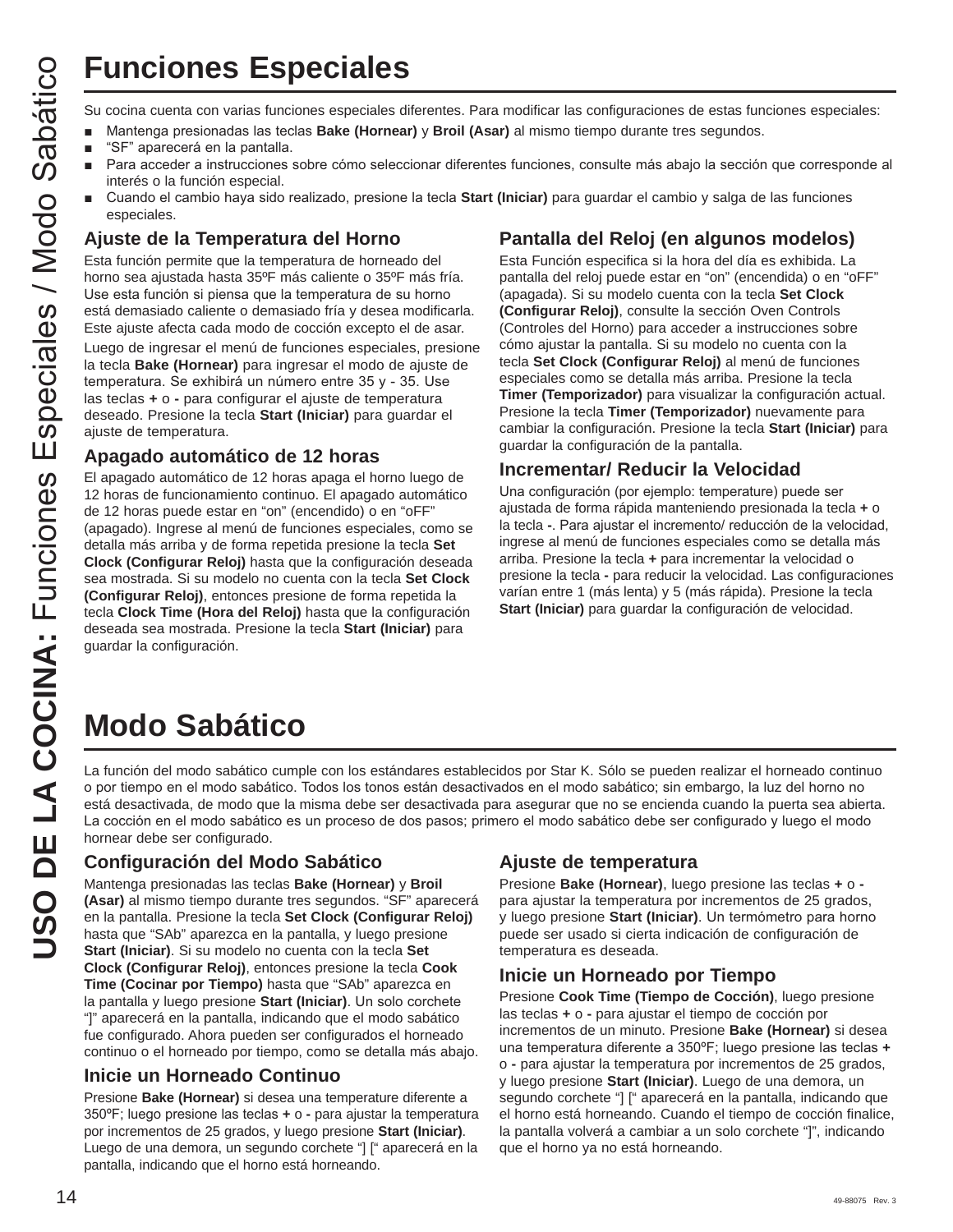### **Salga del Modo Sabático**

Sólo se deberá salir del modo sabático una vez finalizado el mismo. Presione **Cancel/Off (Cancelar/ Apagar)** para finalizar cualquier ciclo de horneado que pueda estar funcionando. Mantenga presionadas las teclas **Bake (Hornear)** y **Broil (Asar)** al mismo tiempo durante tres segundos. "SF" aparecerá en la pantalla, y luego presione **Start (Iniciar)**. Si su modelo no cuenta con la tecla **Set Clock (Configurar Reloj)**, entonces presione la tecla **Cook Time (Tiempo de Cocción)** hasta que "On" (Encender) aparezca en la pantalla, y luego presione **Start (Iniciar)**. La pantalla pasará de tener un solo corchete "]" a la hora del día, indicando que se salió del modo sabático.

# **Estantes del Horno**

El horno cuenta con seis posiciones de estantes. En la Guía de Cocción, se brindan recomendaciones de posiciones de los estantes para diferentes tipos de comidas. Se ajusta un estante en una dirección para afectar los resultados de cocción. Por ejemplo, si se prefieren partes superiores más oscuras en tartas, panecillos o galletas, pruebe moviendo la comida a un estante que se encuentre una posición más arriba. Si encuentra que las comidas están demasiado doradas en la parte superior, pruebe moviendo las mismas más abajo la próxima vez.

Al hornear con múltiples ollas y en múltiples estantes, asegúrese de que haya suficiente espacio entre las ollas para que fluya el aire. Esto podrá permitir que la cocción sea más pareja.

# **Papel de Aluminio y Cobertores del Horno**

**PRECAUCIÓN No use ningún tipo de aluminio o cobertor de horno para cubrir el fondo del horno. Estos ítems pueden atrapar el calor o derretirse, ocasionando daños sobre el producto y el riesgo de descargas, humo o incendios. Los daños por uso inadecuado de estos ítems no están cubiertos por la garantía del producto.**

Se podrá usar aluminio para evitar derrames, colocando una hoja sobre un estante inferior varias pulgadas debajo de la comida. No use más aluminio que el necesario y nunca cubra totalmente el estante de un horno con papel de aluminio. Mantenga el aluminio a por lo menos 1 1/2" de las paredes del horno, para evitar una circulación deficiente del calor.

## **Utensilios**

### **Pautas de Uso de Utensilios**

El material, el acabado y el tamaño de los utensilios afectan el horneado.

Las ollas oscuras, revestidas y opacas absorben el calor más rápidamente que las ollas claras y brillantes. Al usar ollas que absorben el calor más rápidamente, las comidas podrán resultar más doradas, crocantes y con una capa más gruesa.

Si utiliza utensilios oscuros y revestidos, controle la comida antes del tiempo mínimo de cocción. Si se obtienen resultados no deseados con este tipo de utensilios, considere la posibilidad de reducir la temperatura del horno en 25º F la próxima vez.

Las ollas brillantes pueden producir resultados de horneado más parejos en tortas y galletas.

Las ollas de vidrio y cerámica calientan con lentitud, pero retienen bien el calor.

Estos tipos de ollas funcionan bien con platos tales como tartas y postres con natilla.

Las ollas con aislante de aire calientan lentamente y pueden producir fondos dorados.

Mantenga los utensilios limpios para una cocción más pareja.

### **Aviso de Corte de Corriente durante el Modo Sabático**

Si se produce un corte de corriente, el modo Sabático no se reiniciará cuando se restablezca la corriente.<



La cantidad de posiciones de la bandeja puede variar en relación al modelo.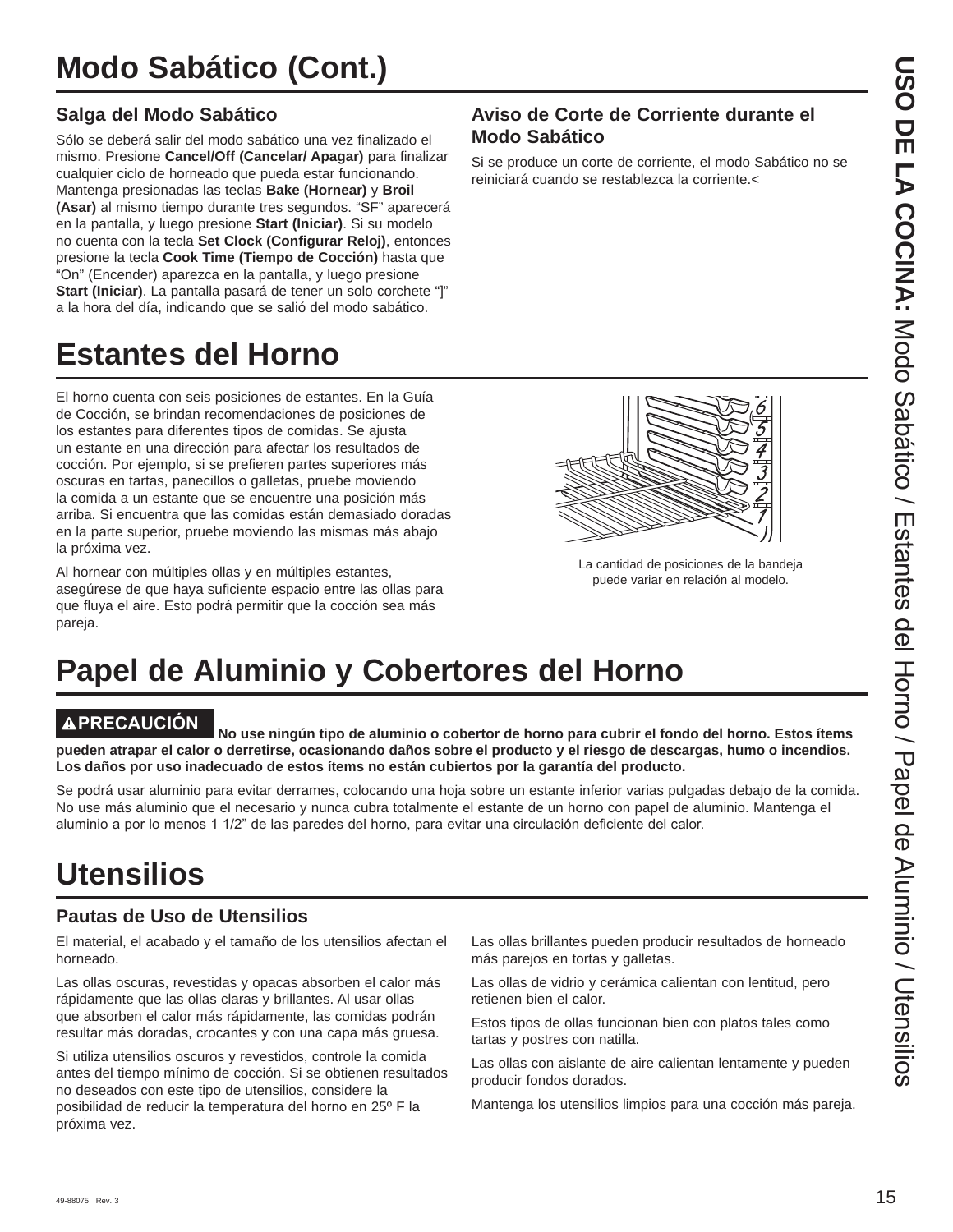Su nuevo horno posee una variedad de modos de cocción para que pueda obtener los mejores resultados. Estos modos se describen a continuación. Para acceder a recomendaciones para comidas específicas, consulte la sección de la Guía de Cocción. Recuerde que es posible que su nuevo horno funcione de manera diferente que aquel que está reemplazando.

### **Modos de Horneado**

Al preparar comidas horneadas tales como tartas, galletas y masas, siempre precaliente el horno primero. Siga las recomendaciones de la receta sobre la colocación de la comida. Si no se brindan pautas, centre la comida en el horno.

### **Traditional Bake (Horneado Tradicional)**

El modo de horneado tradicional está pensado para la cocción en un solo estante. Este modo usa el calor principalmente desde el elemento inferior, pero también desde el elemento superior para cocinar la comida. Para usar este modo, presione la tecla **Bake (Hornear)**, ingrese una temperatura, y luego presione **Start (Iniciar)**. El precalentamiento generalmente se recomienda al usar este modo. **USO DE COCCIÓN**<br>
Su nuevo homo posee una variedad de moc<br>
se describen a continuación. Para acceder a<br>
Cocción. Recuerde que es posible que su nu<br> **Modos de Horneado**<br>
Al preparar comidas horneadas tales como trimo<br>
recom

### **Broiling Modes (Modo para Asar)**

El horno se deberá cerrar durante el asado. Monitoree la comida de cerca al asar. Tenga cuidado al asar en posiciones de estantes superiores, ya que colocar la comida más cerca del elemento para asar incrementa el humo, salpicaduras y la posibilidad de que se incendien las grasas. **No se recomienda asar en el estante de la posición 6.**

Intente asar las comidas que normalmente haría a la parrilla. Ajuste las posiciones de los estantes para ajustar la intensidad del calor a la comida. Coloque las comidas más cerca del elemento para asar, cuando se desee una superficie más cocinada y un interior poco cocido. Las comidas más gruesas y las comidas cuyo interior debe ser cocinado deberían ser asadas en un estante en una posición alejada del usado para asar, o usando las funciones Broil Lo (Asar Bajo).

### **Broil Hi (Asar Alto)**

El modo Traditional Broil Hi (Asado Tradicional Alto) usa calor intenso del elemento superior para soasar las comidas. Use la función Broil Hi (Asado Alto) para cortes más delgados de carne y/o comidas que prefiera que quedan menos cocinadas en su interior. Para usar este modo, presione la tecla **Broil (Asar)** una vez y luego presione **Start (Iniciar)**. No es necesario realizar el precalentamiento al usar este modo.

### **Broil Lo (Asar Bajo)**

El modo Traditional Broil Lo (Asado Tradicional Bajo) usa menos calor intenso del elemento superior para cocinar la comida completamente mientras también produce el dorado superficial. Use la función Broil Lo (Asado Bajo) para cortes de carne más gruesos y/o comidas que desee que queden completamente cocinadas. Para usar este modo, presione la tecla **Broil (Asar) dos veces** y luego presione **Start (Iniciar)**. No es necesario realizar el precalentamiento al usar este modo.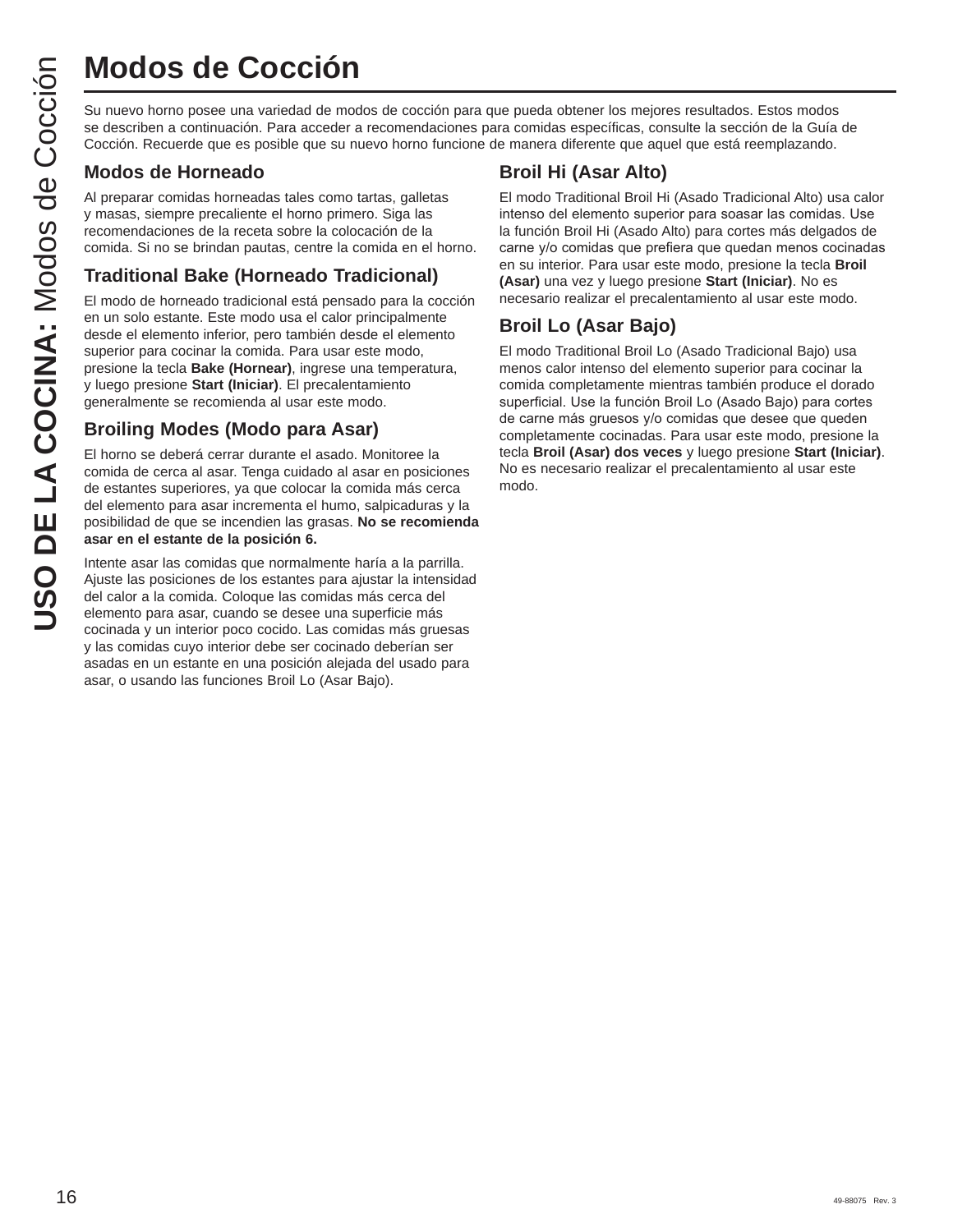# **Guía de Cocción**

| <b>TIPO DE COMIDA</b>                                                                            | <b>MODO(S)</b><br><b>RECOMENDADO(S)</b> | POSICIÓN(ES)<br><b>DE ESTANTES</b><br><b>RECOMENDADA</b> | <b>SUGERENCIAS ADICIONALES</b>                                                                                                                                                                                                                            |
|--------------------------------------------------------------------------------------------------|-----------------------------------------|----------------------------------------------------------|-----------------------------------------------------------------------------------------------------------------------------------------------------------------------------------------------------------------------------------------------------------|
| <b>Productos Horneados</b>                                                                       |                                         |                                                          |                                                                                                                                                                                                                                                           |
| Tortas con capas, tortas<br>rectangulares, roscas, panecillos,<br>pan rápido en un Solo Estante  | Hornear                                 | 3                                                        | Use utensilios brillantes.                                                                                                                                                                                                                                |
| Tortas con capas* en Múltiples<br>Estantes                                                       | Hornear                                 | 2y4                                                      | Asegúrese de que haya un flujo de aire adecuado<br>(Vea la ilustración).                                                                                                                                                                                  |
| Tortas de grasa (pastel de ángel)                                                                | Hornear                                 | R                                                        | Use utensilios brillantes.                                                                                                                                                                                                                                |
| Galletas, galletitas, bizcochitos en<br>un Solo Estante                                          | Hornear                                 | 3                                                        | Use utensilios brillantes.                                                                                                                                                                                                                                |
| Galletas, galletitas, bizcochitos en<br>Múltiples Estantes                                       | Hornear                                 | 2y4                                                      | Asegúrese de que haya un flujo de aire adecuado.                                                                                                                                                                                                          |
| <b>Bife y Cerdo</b>                                                                              |                                         |                                                          |                                                                                                                                                                                                                                                           |
| Hamburguesas                                                                                     | Asar Alto                               | 5                                                        | Use la parte para asar; mueva la comida más abajo para que<br>quede más preparada y menos soasada. Preste atención a la<br>comida al asarla. Para un mejor rendimiento, centre la comida<br>debajo del elemento calentador para asar.                     |
| <b>Bifes y Chuletas</b>                                                                          | Asar Alto                               | 5                                                        | Use la parte para asar; mueva la comida más abajo para que<br>quede más preparada y menos soasada. Preste atención a la<br>comida al asarla. Para un mejor rendimiento, centre la comida<br>debajo del elemento calentador para asar.                     |
| Dorados                                                                                          | Hornear                                 | 203                                                      | Use una olla chata tal como una olla para asar.<br>No se requiere precalentarla.                                                                                                                                                                          |
| Ave                                                                                              |                                         |                                                          |                                                                                                                                                                                                                                                           |
| Pollo entero                                                                                     | Hornear                                 | 304                                                      | Use una olla chata tal como una olla para asar.                                                                                                                                                                                                           |
|                                                                                                  | Asar Alto                               | 1                                                        | Si se empanó o cubrió con salsa, evite los modos Broil Hi                                                                                                                                                                                                 |
| Pechugas, patas, muslos con<br>huesos                                                            | Asado Bajo<br>Hornear                   | 1 <sub>0</sub> 2                                         | (Asar Alto). Ase del lado de la piel hacia abajo primero. Preste<br>atención a la comida al asarla. Para un mejor rendimiento,<br>centre la comida debajo del elemento calentador para asar.                                                              |
| Pechugas de pollo deshuesadas                                                                    | Asado Bajo<br>Hornear                   | 1 <sub>0</sub> 2                                         | Si se empanó o cubrió con salsa, evite los modos Broil Hi<br>(Asar Alto). Ase del lado de la piel hacia abajo primero. Preste<br>atención a la comida al asarla. Para un mejor rendimiento,<br>centre la comida debajo del elemento calentador para asar. |
| Pavo entero                                                                                      | Hornear                                 | 1 <sub>0</sub> 2                                         | Usa una olla chata tal como una olla para asar.                                                                                                                                                                                                           |
| Pechuga de Pavo                                                                                  | Hornear                                 | 102                                                      | Usa una olla chata tal como una olla para asar.                                                                                                                                                                                                           |
| Pescado                                                                                          | Asado Bajo                              | 5 (mitad del grosor o menos)<br>4 (>1/2 pulgada)         | Preste atención a la comida al asarla. Para un mejor<br>rendimiento, centre la comida debajo del elemento calentador<br>para asar.                                                                                                                        |
| <b>Cazuelas</b>                                                                                  | Hornear                                 | 3                                                        |                                                                                                                                                                                                                                                           |
| Comidas Congeladas a Conveniencia                                                                |                                         |                                                          |                                                                                                                                                                                                                                                           |
| Pizza, papas fritas, tator tots,<br>patitas de pollo fritas, aperitivos<br>en un Solo Estante    | Hornear                                 | 3                                                        | Use utensilios brillantes.                                                                                                                                                                                                                                |
| Pizza, papas fritas, tator tots,<br>patitas de pollo fritas, aperitivos<br>en Múltiples Estantes | Hornear                                 | 2y4                                                      | Use utensilios brillantes.                                                                                                                                                                                                                                |

\*Al hornear cuatro tortas con capas a la vez, use los estantes 2 y 4. Coloque las ollas como se muestra, de modo que no quede una olla encima de la otra.

Cocine la comida completamente para evitar que se produzcan enfermedades a partir de la comida. Puede encontrar recomendaciones sobre temperatura mínima para cocinar de forma segura en **IsItDoneYet.gov**. Asegúrese de usar un termómetro de comidas para medir la temperatura de las mismas.



Posición del estante para hornear tortas de 4 capas.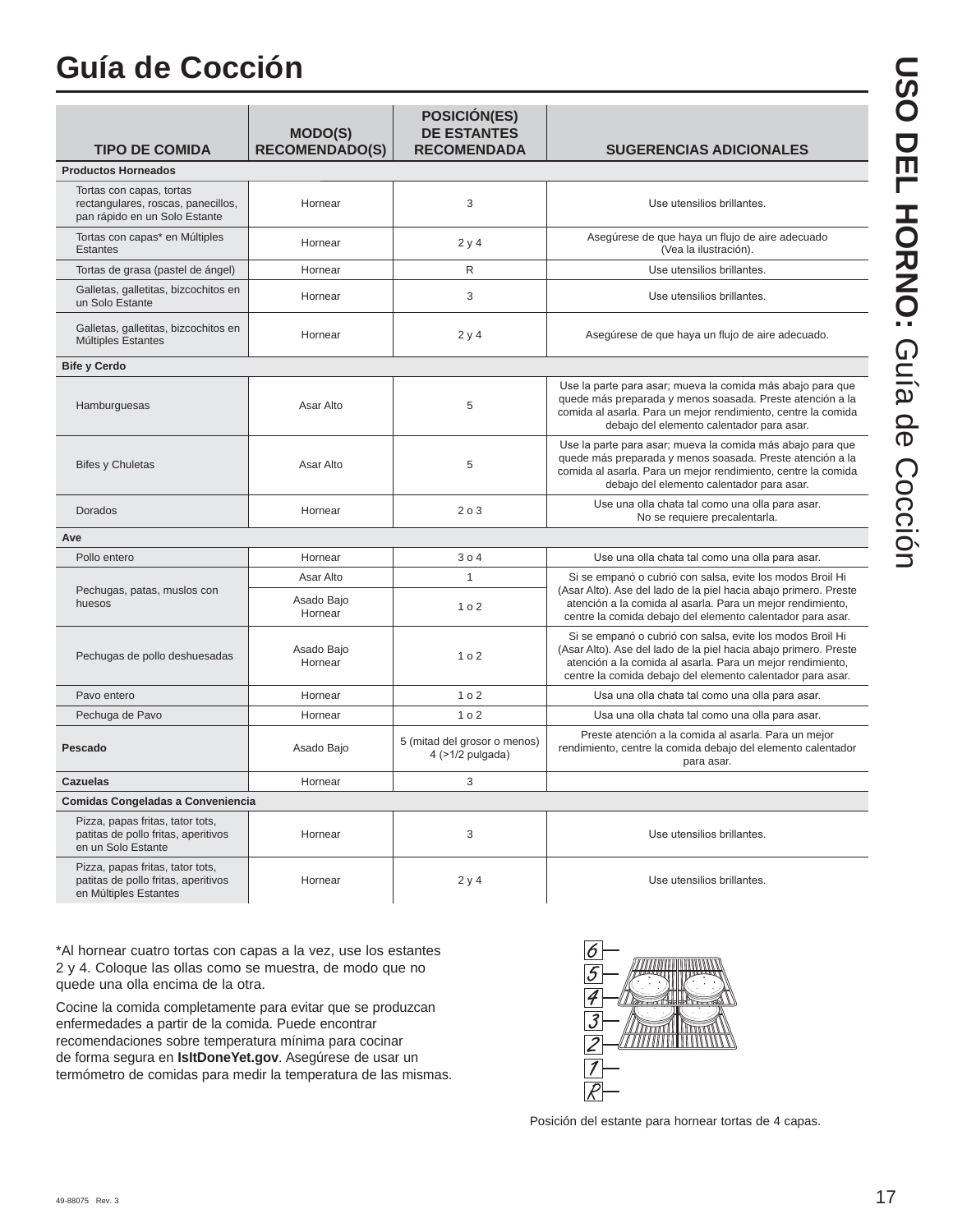# **Cuidado y limpieza - Exterior**

**CUIDADO Y LIMPIEZA:** Limpieza de la Cocina - Exterior **CUIDADO Y LIMPIEZA: Limpieza de la Cocina - Exterior** 

Asegúrese de que todos los controles estén apagados y que las superficies estén frías antes de limpiar cualquier parte de la cocina.



**ADVERTENCIA** Si se quita la cocina para efectuar una limpieza, reparaciones o cualquier otra razón, verifique que el dispositivo anti-volcaduras se coloque de manera adecuada cuando vuelva a instalarse la cocina. Si no toma esta precaución, la cocina puede volcarse y provocar lesiones.

### **Perillas de control**

Las perillas de control se pueden retirar para facilitar la limpieza. Verifique que las perillas estén en la posición **OFF (apagado)** y sáquelas de los vástagos para la limpieza.

Las perillas pueden limpiarse en el lavavajillas o también

### **Panel de control**

Una buena idea es limpiar el panel de control luego de cada uso. Limpie con un jabón suave y agua o vinagre y agua, enjuague con agua limpia y pula en seco con una tela suave.

### **Exterior del Horno**

No use limpiadores de horno, limpiadores abrasivos, limpiadores líquidos fuertes, estropajos de acero, almohadillas para fregar de plástico, ni polvos limpiadores en el interior o el exterior del horno. Limpie el mismo con agua y jabón o una solución de vinagre y agua. Enjuague con agua limpia y seque con una tela seca. Al limpiar supeficies, asegúrese de que estén a temperatura ambiente y fuera del contacto con

### **Superficies pintadas**

Las superficies pintadas incluyen los lados de la cocina y la puerta, la parte superior del panel de control y el frente del cajón. Límpielas con jabón y agua o con una solución de agua y vinagre.

pueden lavarse con jabón y agua. Asegúrese de que la parte interna de las perillas esté seca antes de volver a colocarse.

Vuelva a colocar las perillas en la posición **OFF (apagado)** para asegurar una colocación correcta.

No use limpiadores abrasivos, limpiadores líquidos fuertes, almohadillas para fregar de plástico ni limpiadores de horno en el panel de control; dañarán el acabado.

la luz solar. Si las manchas en el borde de la ventana de la puerta son persistentes, use un limpiador abrasivo suave o una esponja con estropajo para obtener un mejor resultado. El derrame de adobo, jugos de fruta, salsas de tomate y líquidos para humedecer que contengan ácidos pueden ocasionar descoloración y se deberán limpiar de inmediato. Deje que las superficies calientes se enfríen, y luego limpie y enjuague.

No utilice limpiadores de horno comerciales, polvos limpiadores, esponjillas de acero o abrasivos potentes sobre cualquier superficie pintada.

### **Superficies de Acero Inoxidable (en algunos modelos)**

No use virutas de acero; éstas dañarán la superficie.

Para limpiar la superficie de acero inoxidable, use agua tibia con jabón o un limpiador o pulidor para acero inoxidable. Siempre limpie la superficie en la dirección del veteado. Siga las instrucciones del limpiador para limpiar la superficie de acero inoxidable.

Los limpiadores con ácido oxálico tales como Bar Keepers Friend Soft Cleanser™ eliminarán el óxido, deslustres y pequeñas manchas sobre la superficie. Use sólo un limpiador líquido libre de material abrasivo y frote en la dirección de las líneas del cepillo con una esponja suave y húmeda.

Para realizar consultas sobre la adquisición de productos, incluyendo limpiadores o pulidores para electrodomésticos de acero inoxidable, consulte las secciones de Accesorios y Soporte al Consumidor al final de este manual.

Para una limpieza más fácil, las perillas del control pueden ser retiradas empujando las mismas directamente hacia fuera una vez que las mismas estén en la posición OFF (Apagado). No empuje las perillas hacia arriba o abajo ni sostenga objetos sobre las mismas. Esto puede dañar el eje de la válvula de gas. Las perillas se podrán lavar a mano con agua y jabón o en un lavavajillas.

Para reemplazar las perillas luego de la limpieza, alinee el agujero de la perilla de la parte trasera con el eje de la válvula de gas y empuje hacia adentro hasta que la perilla esté ajustada de forma segura. Todas las perillas son intercambiables.



Perilla del quemador superficial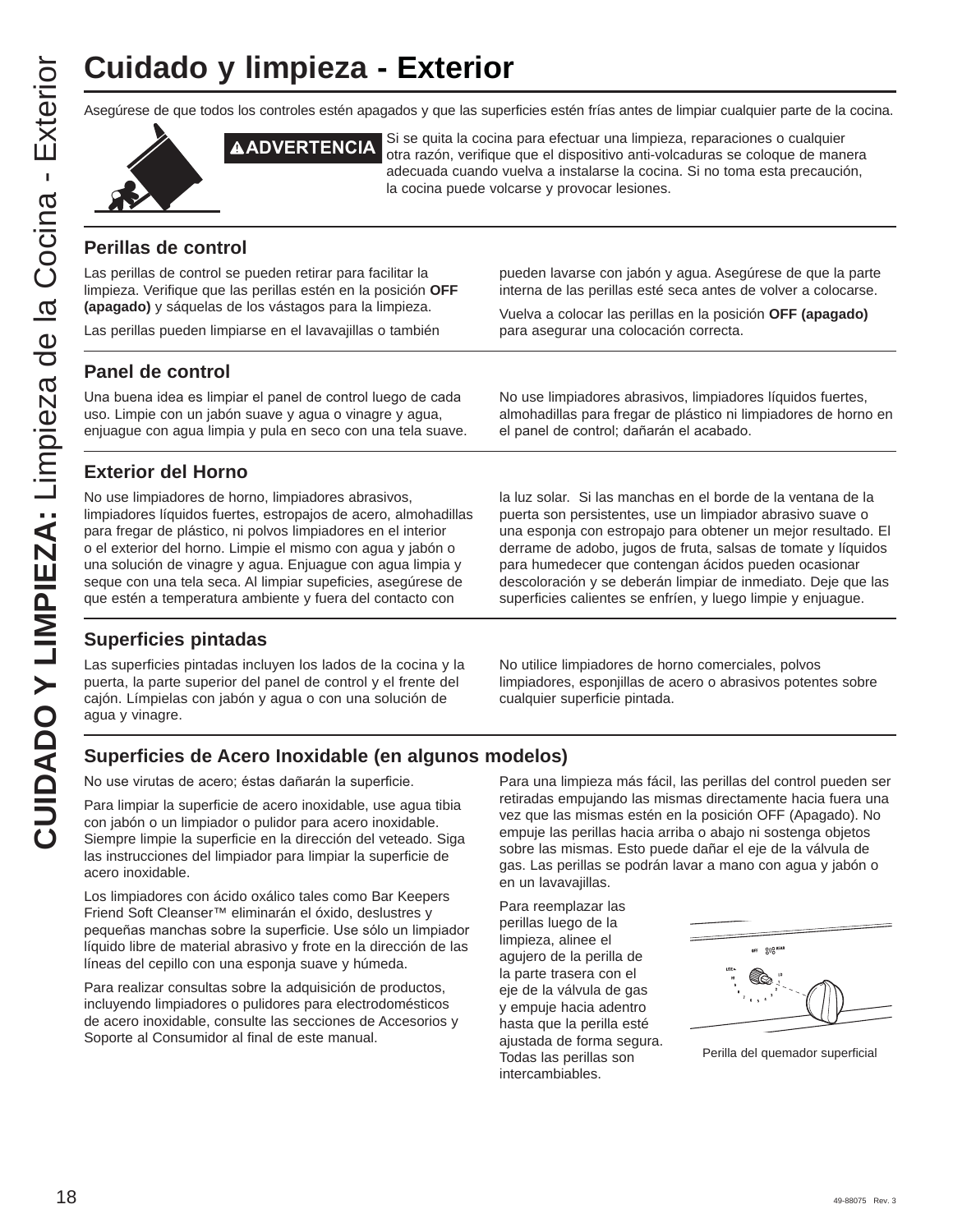## **Limpieza de la Cocina - Exterior (Cont.)**

### **Estufa de esmalte de porcelana (en algunos modelos)**

El acabado de esmalte de porcelana es resistente pero puede romperse si se utiliza incorrectamente. Este acabado es resistente al ácido. Sin embargo, no debe permitirse que algunos alimentos ácidos que se derraman (como jugos de fruta, tomate o vinagre) permanezcan en el acabado.

Si se derraman ácidos en la estufa mientras está caliente, utilice una toalla de papel o un paño secos para limpiarlo en

### **Unidad de la Superficie**

### **ADVERTENCIA**

- Asegúrese de que los controles estén en OFF (Apagado) y que las unidades de la superficie estén frías antes de intentar retirarlas.
- No sumerja las unidades superficiales en líquidos de ningún tipo.
- No limpie las unidades superficiales en un lavavajillas.
- No incline la unidad superficial en terminales de enchufes.
- No intente limpiar, ajustar ni de ninguna forma reparar el receptáculo del enchufe.
- No empuje la tapa del sensor SENSI-TEMP TECHNOLOGY.

Para limpiar las unidades de la superficie, gire el control hasta la configuración más alta durante un minuto. Las bobinas quemarán cualquier suciedad. Para limpiar las unidades de la superficie, gire el control hasta la configuración más alta durante un minuto. Las bobinas quemarán cualquier suciedad. Para limpiar la tapa del Sensor Sensi-Temp Technology, utilice una espoja o tela húmeda. En caso de derrames de comidas cocinadas, retire el quemador de la cocina y de forma suave friegue la tapa y los soportes con un estropajo de plástico que se encuentre húmedo. No use lana de acero. Espere hasta que el quemador se seque durante la noche hasta instalar el mismo nuevamente.

#### **Para retirar una unidad de la superficie:**

Para retirar las cubetas de goteo para la limpieza, las unidades de la superficie se deberán retirar primero.

- 1. Vuelva a empujar la unidad de la superficie hacia el receptáculo.
- 2. Levante la unidad de la superficie aproximadamente 1 pulgada sobre la cubeta de goteo y empuje la misma hacia afuera.

No levante la unidad de la superficie más de 1 pulgada. Si lo hace, es posible que no se apoye sobre la cubeta de goteo al volver a enchufar la misma.

**NOTA:** Levantar de forma repetida la unidad de la superficie más de 1 pulgada sobre la cubeta de goteo puede dañar de forma permanente el receptáculo.

#### **Para reemplazar una unidad de la superficie:**

- 1. Reemplace la cubeta de goteo en el receso en la estufa. Asegúrese de que la abertura de la cubeta quede alineada con el receptáculo.
- 2. Inserte las terminales de la unidad de la superficie a través de la abertura en la cubeta de goteo y en el receptáculo.
- 3. Empuje la unidad de la superficie hacia adentro y abajo, de modo que se apoye de forma pareja sobre la superficie de cocción.

el momento. Cuando la superficie se haya enfriado, limpie con agua jabonosa. Enjuague bien.

En el caso de otros derrames, como salpicaduras de grasa, etc., limpie con agua jabonosa o polvos limpiadores cuando la superficie se haya enfriado. Enjuague bien. Pula con un paño seco.



Una vez ubicada correctamente, la lengüeta de bloqueo se debería trabar en el borde de la estufa, a través de la muesca de la cubeta de goteo.



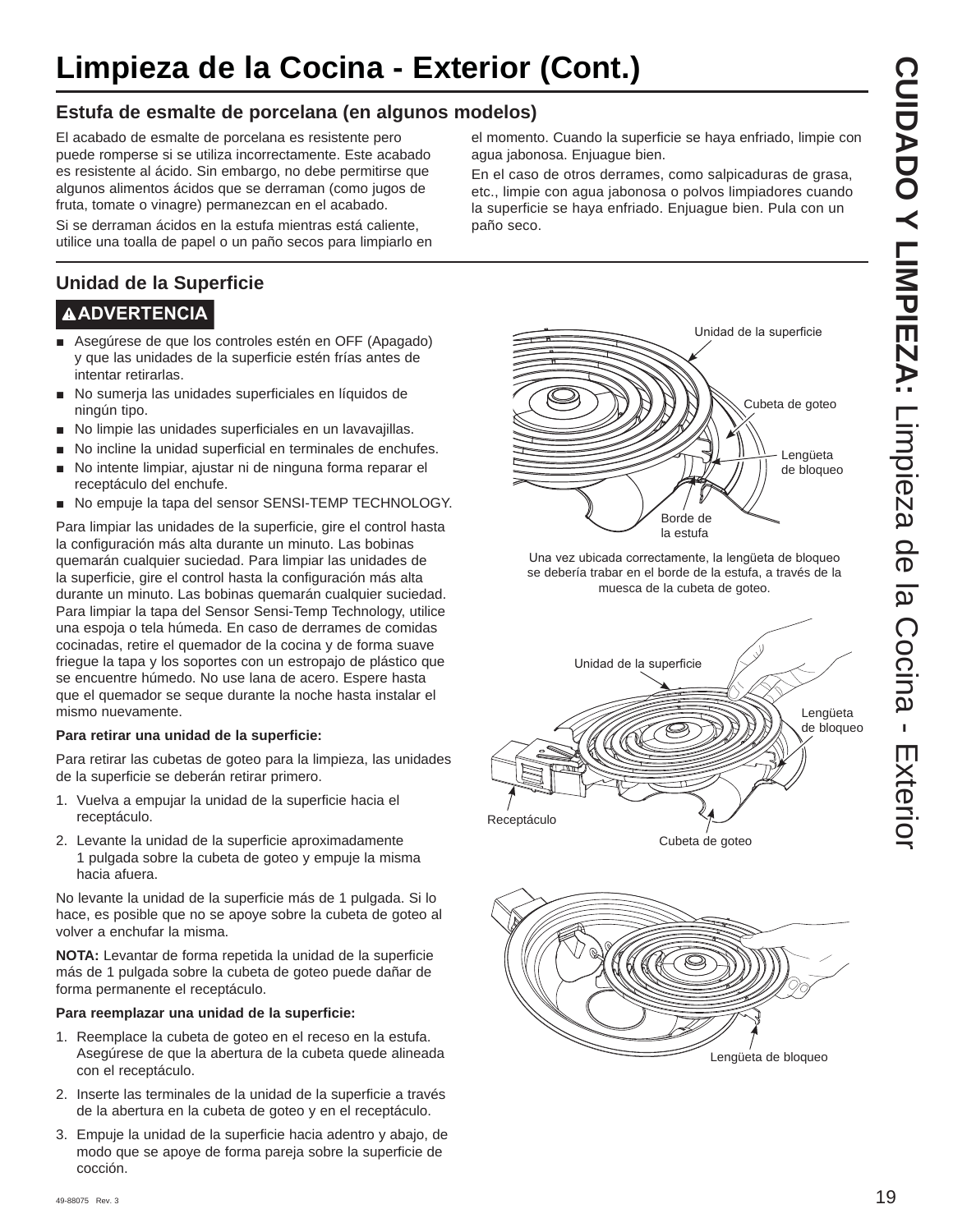# **Limpieza de la Cocina - Exterior (Cont.)**

Retire las unidades de la superficie. Luego retire las cubetas de goteo.

Para obtener mejores resultados, limpie las cubetas de goteo en forma manual. Coloque las mismas en un envase cubierto (o en una bolsa plástica) con ¼ de taza de amoníaco para aflojar la suciedad. Enjuague con agua limpia y pula con una tecla suave y limpia.

Las cubetas de goteo también se pueden limpiar en un lavavajillas.

Limpie el área debajo de la cubeta de goteo con frecuencia. La suciedad acumulada, especialmente la grasa, se puede incendiar.

No cubra las cubetas de goteo con papel de aluminio. El uso de papel de aluminio tan cerca del receptáculo podría ocasionar una descarga eléctrica, incendio o daños sobre la estufa.

**NOTA:** Si la estufa está equipada con cubetas de goteo de color plateado brillante, no las limpie en el horno de auto limpieza. Se podrá producir un daño permanente sobre el acabado.

Si su estufa está equipada con cubetas de goteo negras o grises cubiertas de porcelana, se podrán limpiar dentro del horno durante el ciclo de auto limpieza. Antes de comenzar un ciclo de auto limpieza, retire cualquier suciedad pesada de las cubetas de goteo y coloque las mismas en los estantes del horno cubiertos de porcelana. No coloque las cubetas de goteo directamente en el fondo del horno. Una vez completado el ciclo de auto limpieza y que las cubetas de goteo estén frías, limpie las mismas con una tecla húmeda para retirar cualquier ceniza o residuo que haya quedado.

### **Estufa Elevable**

Toda la estufa se puede levantar y quedar apoyada en la posición superior para una limpieza fácil.

No es necesario retirar las unidades de la superficie; sin embargo, puede retirar una para facilitar la elevación de la estufa. Hay dos soportes laterales que se bloquean cuando la estufa se levanta.

Luego de limpiar debajo de la estufa con agua caliente, un poco de jabón y una tela seca, baje la estufa. Evite lastimaduras en los dedos.

Para bajar la estufa, vuelva a presionar las varas y de forma suave baje la estufa hasta que quede correctamente apoyada.



Asegúrese de que todas las unidades de la superficie estén apagadas antes de levantar la estufa.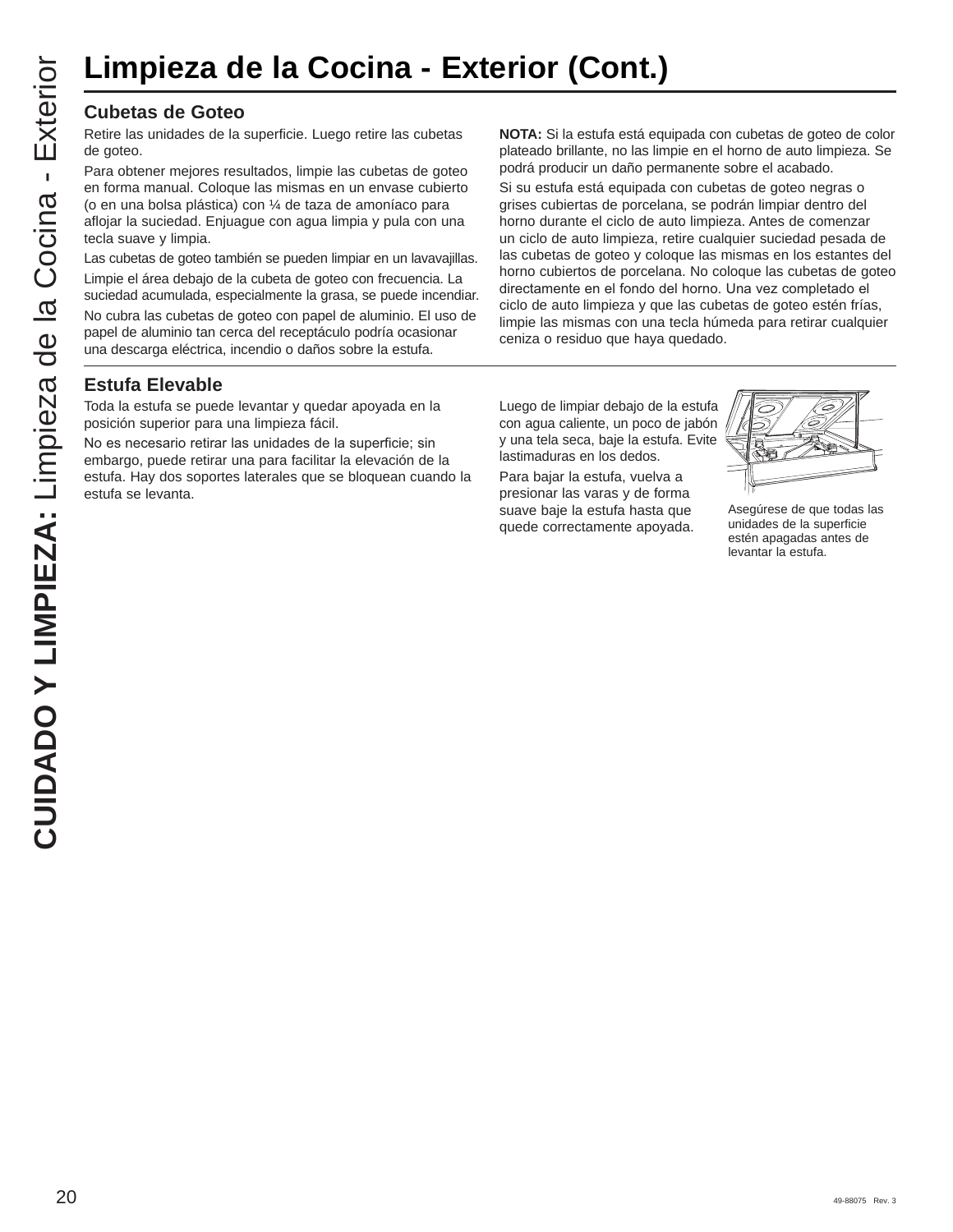# **Cuidado y limpieza - Interior**

El interior de su horno nuevo puede ser limpiado de forma manual o utilizando la función Self Clean (Limpieza Automática).

El derrame de adobo, jugos de fruta, salsas de tomate y líquidos para humedecer que contengan ácidos pueden ocasionar descoloración y se deberán limpiar de inmediato. Espere a que las superficies calientes se enfríen, y luego limpie y enjuague.

### **Limpieza Manual**

No use limpiadores de horno, limpiadores abrasivos, limpiadores líquidos fuertes, estropajos de acero, almohadillas para fregar, ni polvos limpiadores en el interior del horno. Limpie el mismo con agua y jabón o una solución de vinagre

y agua. Enjuague con agua limpia y seque con una tela seca. Al limpiar supeficies, asegúrese de que estén a temperatura ambiente y fuera del contacto con la luz solar.

### **Modo de Limpieza Automática (en algunos modelos)**

Lea las Instrucciones de Seguridad del Horno con Limpieza Automática, en el comienzo de este manual antes de usar el modo Self Clean (Limpieza Automática). Este modo usa temperaturas muy altas para limpiar el interior del horno. Cuando use esta función, será necesario que trabe la puerta del horno. Antes de utilizar el ciclo de limpieza automática, limpie la grasa y restos de comida que haya en el horno. Retire todos los artículos del horno, excepto los estantes esmaltados (color oscuro). Los estantes brillantes o de plata y cualquier utensilio u otros artículos deberían ser retirados del horno antes de iniciar un ciclo de limpieza automática. Cierre la puerta. Trabe la puerta.

**NOTA:** Nunca fuerce la traba. Si el horno está demasiado caliente, no podrá deslizar la traba. Deje que el horno se enfríe. Si su cocina cuenta con una perilla, gire la misma a la posición de limpieza automática o si su cocina cuenta con un control del horno presione la tecla **Self Clean (Limpieza Automática)** y se exhibirá un tiempo de limpieza automática por omisión. El tiempo de limpieza puede ser modificado en cualquier momento entre las 3:00 y las 5:00 horas, usando las teclas **+-** para ingresar un tiempo diferente y presionando **Start (Iniciar)**. Cuando el nivel de suciedad en el horno sea muy alto, se recomienda usar el tiempo de limpieza máximo de 5 horas. Si desea usar el tiempo por omisión, presione la tecla **Start (Iniciar)** inmediatamente luego de presionar la tecla **Self Clean (Limpieza Automática).** El horno se apagará de forma automática cuando el ciclo de limpieza automática sea completado. Una vez que el horno se haya enfriado, limpie cualquier ceniza que haya quedado en el horno.

Recomendamos ventilar su cocina con una ventana abierta o utilizando un ventilador o campana durante el primer ciclo de auto-limpieza.

La suciedad ubicada en el marco frontal de la cocina y fuera de la junta de la puerta deberá limpiarse a mano. Limpie estas áreas con agua caliente, esponjillas de lana de acero embebidas en jabón o limpiadores tales como Soft Scrub®. Enjuague bien con agua limpia y seque.

No limpie la junta. El material de fibra de vidrio de la junta de la puerta del horno no resiste productos abrasivos. Es esencial que la junta se mantenga intacta. Si usted nota que está desgastada, reemplácela.

Verifique que la tapa de la bombilla de luz del horno esté en su lugar y que la luz del horno esté apagada.

**IMPORTANTE:** Las emanaciones producidas por el ciclo de autolimpieza de cualquier horno afectan la salud de algunas aves de manera notoria. Procure llevar sus aves a otra habitación bien ventilada.

### **Para Detener un Ciclo de Limpieza Automática**

Presione **Cancel/Off (Cancelar/ Apagar)** y espere hasta que la luz de limpieza automática se apague. Espere hasta que el horno se haya enfriado por debajo de la temperatura de bloqueo para destrabar la puerta. No podrá abrir la puerta de inmediato, a menos que el horno se haya enfriado por debajo de la temperatura de bloqueo.

### **Estantes**

Todos los estantes se pueden lavar con agua caliente y jabón. Es posible que resulte más difícil deslizar los estantes,

especialmente luego de la limpieza automática. Coloque aceite vegetal en una tela húmeda o toalla de papel y frote sobre los extremos izquierdo y derecho.

### **Elementos calentadores del horno**

No limpie el elemento para hornear o el elemento para asar. Las suciedades se quemarán cuando se calienten los elementos.

Para limpiar el piso del horno, eleve suavemente el elemento a hornear. Limpie la base del horno con agua caliente y jabón.



Levante suavemente el elemento para hornear.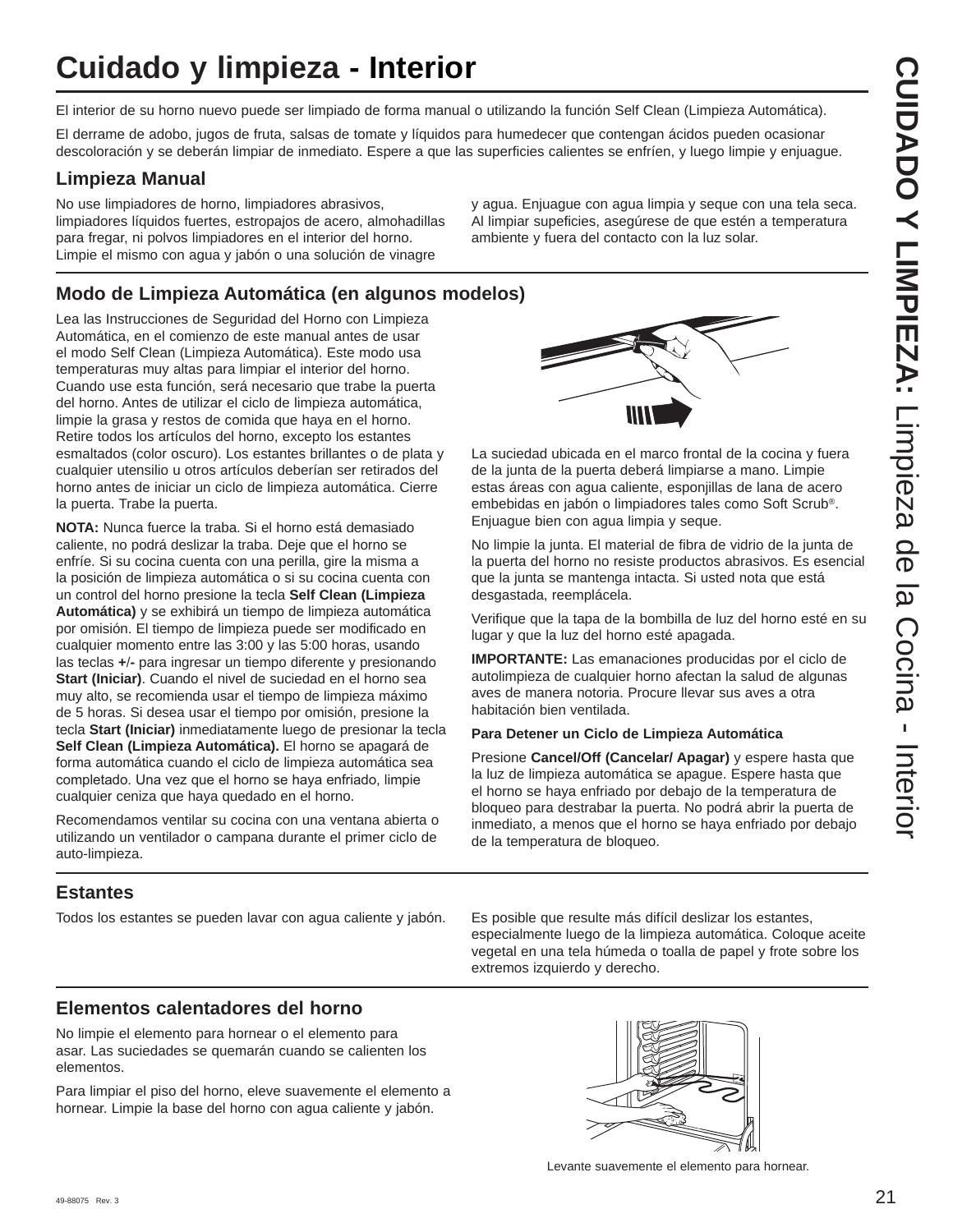### **Limpieza normal de uso diario**

SÓLO utilice el limpiador de estufas cerámicas en la estufa de vidrio. Otras cremas pueden no ser tan efectivas.

Para mantener y proteger la superficie de su estufa de vidrio, siga estos pasos:

- 1. Antes de usar la estufa por primera vez, límpiela con el limpiador de estufas cerámicas. Esto ayuda a proteger la estufa y hace la limpieza más sencilla.
- 2. El uso diario del limpiador de estufas cerámicas ayudará a que la estufa quede como nueva.
- 3. Agite bien la crema de limpieza. Aplique unas gotas del limpiador de estufas cerámicas directamente sobre la estufa
- 4. Use una toalla de papel o una almohadilla de limpieza no abrasiva para superficies de cocción de cerámica para limpiar toda la superficie de cocción.
- 5. Use un paño seco o una toalla de papel para quitar los restos del limpiador. No hace falta enjuagar.

**NOTA:** Es muy importante que NO CALIENTE la estufa hasta que la haya limpiado por completo.



Limpie la estufa después de cada derrame. Utilice el limpiador de estufas cerámicas.

### **Residuos pegados**

**NOTA:** Se podrán producir DAÑOS sobre la superficie de vidrio si utiliza estropajos que no sean los recomendados.

- 1. Deje enfriar la estufa.
- 2. Coloque unas gotas del limpiador de estufas cerámicas sobre toda el área de residuos pegados.
- 3. Utilice una almohadilla de limpieza no abrasiva para Superficies de Cocción de Cerámica, frote el área sucia aplicando presión según sea necesario.
- 4. Si quedan restos, repita los pasos indicados con anterioridad.
- 5. Para protección adicional, después de haber quitado todos los restos, pula toda la superficie con limpiador de estufas cerámicas y una toalla de papel.

### **Residuos pegados rebeldes**

- 1. Deje enfriar la estufa.
- 2. Utilice el raspador de filo único a un ángulo aproximado de 45 degrees contra la superficie del vidrio y raspe la suciedad. Puede ser necesario aplicar presión al raspador para quitar la suciedad.
- 22 **Limpiar la estufa de vidrio**<br>22 **Limpiar normal de uso distin<br>
de vidro y distinguisa como limpiar de vidro de vidro de vidro de vidro de vidro de vidro de vidro de vidro de vidro de vidro de vidro de vidro de vidro d** 3. Después de utilizar el raspador, coloque unas gotas de limpiador de estufas cerámicas sobre toda el área de suciedad quemada. Utilice una almohadilla de limpieza no adherente para eliminar cualquier residuo restante.
	- 4. Para protección adicional, después de haber quitado todos los restos, pula toda la superficie con limpiador de estufas cerámicas y una toalla de papel.



Utilice una almohadilla de limpieza no abrasiva para superficies de cocción de cerámica.



La espátula para superficies de cocción de cerámica y todos los elementos recomendados se encuentran disponibles a través de nuestro Centro de Piezas. Consulte las secciones de Accesorios y Soporte al Consumidor al final de este manual.

**NOTA:** No utilice hojas desafiladas o dañadas.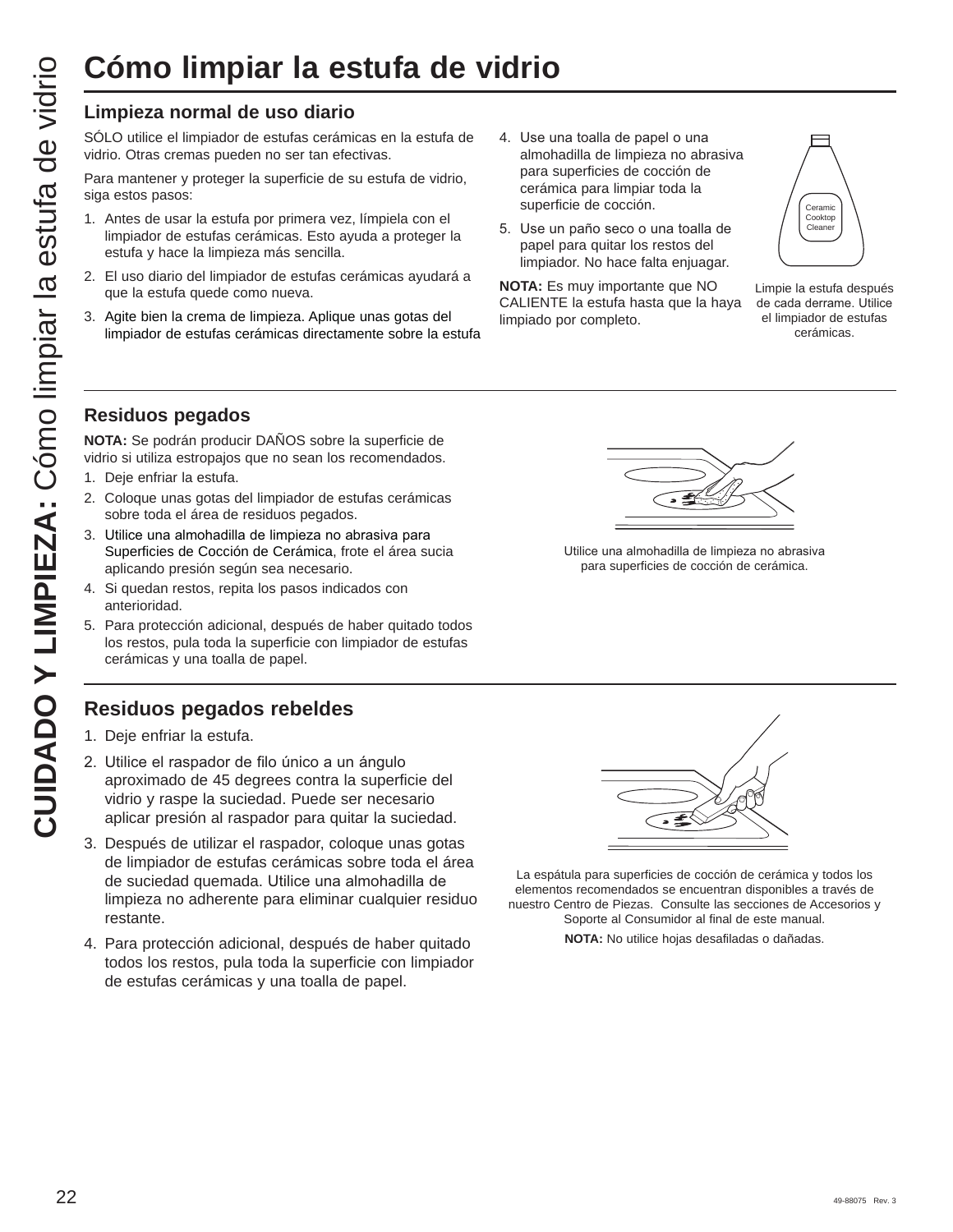# **Cómo limpiar la estufa de vidrio (Continúa)**

### **Marcas de metal y rayones**

1. Tenga cuidado de no deslizar ollas y sartenes a través de su estufa. Dejará marcas de metal sobre la superficie de la estufa.

 Estas marcas se pueden eliminar utilizando un limpiador para superficies de cocción de cerámica con una almohadilla de limpieza no abrasiva para superficies de cocción de cerámica.

2. Si se permite que ollas con una capa fina de aluminio o cobre hiervan en seco, la capa puede dejar una decoloración negra en la estufa.

 Esto debe quitarse de inmediato antes de calentar de nuevo o la decoloración puede llegar a ser permanente.

**NOTA:** Verifique con detenimiento que la base de las ollas no sea áspera para no rayar la estufa.

### **Sellado de la estufa (en algunos modelos)**

Para limpiar el sellado de la estufa alrededor de los bordes de vidrio, coloque un paño húmedo sobre los mismos durante unos minutos y luego limpie con limpiadores no abrasivos.

### **Daños por derrames azucarados y plástico derretido**

Se deberá tener especial cuidado al eliminar sustancias calientes, **a fin de evitar daños permanentes sobre la superficie de vidrio.** Los derrames azucarados (como gelatinas, dulce, caramelo, jarabes) o plásticos derretidos pueden marcar la superficie de la estufa (no cubierto por la garantía) a menos que el derrame se quite mientras está caliente. Debe tenerse mucho cuidado al remover sustancias calientes.

Asegúrese de utilizar un raspador nuevo y afilado.

No utilice hojas desafiladas o dañadas.

- 1. Apague todas las unidades de superficie. Quite las ollas calientes.
- 2. Utilizando un guante de cocina:
	- a. Use un raspador de filo único para desplazar el derrame a un área fría de la estufa.
	- b. Quite el derrame con toallas de papel.
- 3. Cualquier derrame restante debe dejarse hasta que la superficie de la estufa se haya enfriado.
- 4. No use las unidades de superficie de nuevo hasta que todos los restos se hayan eliminado por completo.

**NOTA:** Si la superficie de vidrio ya ha sufrido marcas o hendiduras, el vidrio de la estufa deberá cambiarse. En ese caso, será necesaria la atención de un técnico.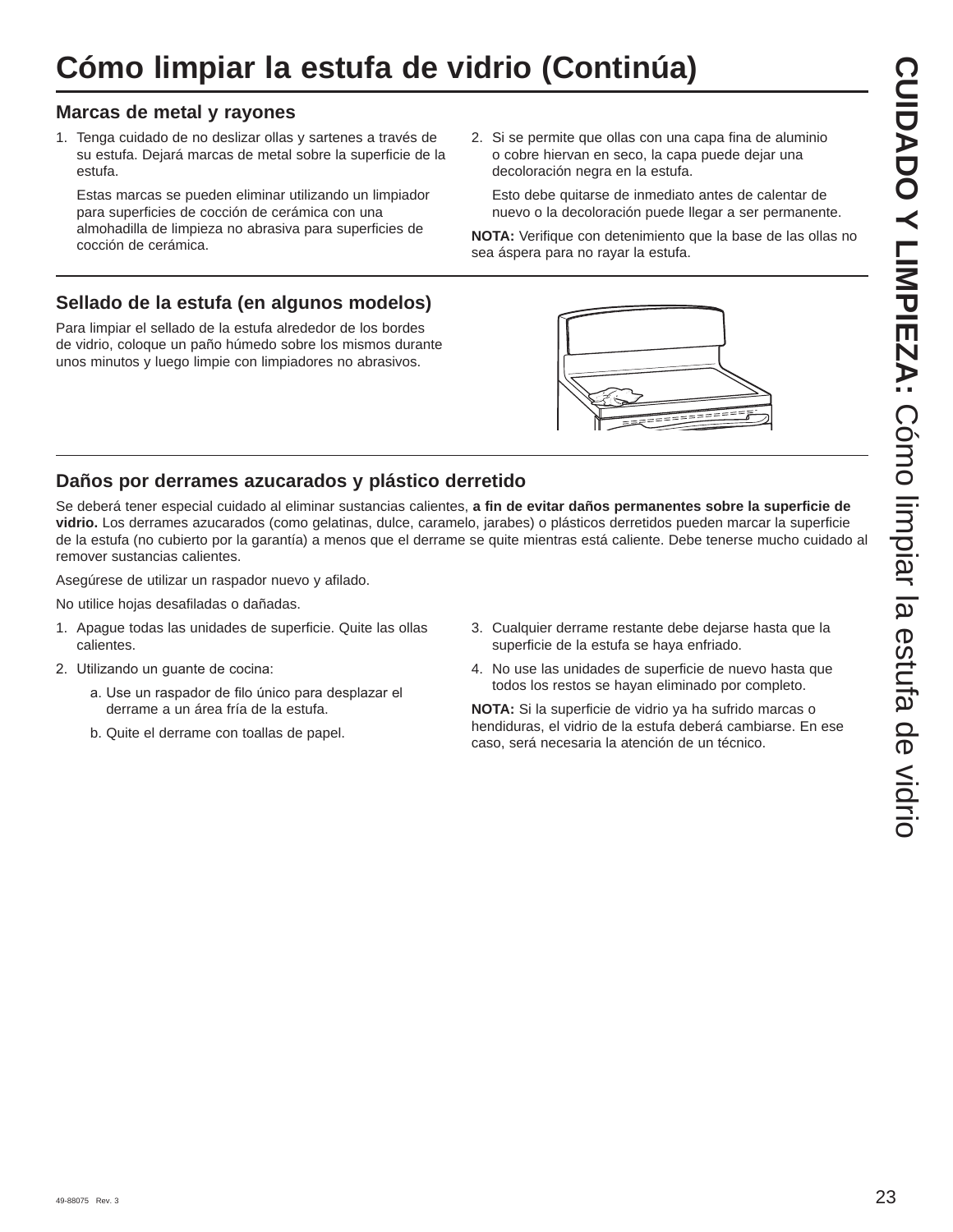# **Luz del Horno**

**ADVERTENCIA PELIGRO DE DESCARGA ELÉCTRICA O QUEMADURAS:** Antes de reemplazar la bombilla del horno, desconecte la alimentación de energía al horno desde el panel principal de fusibles o del interruptor de circuitos. No hacerlo puede provocar una descarga eléctrica o una quemadura.

**PRECAUCIÓN RIESGO DE INCENDIO:** La tapa de vidrio y la lámpara de luz se deberán retirar cuando estén frías. Tocar el vidrio caliente sin protección en las manos o con un trapo húmedo puede ocasionar quemaduras.

### **Para quitar la tapa:**

- CUIDE **CUIDE FRANCIA PELIGRO DE DESCARGA ELÉCTRICA O QUEMADURE (CONSECTRIGA DE DERIGRO) (CONSECTRIGA DE DERIGRO) CONSECTRIGA DE DESCARGA DE DESCARGA DE INCENSION (CONSECTRIGA DE DESCAPTED DE DESCAPTED DE DESCAPTED DE DESC** 1. Dé a la tapa de vidrio un cuarto de giro en contra de las agujas del reloj hasta que las lengüetas de la tapa de vidrio limpien las ranuras de la ficha. Si usa guantes de látex tendrá un mejor agarre.
	- 2. Retire la lámpara girando la misma en dirección contraria a las agujas del reloj.

#### **Para volver a colocar la tapa:**

- 1. Reemplace la lámpara por una para electrodoméstico de 40 watts. Inserte la lámpara y gire la misma en dirección de las agujas del reloj, hasta que quede ajustada.
- 2. Coloque las lengüetas de la tapa de vidrio en las ranuras de la ficha. Dé a la tapa de vidrio un cuarto de giro en dirección de las agujas del reloj.

 Para una mejor iluminación dentro del horno, limpie la tapa del vidrio en forma frecuente utilizando una tela húmeda. Esto se deberá hacer cuando el horno esté completamente frío.

3. Vuelva a conectar el cable de electricidad del horno.



Tapa de vidrio en modelos con la función Self Clean (Limpieza Automática) únicamente.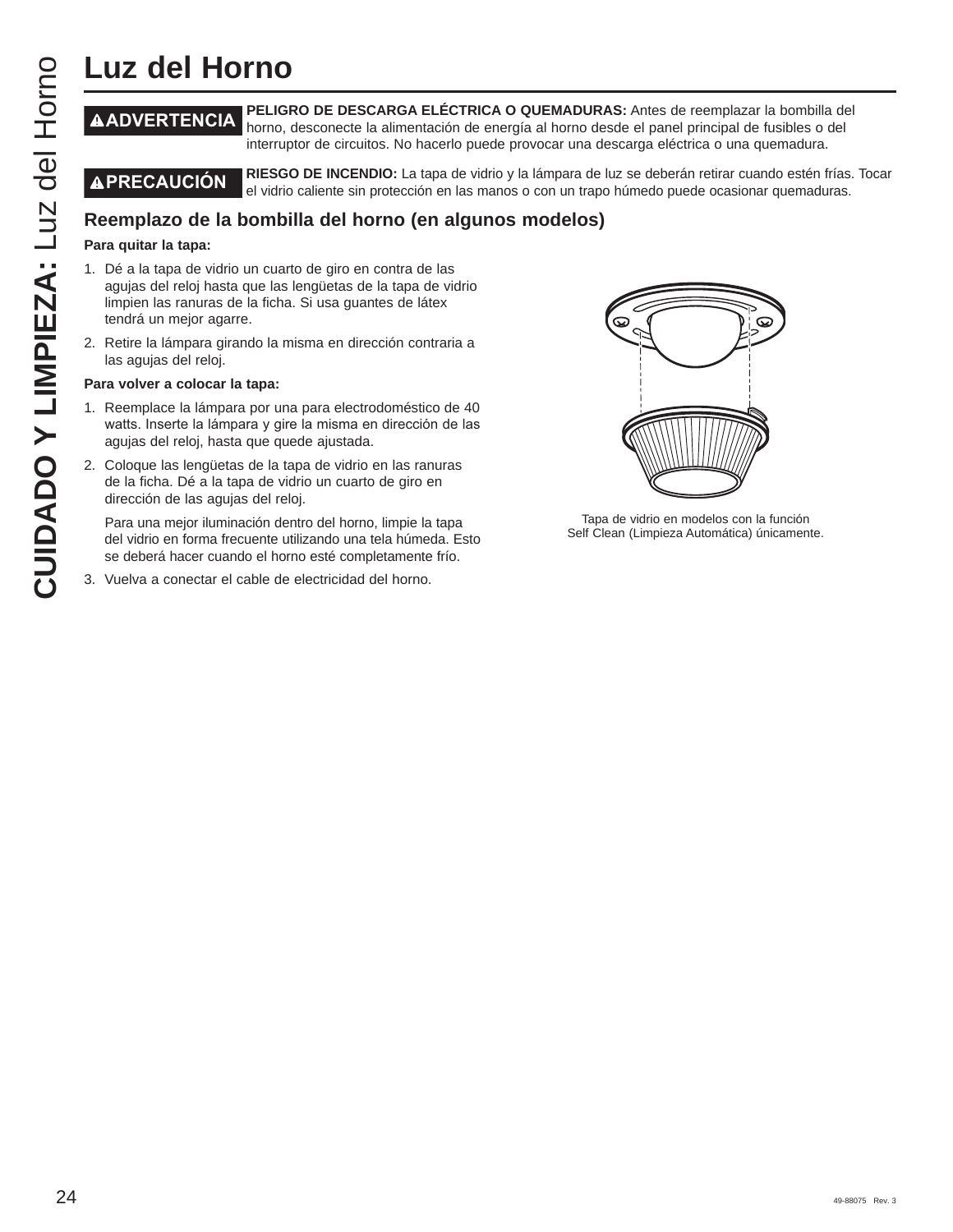## **Puerta del Horno**

La puerta es muy pesada. Tenga cuidado al retirar y levantar la puerta. No levante la puerta usando la manija.

**A ADVERTENCIA** Si se eliminan de forma inapropiada, las bisagras de la puerta del horno se podrán abrir repentinamente y ocasionar lesiones personales sobre extremidades que estén cerca de la bisagra. Siga las siguientes instrucciones, a fin de evitar riesgos de lesión al retirar y volver a instalar la puerta del horno.

#### **Para retirar la puerta:**

- 1. Abra la puerta totalmente.
- 2. Sobre cada bisagra, deslice el bloqueo de la bisagra hacia arriba, asegurando que se ajuste en su posición totalmente hacia arriba.
- 3. Firmemente tome ambos lados de la puerta por la parte superior.
- 4. Cierre la puerta hasta que la parte superior de la misma quede a aproximadamente 3" de la estructura de la cocina.
- 5. Levante la puerta hacia arriba y afuera de la cocina, hasta que ambos brazos de las bisagras estén fuera de las ranuras de la estructura de la cocina.

#### **Para reemplazar la puerta:**

- 1. Firmemente tome ambos lados de la puerta por la parte superior.
- 2. Con la puerta en el mismo ángulo que en la posición de retiro, apoye la abertura en la parte inferior del brazo de la bisagra izquierda sobre el extremo inferior de la ranura de la bisagra izquierda. La abertura en el brazo de la bisagra deberá estar totalmente apoyada en la parte inferior de la ranura. Repita el procedimiento del lado derecho.
- 3. Abra la puerta totalmente. Si la puerta no se abre completamente, las aberturas en las partes inferiores de los brazos de las bisagras no se apoyaron de forma correcta sobre el extremo inferior de la ranura. Retire la puerta de la cocina y repita el Paso 2.
- 4. Empuje los bloqueos de la bisagra hacia abajo hasta la posición de bloqueo.
- 5. Cierre la puerta del horno.

# **Cajón de Almacenamiento (en algunos modelos)**

### **Para quitar el cajón:**

- 1. Tire del cajón hacia fuera hasta que se detenga.
- 2. Levante el frente del cajón hasta que las trabas salgan de las guías.
- 3. Retire el cajón.

### **Para volver a colocar el cajón:**

- 1. Coloque los rieles del cajón en las guías.
- 2. Empuje el cajón hasta que se detenga.
- 3. Levante el frente del cajón y empuje hasta que las trabas superen las guías.
- 4. Baje el frente del cajón y empuje hacia abajo hasta que cierre.





Posición de retiro

de la bisagra hacia abajo para bloquear

Empuje los bloqueos de las bisagras hacia arriba para desbloquearlos



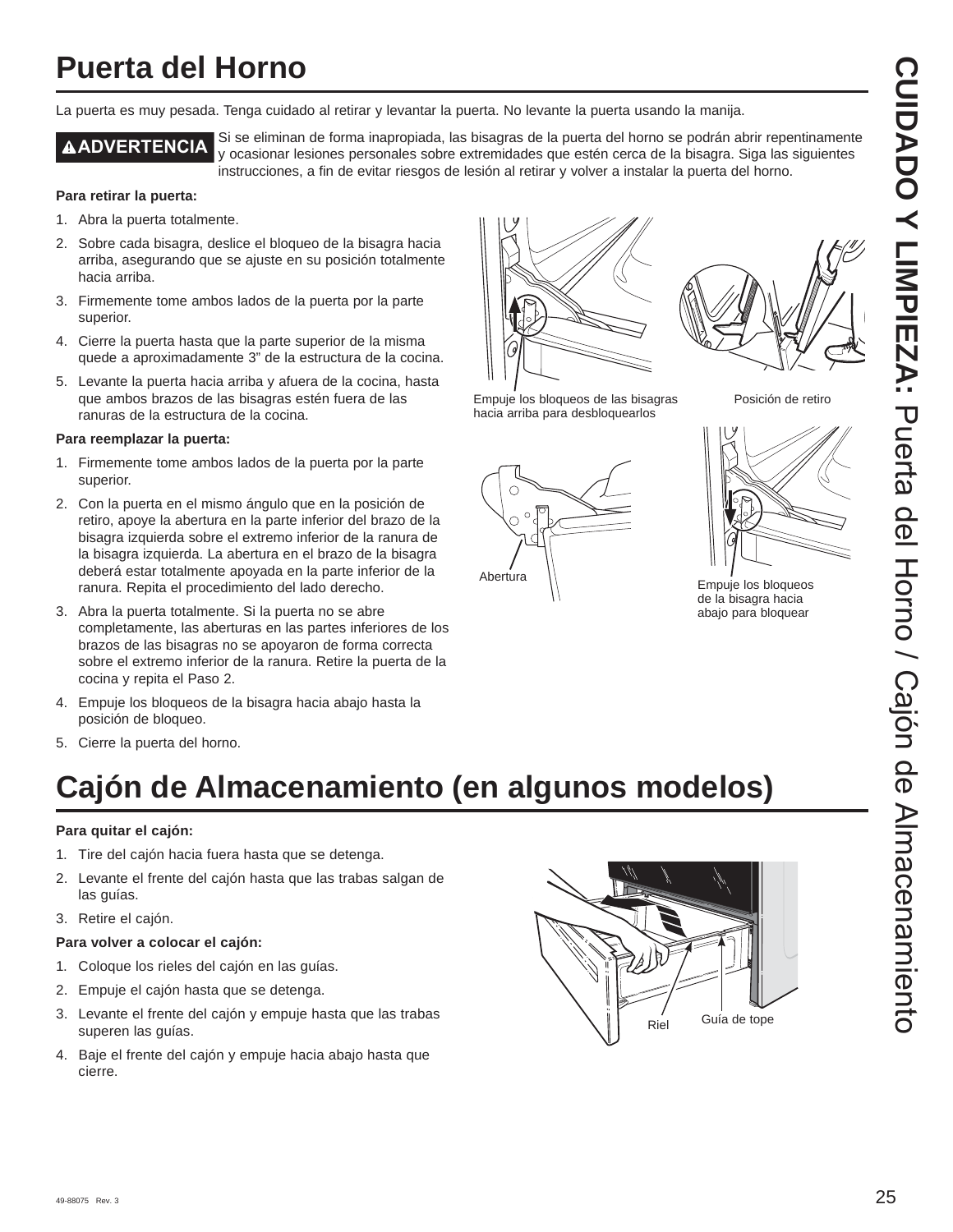### **Consejos para la Solución de Problemas...** Antes de solicitar el servicio técnico

| <b>Problema</b>                                                                                                    | <b>Causa Posible</b>                                                                                                                                                                                                     | Qué Hacer                                                                                                                                                                                                                                                                                                                                                                                                                                                                                   |  |  |  |  |  |
|--------------------------------------------------------------------------------------------------------------------|--------------------------------------------------------------------------------------------------------------------------------------------------------------------------------------------------------------------------|---------------------------------------------------------------------------------------------------------------------------------------------------------------------------------------------------------------------------------------------------------------------------------------------------------------------------------------------------------------------------------------------------------------------------------------------------------------------------------------------|--|--|--|--|--|
| Las unidades de superficie no<br>mantienen un hervor constante                                                     | Se están utilizando recipientes de cocción<br>inadecuados.                                                                                                                                                               | Use recipientes de base plana y que se ajusten al diámetro<br>de la unidad de superficie elegida.                                                                                                                                                                                                                                                                                                                                                                                           |  |  |  |  |  |
| o la cocción es lenta                                                                                              | En algunas regiones la energía (voltaje)<br>puede ser baja.                                                                                                                                                              | Cubra el recipiente con una tapa hasta obtener el calo<br>deseado.                                                                                                                                                                                                                                                                                                                                                                                                                          |  |  |  |  |  |
| Las unidades de la superficie<br>con bobina no funcionan de<br>forma correcta.                                     | Las unidades de la superficie no están<br>enchufadas de forma sólida.                                                                                                                                                    | Con los controles apagados, asegúrese de que la unidad<br>de la superficie esté enchufada completamente en el<br>receptáculo.                                                                                                                                                                                                                                                                                                                                                               |  |  |  |  |  |
|                                                                                                                    | La configuración de los controles de la<br>unidad de la superficie es incorrecta.                                                                                                                                        | Asegúrese de que el control correcto esté configurado para<br>la unidad de la superficie que esté usando.                                                                                                                                                                                                                                                                                                                                                                                   |  |  |  |  |  |
|                                                                                                                    | Las cubetas de goteo no están configuradas<br>de forma segura en la estufa.                                                                                                                                              | Con el control apagado, asegúrese de que la cubeta de<br>goteo se encuentre en el hueco de la estufa y que la<br>abertura de la cubeta quede alineada con los receptáculos.                                                                                                                                                                                                                                                                                                                 |  |  |  |  |  |
|                                                                                                                    | El fusible puede haberse quemado o el<br>interruptor de circuitos puede haber saltado.                                                                                                                                   | Cambie el fusible o vuelva a configurar el interruptor de<br>circuitos.                                                                                                                                                                                                                                                                                                                                                                                                                     |  |  |  |  |  |
|                                                                                                                    | La tapa del sensor Sensi-Temp Technology<br>está demasiado sucia.                                                                                                                                                        | Limpie la tapa del sensor Sensi-Temp Technology siguiendo<br>las instrucciones de la sección de limpieza de la cocina.                                                                                                                                                                                                                                                                                                                                                                      |  |  |  |  |  |
|                                                                                                                    | Tapa del sensor sensi-temp atascada o sin<br>flexibilidad hacia arriba y abajo.                                                                                                                                          | Llame a un técnico calificado para su reemplazo.<br>Reemplace las unidades de la superficie con bobinas sólo<br>por la pieza de reemplazo exacta.                                                                                                                                                                                                                                                                                                                                           |  |  |  |  |  |
| Los elementos de superficie no<br>funcionan bien                                                                   | El fusible puede haberse quemado o el<br>interruptor de circuitos puede haber saltado.                                                                                                                                   | Cambie el fusible o vuelva a configurar el interruptor de<br>circuitos.                                                                                                                                                                                                                                                                                                                                                                                                                     |  |  |  |  |  |
|                                                                                                                    | Los controles de la estufa están mal<br>configurados.                                                                                                                                                                    | Verifique que se haya configurado el control correcto para el<br>elemento de superficie que está utilizando.                                                                                                                                                                                                                                                                                                                                                                                |  |  |  |  |  |
| La unidad de superficie deja<br>de resplandecer cuando se<br>cambia a una configuración<br>menor                   | La unidad sigue encendida y caliente.                                                                                                                                                                                    | Esto es normal.                                                                                                                                                                                                                                                                                                                                                                                                                                                                             |  |  |  |  |  |
| Rayones (pueden parecer<br>como roturas) en la superficie<br>de vidrio de la estufa                                | Se están usando métodos de limpieza<br>incorrectos.                                                                                                                                                                      | Los rayones no pueden removerse. Los rayones más<br>pequeños se volverán menos visibles como resultado de la<br>limpieza.                                                                                                                                                                                                                                                                                                                                                                   |  |  |  |  |  |
|                                                                                                                    | Se están usando recipientes con bases<br>ásperas o hay partículas gruesas (sal o<br>arena) entre el recipiente y la superficie de<br>la estufa. Se ha deslizado un recipiente a<br>través de la superficie de la estufa. | Para evitar rayones, use los procedimientos de limpieza<br>recomendados. Verifique que las bases de los recipientes<br>estén limpias antes del uso, y utilice recipientes con bases<br>lisas.                                                                                                                                                                                                                                                                                               |  |  |  |  |  |
| Áreas de decoloración en la<br>estufa                                                                              | No se limpiaron los derrames de alimentos<br>antes del uso siguiente.                                                                                                                                                    | Ver la sección Cómo limpiar la estufa de vidrio.                                                                                                                                                                                                                                                                                                                                                                                                                                            |  |  |  |  |  |
|                                                                                                                    | Superficie caliente en un modelo con una<br>estufa de color claro.                                                                                                                                                       | Esto es normal. La superficie puede parecer decolorada<br>cuando está caliente. Esto es temporal y desaparecerá a<br>medida que se enfría el vidrio.                                                                                                                                                                                                                                                                                                                                        |  |  |  |  |  |
| Plástico derretido sobre la<br>superficie                                                                          | La estufa caliente entró en contacto con<br>plástico colocado sobre la misma.                                                                                                                                            | Ver la sección Superficie de vidrio: posibilidades de daño<br>permanente en la sección Cómo limpiar la estufa de vidrio.                                                                                                                                                                                                                                                                                                                                                                    |  |  |  |  |  |
| Marcas (o hendiduras) en la<br>estufa                                                                              | Se ha derramado una mezcla azucarada<br>caliente en la estufa.                                                                                                                                                           | Llame a un técnico calificado para el reemplazo.                                                                                                                                                                                                                                                                                                                                                                                                                                            |  |  |  |  |  |
| Las unidades de superficie<br>se encienden y apagan con<br>mucha frecuencia                                        | Se están utilizando recipientes de cocción<br>inadecuados.                                                                                                                                                               | Use sólo recipientes de base plana para minimizar el<br>encendido y apagado.                                                                                                                                                                                                                                                                                                                                                                                                                |  |  |  |  |  |
| Mi horno nuevo no cocina<br>como el anterior. ¿Hay<br>algún problema con<br>las configuraciones de<br>temperatura? | Su horno nuevo cuenta con un sistema de<br>cocción diferente con relación al anterior y,<br>por lo tanto, es posible que cocine de forma<br>diferente.                                                                   | En los primeros usos, use los tiempos y temperaturas<br>de su receta con cuidado. Si aún piensa que su horno<br>nuevo cocina con demasiado calor o demasiado frío,<br>podrá ajustar el termostato usted mismo para aplicar su<br>preferencia de cocción específica. NOTA: Este ajuste<br>afecta las temperaturas de Bake (Hornear) y Convection<br>Bake (Hornear por Convección); no afectará las funciones<br>Convection Roast (Dorar por Convección), Broil (Asar), o<br>Clean (Limpiar). |  |  |  |  |  |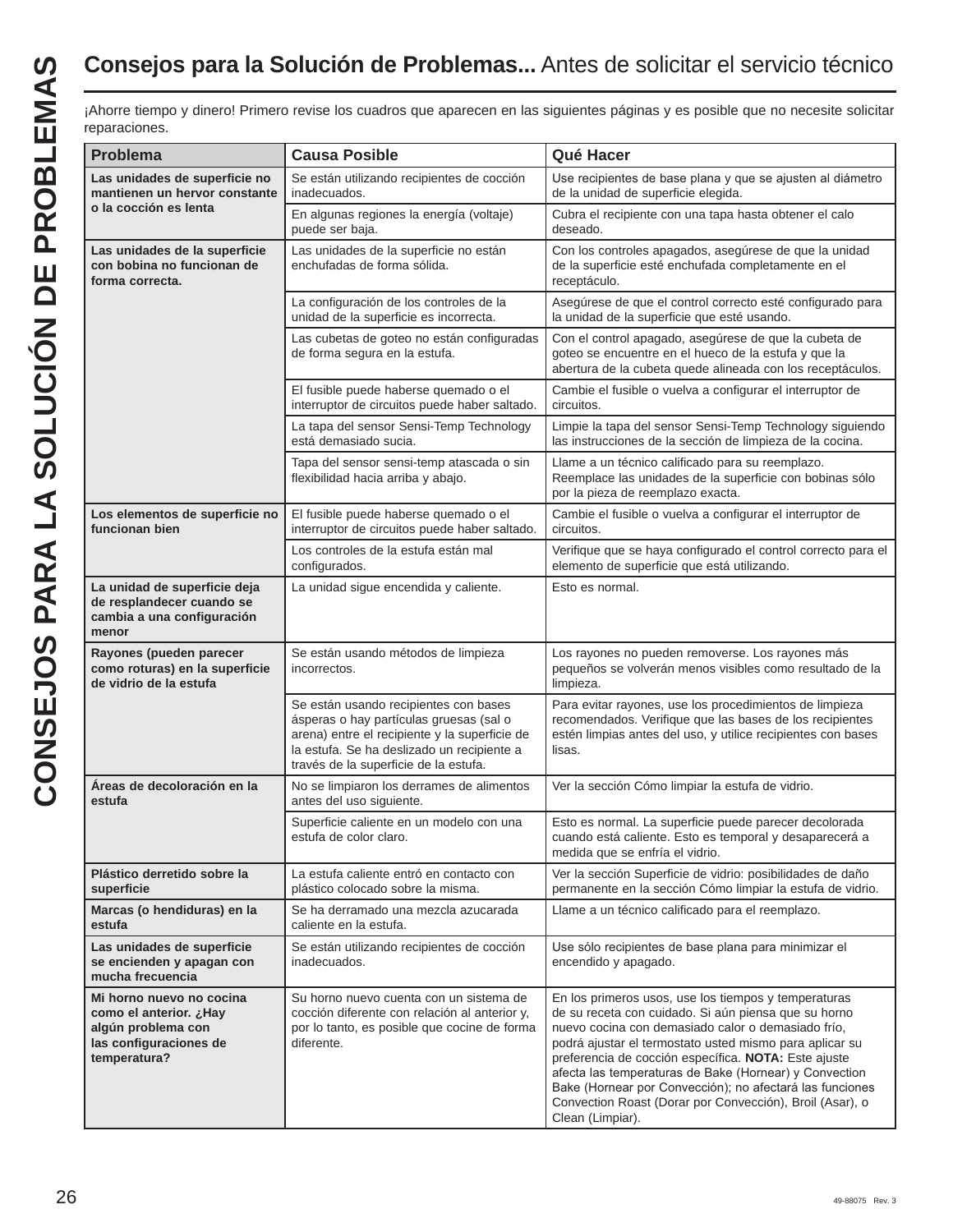### **Consejos para la Solución de Problemas...** Antes de solicitar el servicio técnico

| <b>Problema</b>                                                        | <b>Causa Posible</b>                                                                                                                 | Qué Hacer                                                                                                                                                                                                                                                                                                                                                                                         |  |  |  |  |
|------------------------------------------------------------------------|--------------------------------------------------------------------------------------------------------------------------------------|---------------------------------------------------------------------------------------------------------------------------------------------------------------------------------------------------------------------------------------------------------------------------------------------------------------------------------------------------------------------------------------------------|--|--|--|--|
| La comida no se hornea                                                 | Controles del horno configurados de forma incorrecta.                                                                                | Consulte la sección Modos de Cocción.                                                                                                                                                                                                                                                                                                                                                             |  |  |  |  |
| de forma apropiada                                                     | La posición del estante es incorrecta o el estante no<br>está nivelado.                                                              | Consulte la sección Modos de Cocción y la Guía de<br>Cocción.                                                                                                                                                                                                                                                                                                                                     |  |  |  |  |
|                                                                        | Uso de una cacerola incorrecta o de una cacerola de<br>tamaño incorrecto.                                                            | Consulte la sección Utensilios.                                                                                                                                                                                                                                                                                                                                                                   |  |  |  |  |
|                                                                        | La temperatura del horno debe ser ajustada.                                                                                          | Consulte la sección Funciones Especiales.                                                                                                                                                                                                                                                                                                                                                         |  |  |  |  |
|                                                                        | Sustitución de ingredientes                                                                                                          | Sustituir ingredientes puede modificar el resultado de<br>la receta.                                                                                                                                                                                                                                                                                                                              |  |  |  |  |
| La comida no asa de                                                    | Controles del horno configurados de forma incorrecta.                                                                                | Asegúrese de seleccionar el modo correcto para asar.                                                                                                                                                                                                                                                                                                                                              |  |  |  |  |
| forma apropiada                                                        | Se usó una posición incorrecta del estante.                                                                                          | Para acceder a sugerencias de ubicación de estantes,<br>consulte la Guía de Cocción.                                                                                                                                                                                                                                                                                                              |  |  |  |  |
|                                                                        | Se cocinó comida en una olla caliente.                                                                                               | Asegúrese de que el utensilio esté frío                                                                                                                                                                                                                                                                                                                                                           |  |  |  |  |
|                                                                        | Utensilio de cocina inadecuado para asar.                                                                                            | Use una olla específicamente diseñada para asar                                                                                                                                                                                                                                                                                                                                                   |  |  |  |  |
|                                                                        | El papel de aluminio usado para la olla y la rejilla para<br>asar no se ajustó ni cortó de forma apropiada, según lo<br>recomendado. | Si usará papel de aluminio, deberá usarse conforme<br>con las aberturas de la olla.                                                                                                                                                                                                                                                                                                               |  |  |  |  |
|                                                                        | En algunas áreas, es posible que el nivel de corriente<br>(voltaje) sea bajo.                                                        | Precaliente el elemento para asar durante 10 minutos.                                                                                                                                                                                                                                                                                                                                             |  |  |  |  |
| La temperatura del horno<br>es demasiado caliente o<br>demasiado fría  | La temperatura del horno debe ser ajustada.                                                                                          | Consulte la sección Funciones Especiales o ajuste el<br>termostato (en modelos con perilla de temperatura<br>del horno).                                                                                                                                                                                                                                                                          |  |  |  |  |
| El horno no funciona o<br>parece no funcionar                          | Es posible que un fusible de su hogar se haya quemado<br>o que el disyuntor se haya desconectado.                                    | Reemplace el fusible o reinicie el disyuntor.                                                                                                                                                                                                                                                                                                                                                     |  |  |  |  |
|                                                                        | Controles del horno configurados de forma incorrecta.                                                                                | Consulte la sección Uso del Horno.                                                                                                                                                                                                                                                                                                                                                                |  |  |  |  |
|                                                                        | En la pantalla se muestra un solo corchete "]".                                                                                      | Mantenga presionadas las teclas Bake (Hornear) y<br>Broil (Asar) al mismo tiempo durante tres segundos.<br>"SF" aparecerá en la pantalla. Presione la tecla Set<br>Clock (Configurar Reloj) o la tecla Cook Time (Tiempo<br>de Cocción) hasta que aparezca "On" (Encendido) en<br>la pantalla, y luego presione Start (Iniciar). La pantalla<br>pasará de un solo corchete "]" a la hora del día. |  |  |  |  |
| Sonido de "chisporroteo"<br>o "traqueo"                                | Éste es el sonido de metal calentándose o enfriándose<br>durante las funciones de cocción y limpieza                                 | Esto es normal.                                                                                                                                                                                                                                                                                                                                                                                   |  |  |  |  |
| ¿Por qué la estufa hace<br>un sonido de "clic"<br>cuando uso el horno? | Su estufa fue diseñada para mantener un control más<br>ajustado sobre la temperatura del horno.                                      | Esto es normal.                                                                                                                                                                                                                                                                                                                                                                                   |  |  |  |  |
| El reloj y el temporizador<br>no funcionan                             | El fusible puede haberse quemado o el interruptor de<br>circuitos puede haber saltado.                                               | Cambie el fusible o vuelva a configurar el interruptor<br>de circuitos.                                                                                                                                                                                                                                                                                                                           |  |  |  |  |
|                                                                        | El enchufe de la cocina no está introducido del todo en<br>el tomacorriente.                                                         | Verifique que el enchufe eléctrico esté conectado a<br>un tomacorriente con tensión y adecuada conexión a<br>tierra.                                                                                                                                                                                                                                                                              |  |  |  |  |
|                                                                        | Los controles del horno están mal configurados.                                                                                      | Ver la sección Cómo usar el temporizador de cocina.                                                                                                                                                                                                                                                                                                                                               |  |  |  |  |
| El cajón de<br>almacenamiento no<br>cierra                             | El cable de energía puede estar obstruyendo el cajón<br>en la parte trasera inferior de la cocina.                                   | Cambie la ubicación del cajón y del cable de energía.<br>Ver las instrucciones de Remoción del cajón de<br>almacenamiento en la sección Cuidado y limpieza de<br>la cocina.                                                                                                                                                                                                                       |  |  |  |  |
|                                                                        | El soporte de cajón trasero se encuentra sobre el riel de<br>la guía.                                                                | Vuelva a colocar el cajón. Ver las instrucciones de<br>Remoción del cajón de almacenamiento en la sección<br>Cuidado y limpieza de la cocina.                                                                                                                                                                                                                                                     |  |  |  |  |
| La puerta del horno<br>alineada.                                       | La puerta no está bien                                                                                                               | Dado que la puerta del horno es desmontable, a veces<br>está torcida se desequilibra durante la instalación<br>Para enderezar la puerta, presione hacia abajo sobre<br>la esquina superior.                                                                                                                                                                                                       |  |  |  |  |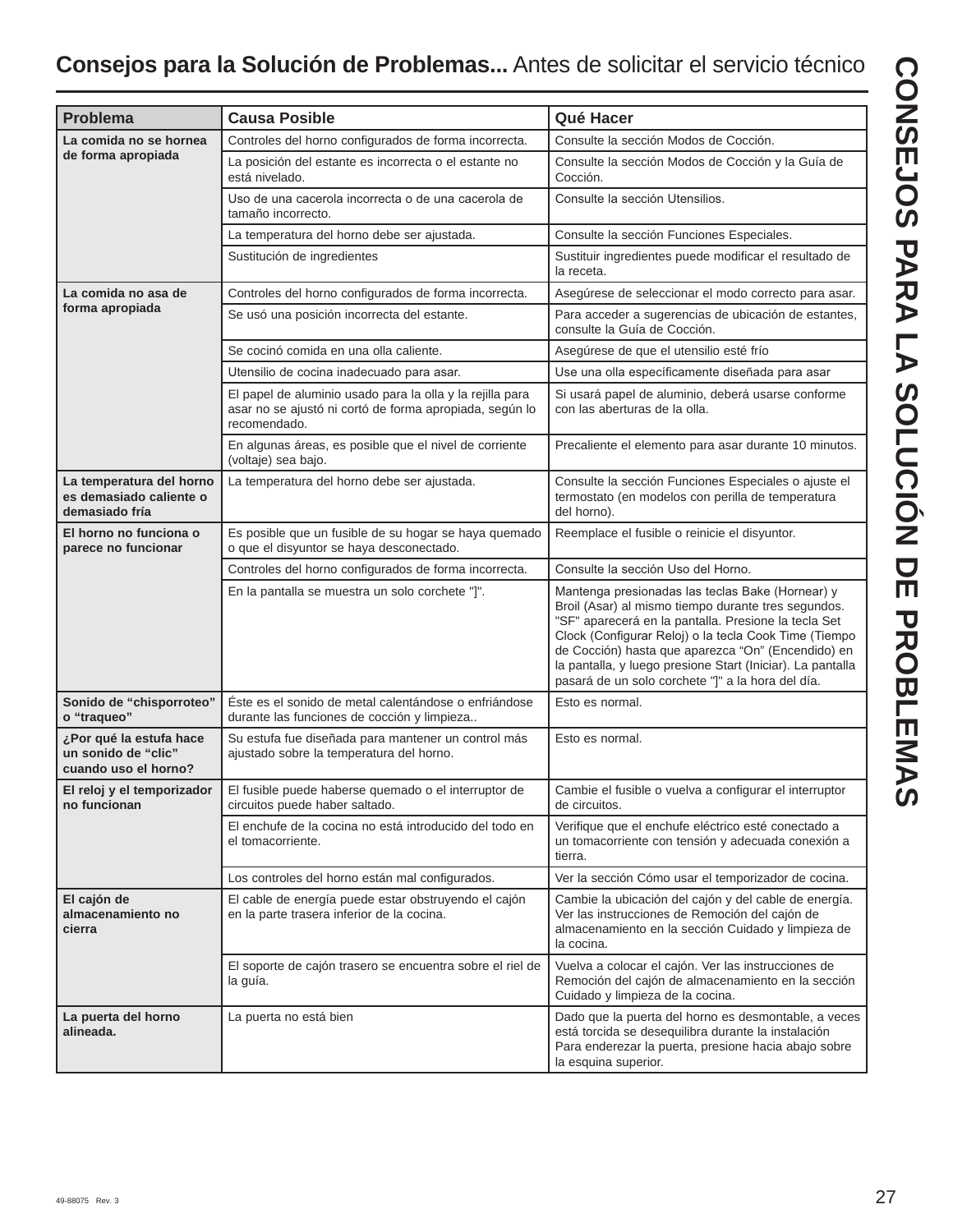| <b>Problema</b>                                                                                                   | <b>Causa Posible</b>                                                                                                                                                                                                            | Qué Hacer                                                                                                                                                                                                                                                |  |  |
|-------------------------------------------------------------------------------------------------------------------|---------------------------------------------------------------------------------------------------------------------------------------------------------------------------------------------------------------------------------|----------------------------------------------------------------------------------------------------------------------------------------------------------------------------------------------------------------------------------------------------------|--|--|
| La luz del horno no                                                                                               | La lámpara está floja o presenta defectos.                                                                                                                                                                                      | Ajuste o reemplace la lámpara.                                                                                                                                                                                                                           |  |  |
| funciona                                                                                                          | La luz de funcionamiento del interruptor está rota.                                                                                                                                                                             | Llame al servicio técnico.                                                                                                                                                                                                                               |  |  |
| El modo de limpieza<br>automática del horno no                                                                    | La temperatura del horno es demasiado caliente<br>como para configurar la limpieza automática.                                                                                                                                  | Espere a que el horno se enfríe y reinicie los controles.                                                                                                                                                                                                |  |  |
| funciona                                                                                                          | Los controles del horno están configurados de forma<br>incorrecta.                                                                                                                                                              | Consulte la sección de Limpieza del Horno.                                                                                                                                                                                                               |  |  |
| Exceso de humo durante<br>un ciclo de limpieza                                                                    | Suciedad o grasa excesiva.                                                                                                                                                                                                      | Presione la tecla Cancel/Off (Cancelar/ Apagar) Abra las<br>ventanas para liberar el humo en la habitación. Espere<br>hasta que la luz de la función LOCKED (Bloqueado)<br>desaparezca. Limpie el exceso de suciedad y reinicie el<br>ciclo de limpieza. |  |  |
| Humo excesivo al asar                                                                                             | La comida está demasiado cerca del quemador.                                                                                                                                                                                    | Baje la posición del estante con comida.                                                                                                                                                                                                                 |  |  |
| La puerta del horno no se<br>abrirá luego de un ciclo<br>de limpieza                                              | El horno está demasiado caliente.                                                                                                                                                                                               | Espere a que el horno se enfríe por debajo de la<br>temperatura de bloqueo.                                                                                                                                                                              |  |  |
| El horno no limpia luego<br>de un ciclo de limpieza                                                               | Los controles del horno están configurados de forma<br>incorrecta.                                                                                                                                                              | Consulte la sección de Limpieza del Horno.                                                                                                                                                                                                               |  |  |
|                                                                                                                   | El horno estaba demasiado sucio.                                                                                                                                                                                                | Limpie derrames excesivos antes de iniciar el ciclo de<br>limpieza. Es posible que, en hornos con mucha suciedad,<br>sea necesario usar la limpieza automática nuevamente o<br>usarla durante un período de tiempo más prolongado.                       |  |  |
| "LOCK DOOR" (Puerta<br>Trabada) titila en la<br>pantalla                                                          | El ciclo de limpieza automática fue seleccionado<br>pero la puerta no está cerrada.                                                                                                                                             | Cierre la puerta del horno.                                                                                                                                                                                                                              |  |  |
| La luz de LOCKED DOOR<br>(Puerta Bloqueada) está<br>encendida cuando desea<br>cocinar.                            | La puerta del horno está bloqueada debido a que<br>la temperatura interior del horno no descendió por<br>debajo de la temperatura de bloqueo.                                                                                   | Presione la tecla Cancel/Off (Cancelar/ Apagar) Deje<br>que el horno se enfríe.                                                                                                                                                                          |  |  |
| "F - y un número o letra"<br>titila en la pantalla                                                                | Tiene un código de error de función.                                                                                                                                                                                            | Presione la tecla Cancel/Off (Cancelar/ Apagar) Permita<br>que el horno se enfríe durante una hora. Vuelva a poner<br>el horno en funcionamiento.                                                                                                        |  |  |
|                                                                                                                   | Si el código de función se repite.                                                                                                                                                                                              | Desconecte totalmente la corriente de la cocina durante<br>por lo menos 30 minutos y vuelva a conectar la misma. Si<br>el código de error de función se repite, llame al servicio<br>técnico.                                                            |  |  |
| La pantalla queda en<br>blanco                                                                                    | Es posible que un fusible de su hogar se haya<br>quemado o que el disyuntor se haya desconectado.                                                                                                                               | Reemplace el fusible o reinicie el disyuntor.                                                                                                                                                                                                            |  |  |
|                                                                                                                   | El reloj está apagado.                                                                                                                                                                                                          | Consulte la sección Funciones Especiales.                                                                                                                                                                                                                |  |  |
|                                                                                                                   | El horno se encuentra en Sabbath Mode (Modo<br>Sabático)                                                                                                                                                                        | Verifique que el horno no esté en Sabbath Mode (Modo<br>Sabático). Consulte la sección Funciones Especiales.                                                                                                                                             |  |  |
| Corte de corriente, el<br>reloj titila                                                                            | Corte o exceso de corriente                                                                                                                                                                                                     | Reinicie el reloj. Si el horno estuvo en uso, deberá<br>reiniciar el mismo presionando la tecla Cancel/ Off<br>(Cancelar/ Apagar) configurando el reloj y reiniciando<br>cualquier función de cocción.                                                   |  |  |
| Olor a "quemado"<br>o "aceite" desde la<br>ventilación                                                            | Esto es normal en un horno nuevo y desaparecerá<br>con el tiempo.                                                                                                                                                               | Para acelerar el proceso, configure un ciclo de limpieza<br>automática por un mínimo de 3 horas. Consulte la<br>sección de Limpieza del Horno.                                                                                                           |  |  |
| Olor fuerte                                                                                                       | Un olor en la aislación alrededor del interior del<br>horno es normal desde las primeras veces en que el<br>horno es usado.                                                                                                     | Esto es temporario y desaparecerá luego de varios usos<br>o de un ciclo de limpieza automática.                                                                                                                                                          |  |  |
| La puerta de vidrio del<br>horno parece estar<br>"teñida" o tener un color<br>"arcoiris". ¿Es esto un<br>defecto? | No. El vidrio del horno interno está cubierto con una<br>barrera de calor que refleja este último nuevamente<br>hacia el horno, a fin de evitar la pérdida de calor y de<br>mantener fría la puerta externa mientras se hornea. | Esto es normal. Bajo ciertas luces y ángulos, es posible<br>que visualice esta tinta o arcoíris.                                                                                                                                                         |  |  |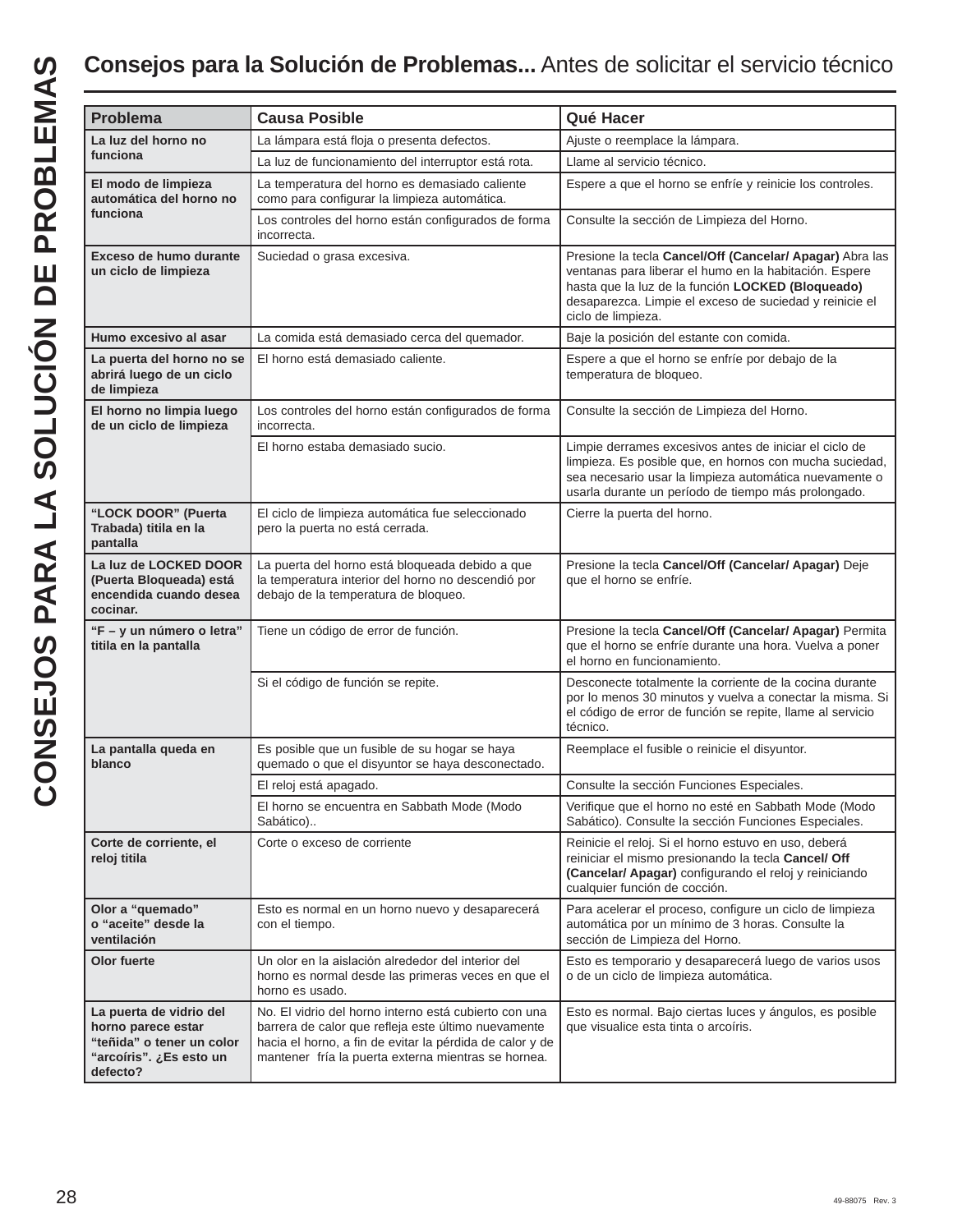### **Consejos para la Solución de Problemas...** Antes de solicitar el servicio técnico

| <b>Problema</b>                                                                             | <b>Causa Posible</b>                                                                                                                                                                                                                          | Qué Hacer                                                                                                                                                                           |
|---------------------------------------------------------------------------------------------|-----------------------------------------------------------------------------------------------------------------------------------------------------------------------------------------------------------------------------------------------|-------------------------------------------------------------------------------------------------------------------------------------------------------------------------------------|
| A veces el horno tarda<br>más en precalentarse a<br>la misma temperatura                    | Utensilio o comida en el horno                                                                                                                                                                                                                | El utensilio o la comida en el horno hará que éste<br>tarde más en precalentarse. Retire estos artículos para<br>reducir el tiempo de precalentamiento.                             |
|                                                                                             | Número de estantes en el horno                                                                                                                                                                                                                | Agregar más estantes al horno hará que éste tarde<br>más en precalentarse. Retire algunos estantes.                                                                                 |
| La pantalla destella                                                                        | Corte de energía.                                                                                                                                                                                                                             | Reconfigure el reloj.                                                                                                                                                               |
| La pantalla no muestra<br>"SF"                                                              | Los botones de control del horno no se<br>presionaron correctamente.                                                                                                                                                                          | Los botones Broil Hi/Lo (asar alto/bajo) y Bake<br>(hornear) deben presionarse al mismo tiempo y<br>sostenerse durante 3 segundos.                                                  |
| El control emite una<br>señal después de<br>ingresar un tiempo de<br>cocción o de inicio    | Olvidó ingresar un temperatura de<br>horneado o un horario de limpieza.                                                                                                                                                                       | Presione el botón Bake (hornear) y la temperatura<br>deseada o el botón Self Clean (auto-limpieza) y el<br>tiempo de limpieza deseado.                                              |
| Resulta difícil deslizar<br>las bandejas del horno                                          | Las parrillas de color plateado brillante se<br>limpiaron en un ciclo de auto limpieza.                                                                                                                                                       | Aplique una pequeña cantidad de aceite vegetal en una<br>toalla de papel y frote los bordes de las bandejas del<br>horno. No rocíe con Pam <sup>®</sup> u otro lubricante en spray. |
| El cajón no se desliza<br>bien o hay que tirar                                              | El cajón no está bien alineado.                                                                                                                                                                                                               | Extienda el cajón por completo y presiónelo hasta el<br>fondo. Ver la sección Cuidado y limpieza de la cocina.                                                                      |
| de él                                                                                       | El cajón está muy cargado o la carga no<br>está equilibrada.                                                                                                                                                                                  | Reduzca el peso. Redistribuya el contenido del cajón.                                                                                                                               |
| Emisión de vapor<br>desde la ventilación                                                    | Cuando se utilizan los hornos, es normal<br>ver una emisión de vapor de la ventilación<br>del horno. A medida que el número de<br>bandejas o la cantidad de alimentos a<br>cocinar se incrementa, la cantidad de<br>vapor visible se elevará. | Esto es normal.                                                                                                                                                                     |
| No funcionan el cajón<br>calentador                                                         | El fusible puede haberse quemado o el<br>interruptor de circuitos puede haber saltado.                                                                                                                                                        | Cambie el fusible o vuelva a configurar el interruptor de<br>circuitos.                                                                                                             |
|                                                                                             | Los controles están mal configurados.                                                                                                                                                                                                         | Ver la sección Cómo usar el cajón calentador.                                                                                                                                       |
| Condensación                                                                                | Líquido en el cajón                                                                                                                                                                                                                           | Quite el líquido.                                                                                                                                                                   |
| excesiva en el cajón                                                                        | Alimentos sin cubrir.                                                                                                                                                                                                                         | Cubra los alimentos con una tapa o con papel de aluminio.                                                                                                                           |
|                                                                                             | La configuración de temperatura está muy<br>alta.                                                                                                                                                                                             | Reduzca la configuración de la temperatura.                                                                                                                                         |
| Los alimentos se<br>secan en el caión                                                       | La humedad se escapa.                                                                                                                                                                                                                         | Cubra los alimentos con una tapa o con papel de<br>aluminio.                                                                                                                        |
| calentador                                                                                  | El cajón no está totalmente cerrado.                                                                                                                                                                                                          | Presione el cajón hacia adentro hasta que el sujetador<br>enganche.                                                                                                                 |
| Quedan restos de agua<br>en la puerta del horno<br>luego del Ciclo de<br>Limpieza al Vapor. | Esto es normal.                                                                                                                                                                                                                               | Retire el agua restante con una esponja o tela seca.                                                                                                                                |
| El horno no realiza la<br>limpieza al vapor.                                                | En la pantalla titila la palabra HOT<br>(Caliente).                                                                                                                                                                                           | Espere a que la cocina se enfríe a temperatura<br>ambiente y reinicie los controles.                                                                                                |
|                                                                                             | Controles del horno configurados de<br>forma incorrecta.                                                                                                                                                                                      | Consulte la sección Uso de Limpieza al Vapor.                                                                                                                                       |
|                                                                                             | La puerta del horno no está cerrada ni en<br>la posición bloqueada.                                                                                                                                                                           | Asegúrese de cerrar la puerta. Para los modelos con<br>traba, asegúrese de mover la manija de la traba de la<br>puerta totalmente hacia la derecha.                                 |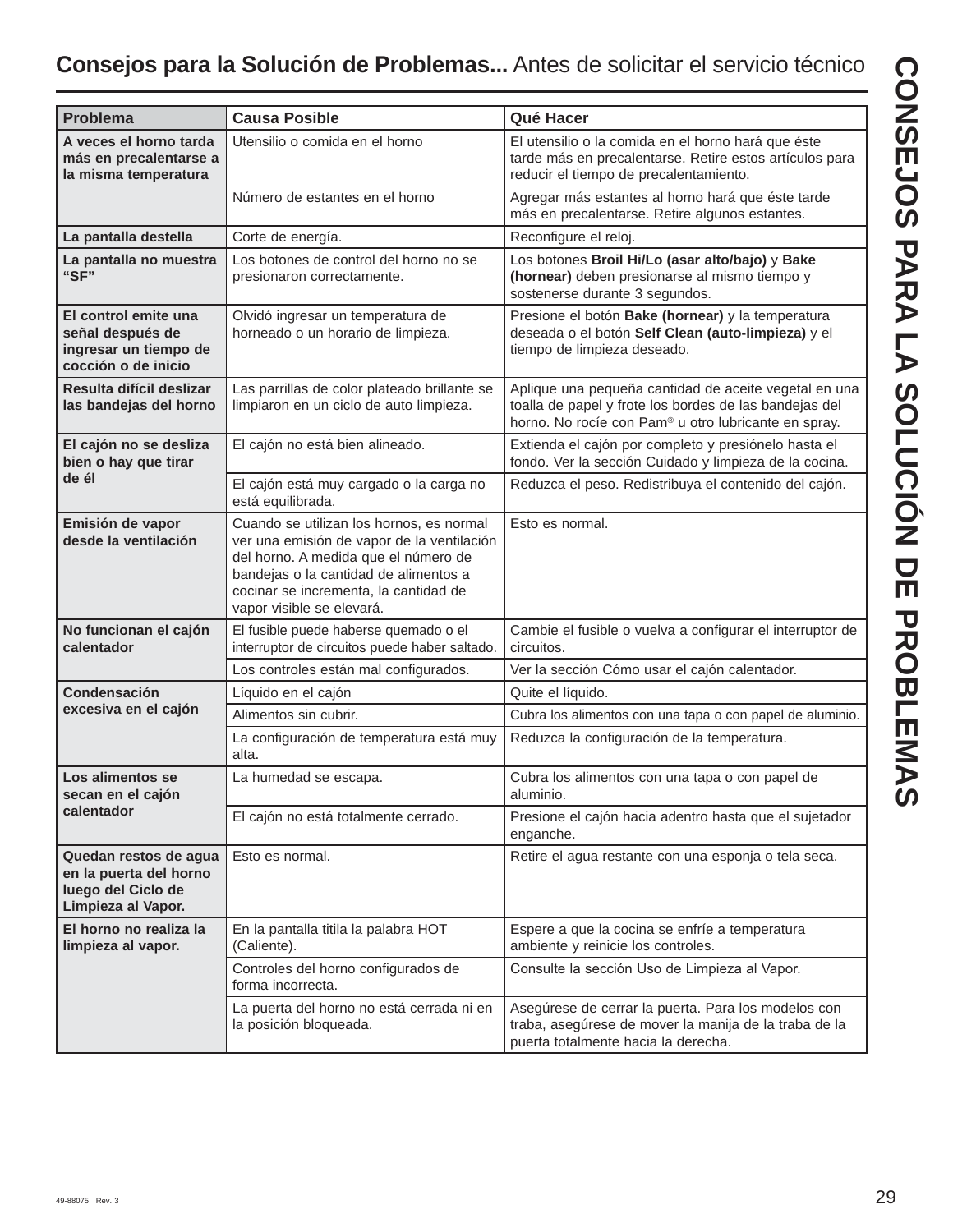# **Garantía Limitada de la Cocina Eléctrica de GE Appliances**

### **GEAppliances.com**

Todo el servicio de garantía es provisto por nuestros Centros de Servicio de Fabricación, o un técnico autorizado de Customer Care®. Para programar una visita del servicio técnico a través de Internet, visítenos en **GEAppliances.com/service\_and\_support/**, o llame al 800.GE.CARES (800.432.2737). Cuando llame para solicitar el servicio, tenga los números de serie y modelo disponibles.

Para realizar el servicio técnico de su electrodoméstico, se podrá requerir el uso de datos del puerto de abordaje para su diagnóstico. Esto da al técnico del servicio de fábrica de GE Appliances la habilidad de diagnosticar de forma rápida cualquier problema con su electrodoméstico, y de ayudar a GE Appliances a mejorar sus productos al brindarle a GE Appliances la información sobre su electrodoméstico. Si no desea que los datos de su electrodoméstico sean enviados a GE Appliances, solicitamos que le indique a su técnico no entregar los datos a GE Appliances en el momento del servicio.

| Por el Período de         | GE Appliances reemplazará                                                                                                                                                                                                                                                                                |
|---------------------------|----------------------------------------------------------------------------------------------------------------------------------------------------------------------------------------------------------------------------------------------------------------------------------------------------------|
| Un Año<br>compra original | Cualquier parte de la cocina que falle debido a un defecto en los materiales o la fabricación. Durante<br>Desde la fecha de la esta garantía limitada de un año. GE Appliances también proveerá, sin costo, todo el trabajo y el<br>servicio en el hogar para reemplazar la parte que presente defectos. |

### **Qué no cubrirá GE Appliances:**

- Viajes del técnico del servicio a su hogar para enseñarle sobre cómo usar el producto.
- Instalación, entrega o mantenimiento inadecuados.
- Fallas del producto en caso de abuso, mal uso, modificación o uso para propósitos diferentes al original o uso comercial.
- Daños a la estufa de vidrio provocados por el uso de limpiadores distintos de las cremas y paños recomendados.
- Daños a la estufa de vidrio provocados por derrames endurecidos de materiales azucarados o plástico derretido que no se limpiaron de acuerdo con las instrucciones del Manual del Propietario.
- $\blacksquare$  Reemplazo de fusibles de la casa o reinicio de disyuntores.
- Daños ocasionados sobre el producto por accidente, incendio, inundaciones o catástrofes naturales.
- Daños sobre el acabado, tales como óxido sobre la superficie, deslustres o manchas pequeñas no informadas dentro de las 48 horas luego de la entrega.
- Daños incidentales o consecuentes causados por posibles defectos sobre este producto.
- Daño causado después de la entrega.
- **Producto no accesible para brindar el servicio requerido.**
- Solicite el servicio técnico para reparar o reemplazar las lámparas, excepto las lámparas LED.
- Sumergir o alterar las unidades de la superficie con bobinas con Sensi-Temp Technology.

### **EXCLUSIÓN DE GARANTÍAS IMPLÍCITAS**

Su única y exclusiva alternativa es la reparación del producto, como se indica en la Garantía Limitada. Las garantías implícitas, incluyendo garantías implícitas de comerciabilidad o conveniencia sobre un propósito particular, se limitan a un año o al período más corto permitido por la ley.

Esta garantía limitada se extiende al comprador original y a cualquier propietario posterior de los productos comprados para uso doméstico dentro de EE. UU. Si el producto está en un área donde no se encuentra disponible un Proveedor Autorizado del Servicio Técnico de GE Appliances, usted será responsable por el costo de un viaje o se podrá requerir que traiga el producto a una ubicación del Servicio Técnico de GE Appliances autorizado para recibir el servicio. En Alaska, la garantía limitada excluye el costo de envío o visitas de servicio a su domicilio. Algunos estados no permiten la exclusión o limitación de daños fortuitos o consecuentes. Esta garantía limitada le otorga derechos legales específicos, y usted también podría tener otros derechos que varían de estado a estado. Para conocer cuáles son sus derechos legales, consulte a la oficina de asuntos del consumidor local o estatal o al Fiscal de su estado.

### **Garante: GE Appliances,** *a* **Haier** *company*

Louisville, KY 40225

**Garantías Extendidas:** Adquiera una garantía extendida de GE Appliances y conozca los descuentos especiales que están disponibles mientras su garantía aún está vigente. Puede acceder a la misma a través de Internet en cualquier momento en

### **GEAppliances.com/extended-warranty**

o llamando al 800.626.2224 durante el horario comercial. Los Servicios para los GE Appliances aún estarán disponibles cuando su garantía caduque.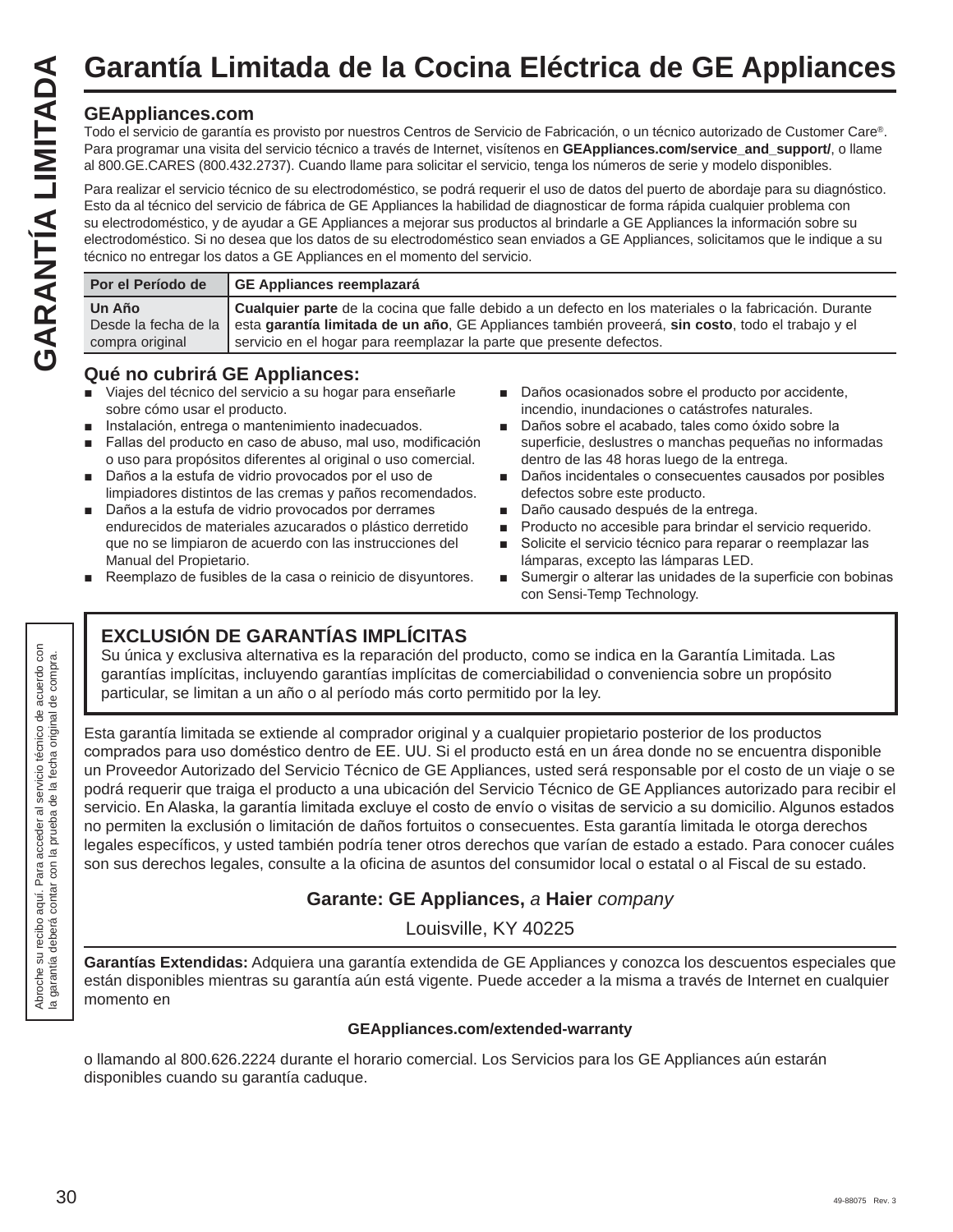### **¿Busca Algo Más?**

**¡GE Appliances ofrece una variedad de accesorios para mejorar sus experiencias de cocción y mantenimiento!**

Para acceder a números telefónicos e información de sitios Web, consulte la página de Soporte para el Consumidor.

Estos y otros productos están disponibles:

### **Accesorios**

| Olla para Asar Pequeña (8 $\frac{3}{4}$ " x 1 $\frac{1}{4}$ " x 13 $\frac{1}{2}$ ") |  |
|-------------------------------------------------------------------------------------|--|
|                                                                                     |  |

| Olla para Asar Grande* (12 $\frac{3}{4}$ " x 1 $\frac{1}{4}$ " x 16 $\frac{1}{2}$ ") |
|--------------------------------------------------------------------------------------|
|                                                                                      |

| Olla para Asar Extra Grande** (17 3/4 " x 1 1/4" x 19 1/2 ") |  |  |  |  |  |  |  |  |  |  |
|--------------------------------------------------------------|--|--|--|--|--|--|--|--|--|--|
|--------------------------------------------------------------|--|--|--|--|--|--|--|--|--|--|

### **Piezas**

Estantes del horno

Elementos del horno

Lámparas de luz

### **Suministros de Limpieza**

Limpiadores de Acero Inoxidable CitriShine™

Limpiador de Electrodomésticos de Acero Inoxidable

Almohadillas de Limpieza para Placas de Cocción Cerámicas

Limpiador de la Placa de Cocción de Cerámica

Espátula para Placa de Cocción Cerámica

Kit (el kit incluye crema y espátula para placa de cocción)

\*La olla para asar grande no entra en cocinas de 20"/24".

\*\*La olla XL no entra en hornos de pared de 24", empotrables de 27" o cocinas de 20"/24".